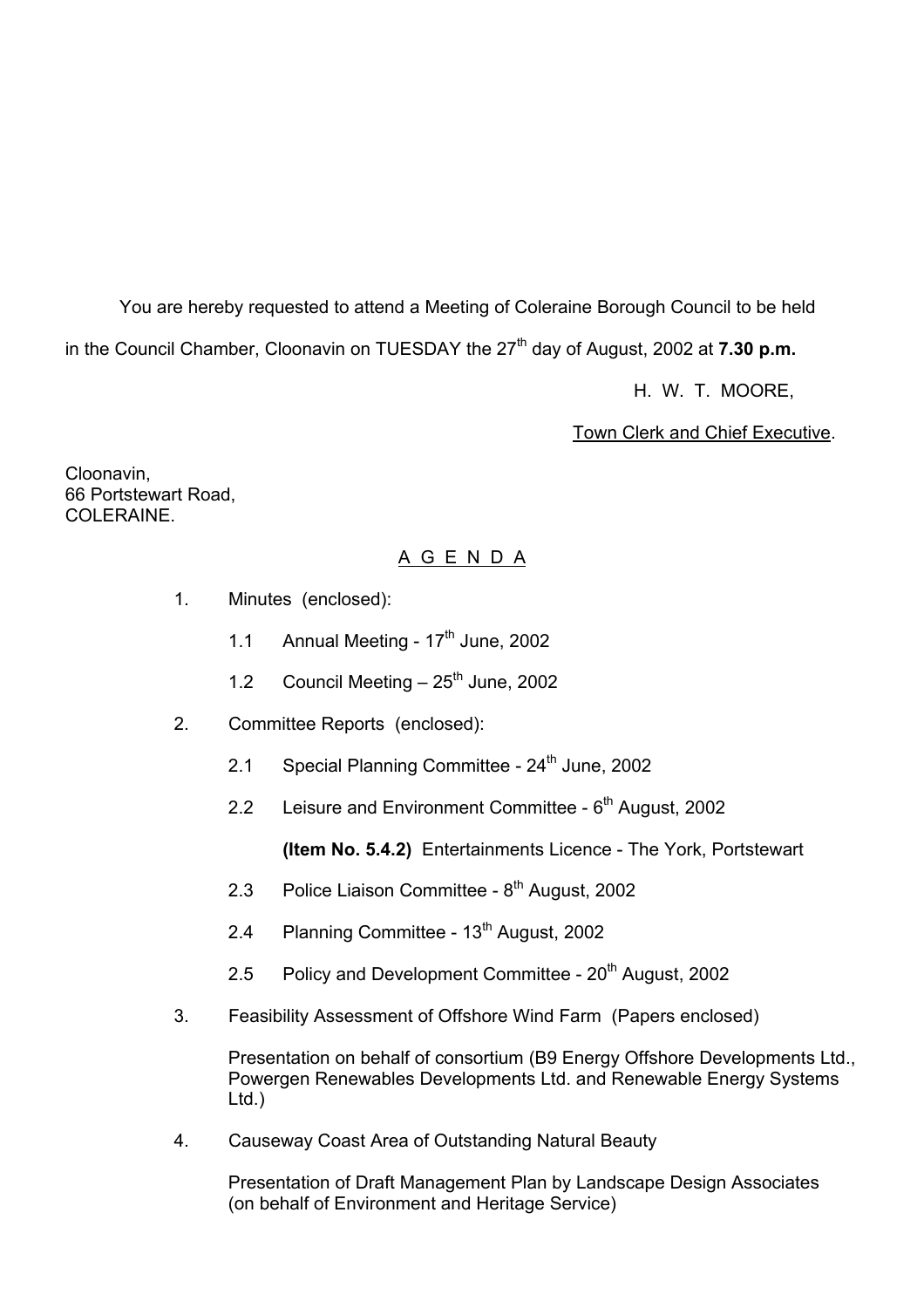- 5. Correspondence
- 6. Documents for Sealing

# **Enclosed for Information:**

- (1) NIE Press Releases dated  $6<sup>th</sup>$  and  $7<sup>th</sup>$  June, 2002
- (2) Housing Executive District Housing Plan 2002/2003
- (3) Briefing Paper on News of Interest to Businesses from Recent Government Announcements for the two weeks ending 17<sup>th</sup> August, 2002

To: Each Member of Council. 23<sup>rd</sup> August, 2002.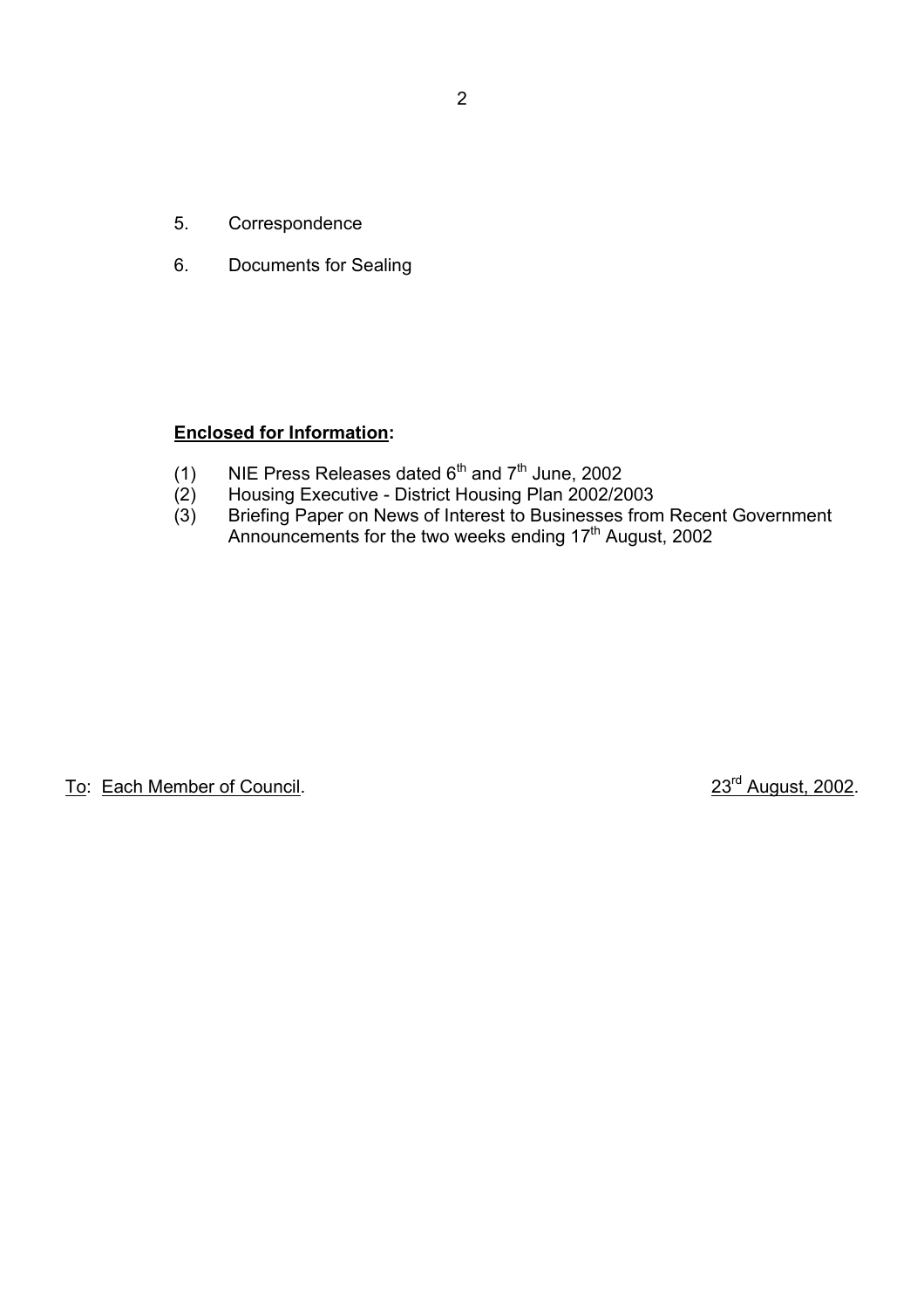## **ANNUAL MEETING**

 Minutes of proceedings of Coleraine Borough Council held in the Council Chamber, Cloonavin on Monday, 17<sup>th</sup> June, 2002 at 7.30 p.m.

**Convened:** As per Notice attached

**Present:** The Mayor, Councillor J. J. Dallat

The Deputy Mayor, Councillor R. D. Stewart

#### **Aldermen**

| P. E. A. Armitage (Mrs.) | B. Leonard    |
|--------------------------|---------------|
| E. T. Black (Mrs.)       | W. J. McClure |
| W. T. Creelman           |               |

## **Councillors**

| C. S. Alexander (Ms.) | W. A. King       |
|-----------------------|------------------|
| D. D. Barbour         | D. McClarty      |
| O. M. Church (Mrs.)   | G. L. McLaughlin |
| T. J. Deans           | R. A. McPherson  |
| E. P. Fielding (Mrs.) | A. McQuillan     |
| N. F. Hillis          | E. M. Mullan     |
| E. A. Johnston (Mrs.) | W. J. Watt       |

## **Officers in**

 **Attendance:** Town Clerk and Chief Executive, Director of Leisure Services, Director of Technical Services, Director of Corporate Services, Policy Development Officer, Finance Officer, Principal Administrative Officer and Administrative Assistants

**Apology:** Councillor Bradley

#### **1.0 MAYORíS REMARKS**

The outgoing Mayor, Councillor Dallat, reflected on the highlights of his year in office and expressed his thanks to fellow Councillors and staff for their help and assistance during his term of office.

Members paid tribute to Councillor Dallat and Councillor Stewart for the manner in which they had carried out their official duties.

#### **2.0 MAYOR**

In accordance with Standing Order 5.2 and the Convention agreed at the Annual Meeting of Council held on 18<sup>th</sup> June, 2001 the Ulster Unionist Party nominated the Mayor for the ensuing year. Councillor Mrs. Church was duly nominated and on taking the Chair signed the formal acceptance of office. Councillor Mrs. Church expressed her thanks to her party for the nomination to the post of Mayor.

Councillor Mrs. Church thanked Councillor Dallat for the manner in which he had carried out his Mayoral duties and for his charitable efforts.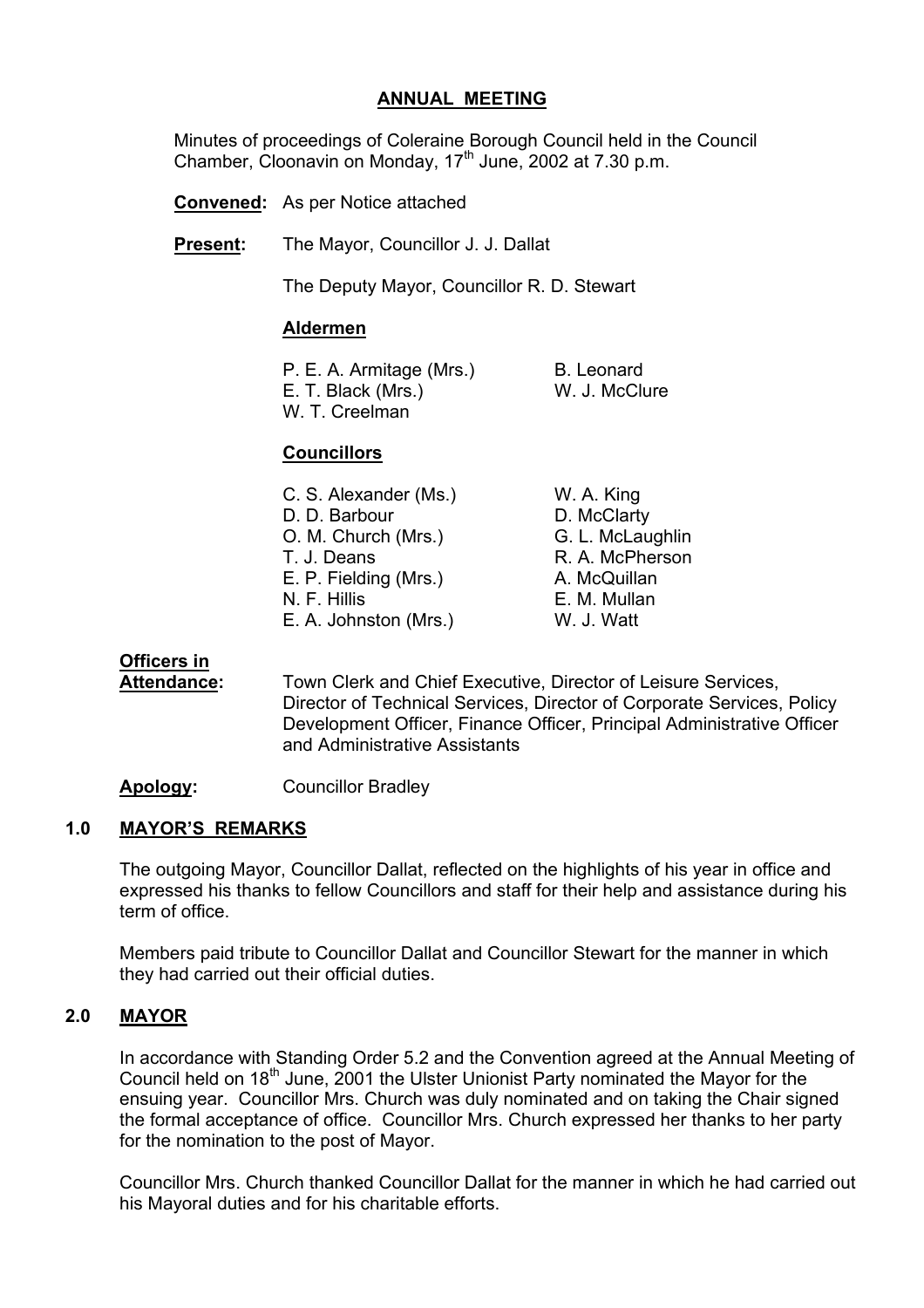## **3.0 DEPUTY MAYOR**

In accordance with Standing Order 5.2 and the Convention agreed at the Annual Meeting of Council held on 18<sup>th</sup> June, 2001 the Social Democratic and Labour Party nominated the Deputy Mayor for the ensuing year.

Councillor McLaughlin was duly nominated and subsequently signed the formal acceptance of office. He thanked members for his nomination to the post of Deputy Mayor.

## **4.0 CHAIRMAN OF EACH STANDING COMMITTEE**

4.1 Leisure and Environment In accordance with Standing Order 14.8(1) and **Committee The Convention agreed at the Annual Meeting** of Council held on 18<sup>th</sup> June, 2001 the Ulster Unionist Party nominated the Chairman for the ensuing year. It was proposed by Councillor Mrs. Johnston,

seconded by Councillor McPherson and agreed that Alderman Mrs. Black be appointed Chairman for the ensuing year.

4.2 Planning Committee In accordance with Standing Order 14.8(1) and the Convention agreed at the Annual Meeting of Council held on 18<sup>th</sup> June, 2001 the Democratic Unionist Party nominated the Chairman for the ensuing year.

> It was proposed by Alderman McClure, seconded by Councillor Stewart and agreed that Councillor Bradley be appointed Chairman for the ensuing year.

4.3 Policy and Development In accordance with Standing Order 14.8(1) and Committee **the Convention agreed at the Annual Meeting of** Council held on 18<sup>th</sup> June, 2001 the Ulster Unionist Party nominated the Chairman for the ensuing year.

> It was proposed by Councillor King, seconded by Alderman Mrs. Armitage and agreed that Councillor Hillis be appointed Chairman for the ensuing year.

## **5.0 COMMITTEES - STRUCTURE AND TIMETABLE**

It was proposed by Councillor McClarty, seconded by Alderman Watt and agreed that the existing committee structure and the draft timetable, as detailed, (report previously supplied) be applied.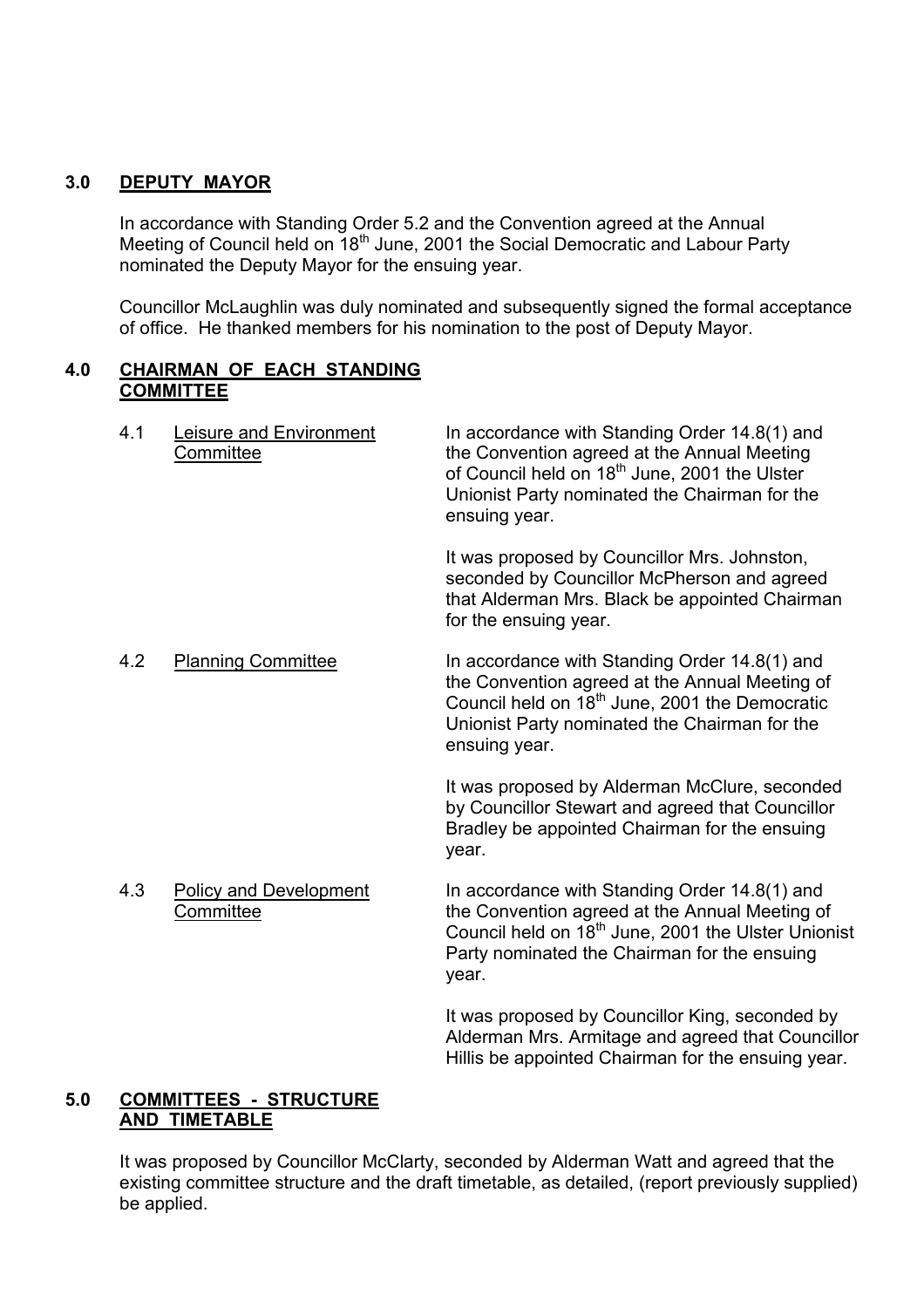## **6.0 DISTRICT POLICING PARTNERSHIP**

 It was agreed that the undernoted members be formally appointed as members of the District Policing Partnership for the period 2002 - 2005:

 Ulster Unionist Party (5) Councillors N. F. Hillis, E. A. Johnston (Mrs.), W. A. King, R. A. McPherson and W. J. Watt

 Democratic Unionist Party (3) Alderman W. J. McClure, Councillors T. J. Deans and A. McQuillan

 Social Democratic and Labour Party (2) Alderman B. Leonard and Councillor E. M. Mullan

6.1 Chairman  $\mu$  In accordance with Council's decision of 28<sup>th</sup> May, 2002 the Chairmanship for year 1 would be held by the Ulster Unionist Party.

> It was proposed by Alderman Mrs. Black, seconded by Councillor Barbour and agreed:

> > That Councillor Watt be appointed Chairman for the ensuing year.

6.2 Vice-Chairman It was proposed by Councillor Deans and seconded by Councillor Stewart:

> That Alderman McClure be appointed Vice-Chairman for the ensuing year.

It was proposed by Councillor Mullan and seconded by the Deputy Mayor:

> That Alderman Leonard be appointed Vice-Chairman for the ensuing year.

On being put to the meeting, Alderman McClure received 14 votes and Alderman Leonard 5 votes.

Alderman McClure was duly elected Vice-Chairman.

6.3 Interview/Shortlisting Panel It was agreed that a four person panel be for the Appointment of appointed comprising the following members: Independent Members

 Aldermen Mrs. Armitage, McClure, Councillors Watt and Mullan

## **7.0 NOMINATIONS**

It was agreed that representatives, as undernoted, be appointed to serve on the following organisations: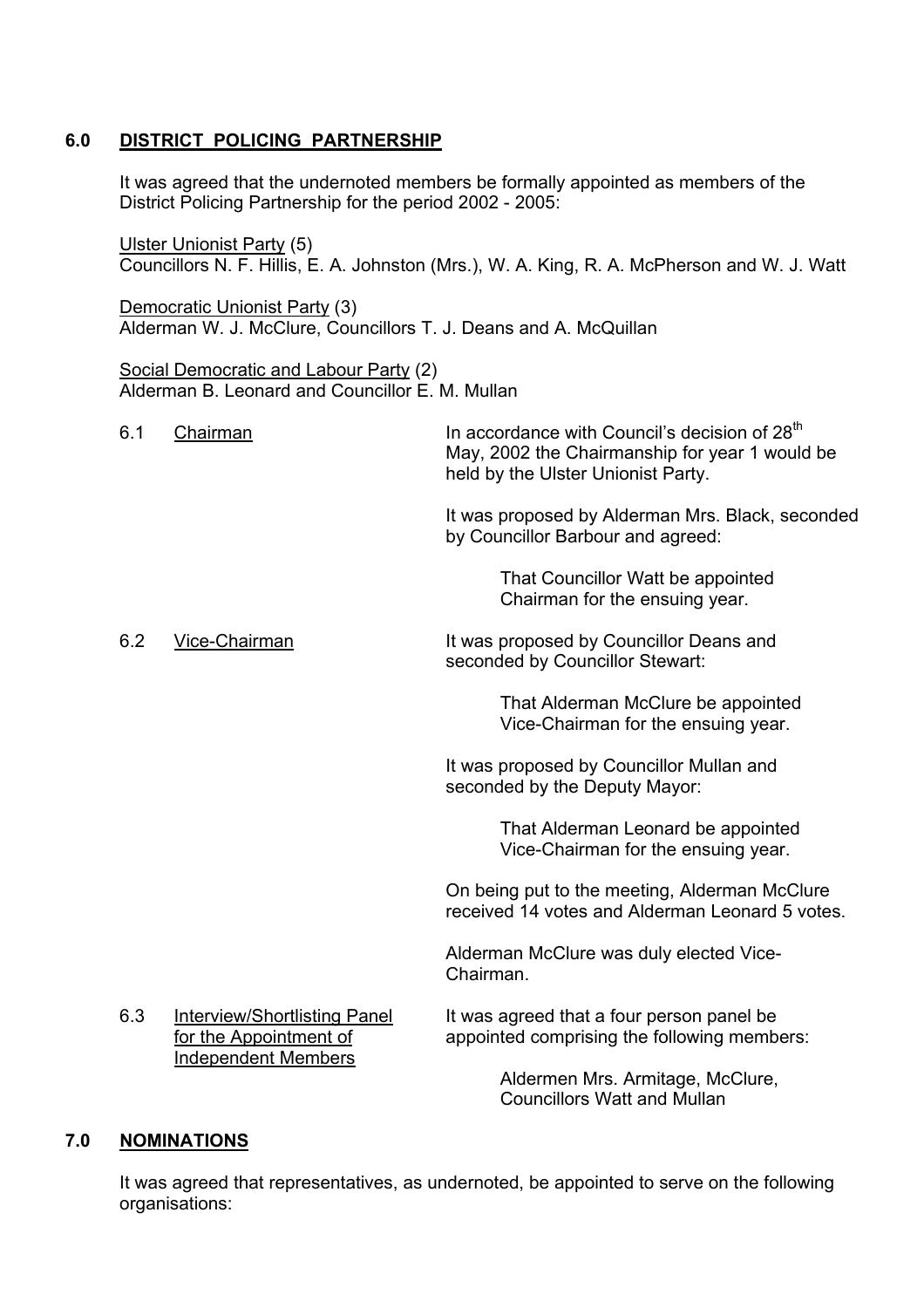- (a) Board of the Causeway Coast and Glens Heritage Trust (Councillor Hillis)
- (b) Castlerock Community Association *(*Councillors King and McQuillan)
- (c) Causeway Coast and Antrim Glens Ltd. *(*Councillor Hillis)
- (d) Causeway Museum Service (The Deputy Mayor, Alderman Mrs. Black, Councillors Barbour, Bradley and Mrs. Fielding)
- (e) Coleraine Arts Committee *(*Aldermen Creelman, Leonard, Councillors Mrs. Johnston and McClarty)
- (f) Coleraine Borough Strategic Partnership (Councillors Barbour, Bradley and Mullan)
- (g) Coleraine & District Home Safety Committee (The Deputy Mayor and Councillor Stewart)
- (h) Coleraine & District Local Sports Advisory Council *(*Councillors Bradley, McClarty, Mullan and Watt)
- (i) Coleraine & District Road Safety Committee *(*Alderman Creelman)
- (j) Coleraine Local Action Group for Enterprise Ltd. *(*Councillors Dallat, King and McQuillan)
- (k) Coleraine Town Centre Partnership *(*The Deputy Mayor, Alderman McClure and Councillor Mrs. Johnston)
- (l) Coleraine Twinning Association *(*Alderman Leonard, Councillors Deans, King and McPherson)
- (m) Irish Societyís Local Advisory Committee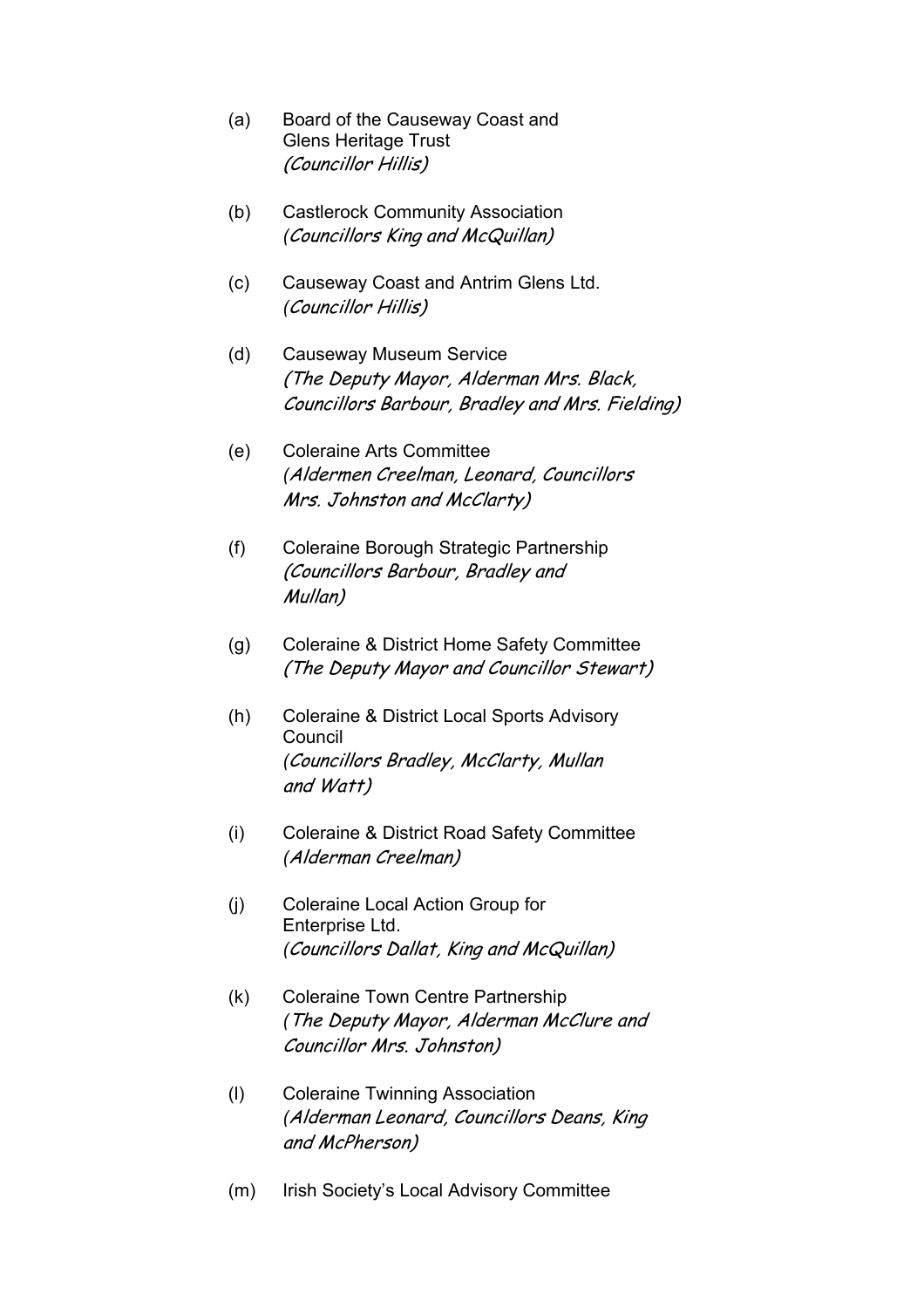*(*The Mayor, Aldermen Mrs. Black and McClure)

- (n) Local Government Partnership on Travellers' Issues *(*Councillors Hillis and Stewart)
- (o) Management Committee of Coleraine Citizens' Advice Bureau (The Deputy Mayor and Councillor Stewart)
- (p) National Association of Councillors General Management Committee *(*Councillor Hillis)
- (q) National Association of Councillors N.I. Region (The Deputy Mayor, Councillors Hillis and Stewart)
- (r) North West Regional Waste Management Group *(*Councillors Dallat and McPherson)
- (s) Northern Group Building Control Committee *(*Councillors Deans and Mullan Substitutes: Councillors McPherson and Stewart)
- (t) Northern Group Environmental Health **Committee**  *(*Councillors Barbour and McQuillan Substitutes: The Deputy Mayor and Alderman Creelman)
- (u) Northern Ireland Amenity Council *(*Alderman Mrs. Black)
- (v) Northern Ireland Housing Council *(*Alderman Mrs. Armitage)
- (w) Portballintrae Residents' Association *(*Alderman Mrs. Black and Councillor McPherson)
- (x) Portrush, Portstewart & District Road Safety Committee *(*Alderman Creelman)
- (y) Portstewart Community Association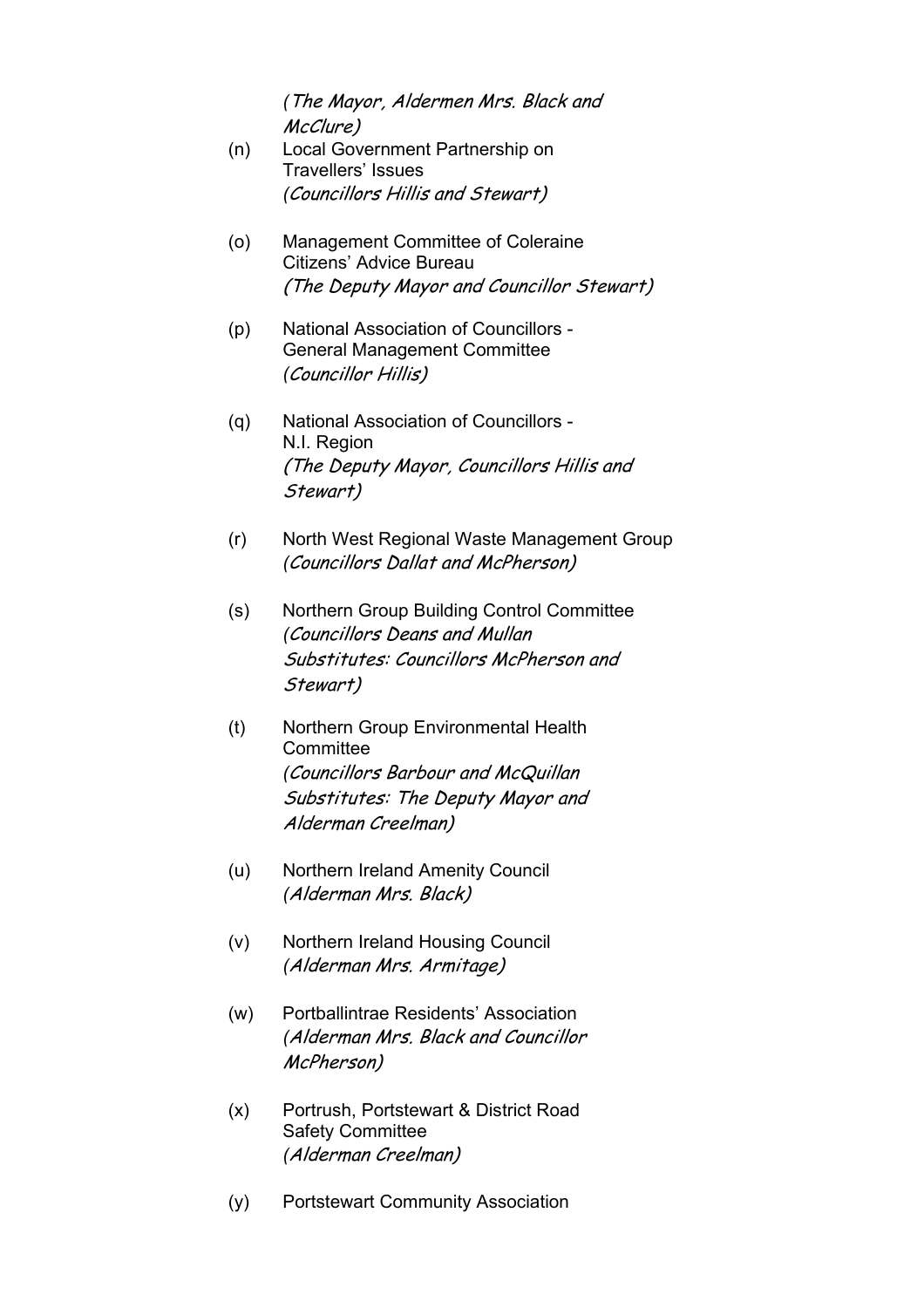*(*Aldermen Mrs. Armitage, Leonard and Councillor Mrs. Fielding)

- (z) Reserve Forces & Cadets Association for N.I. *(*Councillor Stewart)
- (aa) Riverside Theatre Trust *(*Councillor McClarty)
- (bb) Sperrins Tourism Ltd. (Councillor Watt)
- (cc) Tourism Development Taskforce (Councillor Dallat)
- (dd) Trustees of Garvagh Museum *(*Councillor McQuillan)
- (ee) Trustees of Giants Causeway and Bushmills Railway *(*Councillor Hillis)
- (ff) Ulster Tourist Development Association *(*Councillor McPherson)

## **8.0 MANAGEMENT COMMITTEES**

It was agreed that representatives, as undernoted, be appointed to serve on the following Management Committees:

- (a) Ballysally Youth & Community Centre Joint Management Committee *(*The Deputy Mayor, Alderman McClure and Councillor McPherson)
- (b) Castlerock Recreation and Youth Hall Management Committee *(*Councillors King and McQuillan)
- (c) Coleraine West Community Centre Management Committee *(*The Deputy Mayor, Councillors Barbour and McClarty)
- (d) Garvagh Hall Management Committee (Councillors McQuillan, Mullan and Watt)
- (e) Harpurís Hill Community Centre Management Committee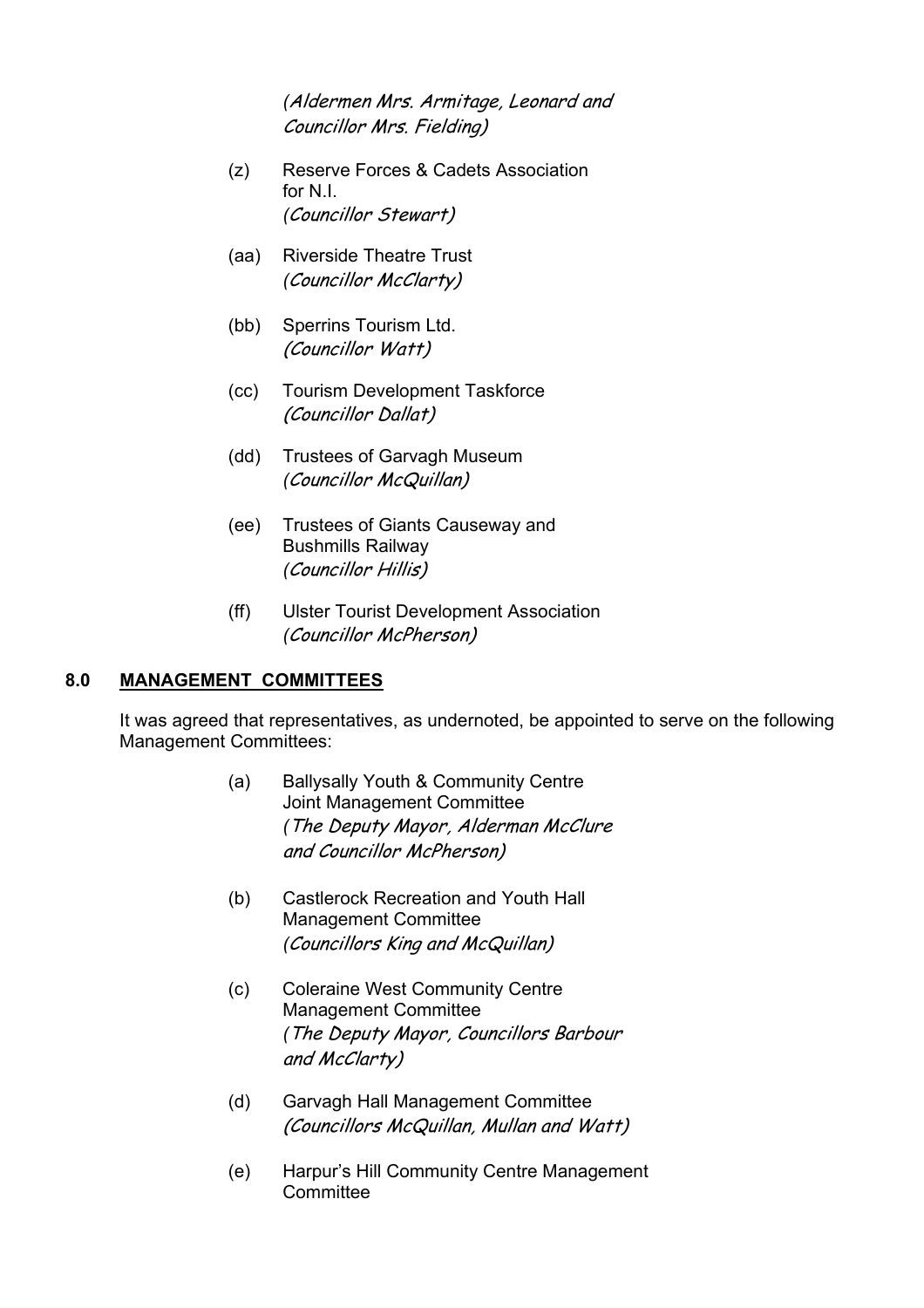(Councillors Bradley and McPherson)

- (f) Kilrea Town Hall Management Committee (The Mayor, Councillors Dallat and Watt)
- (g) Windyhall Community Centre Management **Committee**  *(*Alderman McClure, Councillors Bradley and Mrs. Johnston)

## **9.0 REPRESENTATION ON BODIES/GROUPS (PROPORTIONAL BASIS)**

Consideration was given to the Town Clerk and Chief Executive's Report (previously supplied) regarding Representation on Bodies/Groups (Proportional Basis).

It was agreed that any changes be notified to the Town Clerk and Chief Executive, by the Party Group Leaders, not later than 28<sup>th</sup> June, 2002.

## **10.0 REPRESENTATION ON OTHER BODIES/ GROUPS**

Consideration was given to the Town Clerk and Chief Executive's Report (previously supplied) regarding Representation on Other Bodies/Groups.

It was noted that these appointments would be considered at the first meeting of the appropriate Standing Committee.

## **11.0 DEPUTY MAYOR OF BALTIMORE, U.S.A.**

The Town Clerk and Chief Executive reminded members that the Deputy Mayor of Baltimore, U.S.A. would be visiting Cloonavin on Tuesday, 18<sup>th</sup> June, 2002 at 2.30 p.m.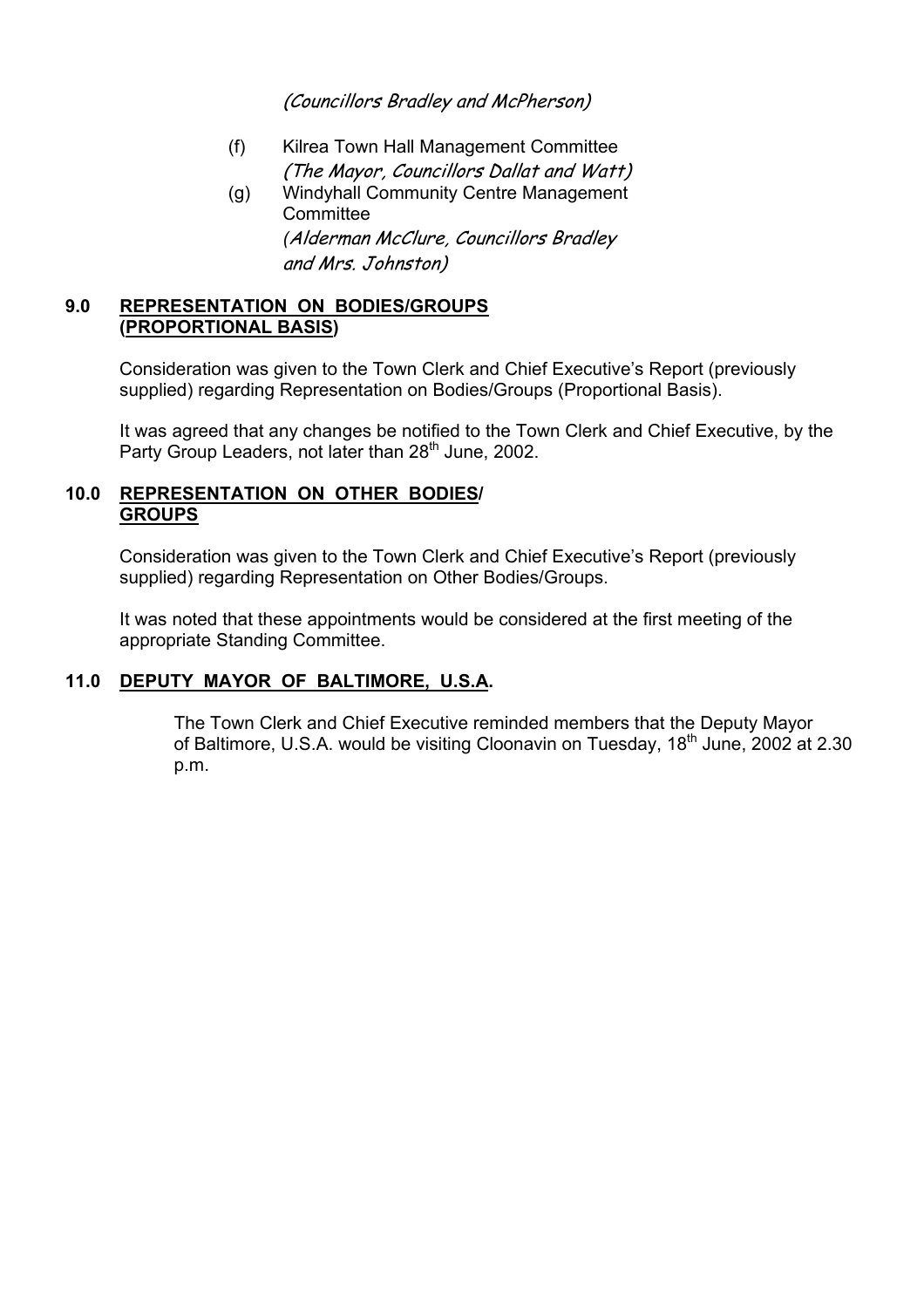## **COLERAINE BOROUGH COUNCIL**

 Minutes of proceedings of Coleraine Borough Council held in the Council Chamber, Cloonavin on Tuesday, 25<sup>th</sup> June, 2002 at 7.30 p.m.

**Convened:** As per Notice attached

**Present:** The Mayor, Councillor O. M. Church (Mrs.)

The Deputy Mayor, Councillor G. L. McLaughlin

#### **Aldermen**

P. E. A. Armitage (Mrs.) B. Leonard E. T. Black (Mrs.) W. J. McClure W. T. Creelman

#### **Councillors**

| C. S. Alexander (Ms.) | D. McClarty           |
|-----------------------|-----------------------|
| J. M. Bradley         | R. A. McPherson       |
| T. J. Deans           | A. McQuillan          |
| E. P. Fielding (Mrs.) | E. M. Mullan          |
| N. F. Hillis          | (Items $2.2 - 16.0$ ) |
| E. A. Johnston (Mrs.) | R. D. Stewart         |
| W. A. King            | W. J. Watt            |
|                       |                       |

**Officers in**

Attendance: Town Clerk and Chief Executive, Director of Corporate Services, Director of Leisure Services, Director of Technical Services, Principal Administrative Officer, Administrative Officer (temporary) and Administrative Assistant

**Apologies:** Councillors Barbour and Dallat

#### **1.0 MINUTES**

The Minutes of the Council Meeting of 28th May, 2002 were confirmed and signed.

#### **2.0 COMMITTEE REPORTS**

| 2.1 | Leisure and Environment<br>Committee | The Chairman, Councillor McPherson, moved<br>the adoption of the Leisure and Environment<br>Committee Report; this was duly seconded by<br>Alderman Mrs. Black. |
|-----|--------------------------------------|-----------------------------------------------------------------------------------------------------------------------------------------------------------------|
|     | Matters arising:                     |                                                                                                                                                                 |
|     | Portballintrae Harbour<br>2.1.1      | The Director of Leisure Services reported that<br>discussions had taken place with Mr. Cousins<br>regarding an alternative method of displaying the<br>memorial |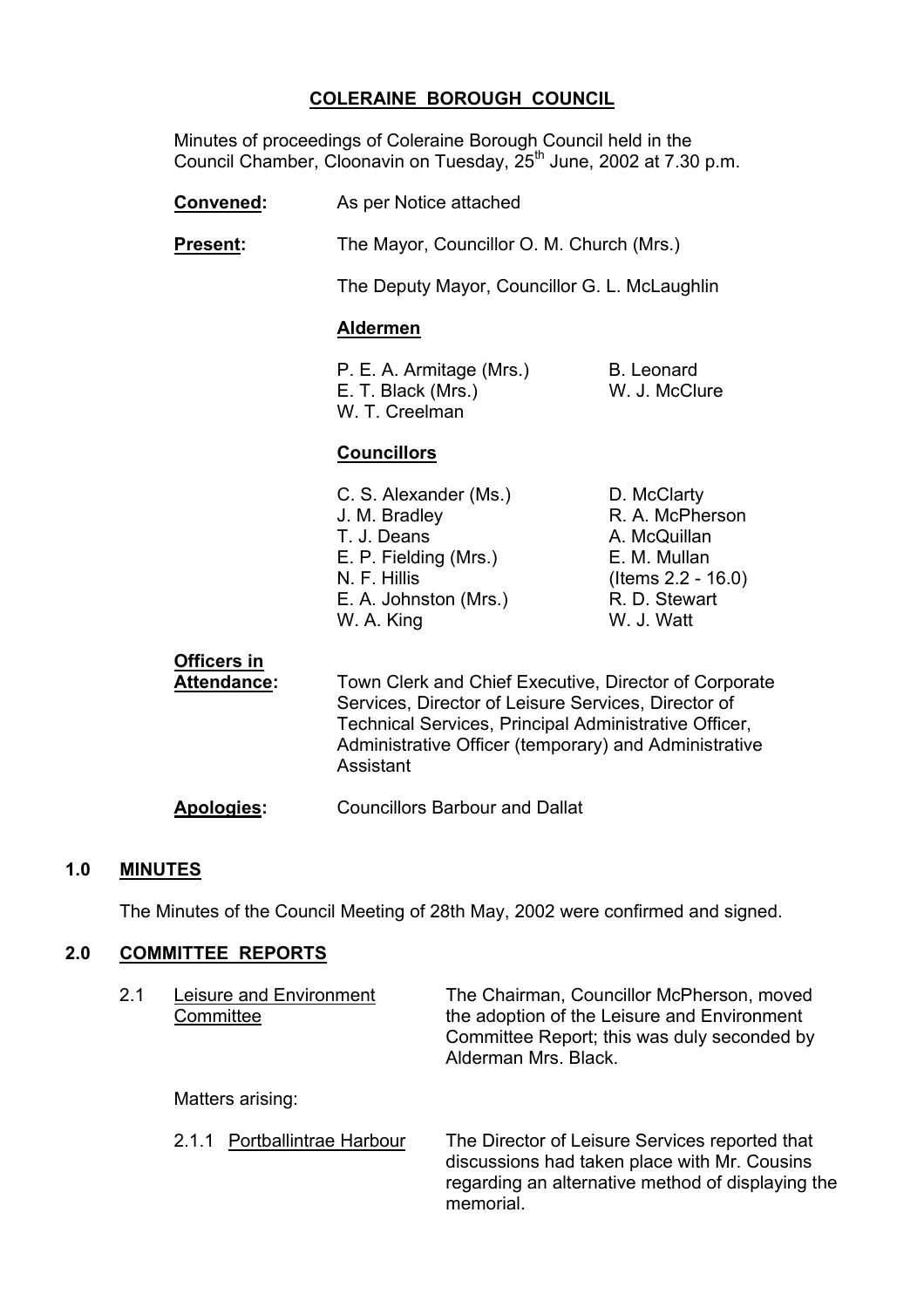It was agreed that further discussions be held and that the matter be brought back to the Leisure and Environment Committee in August.

2.1.2 Arcadia Scheme It was noted that the recommendation in relation to the Arcadia Scheme should have read as follows:

Recommended:

 That the highest tender from the Causeway Deli be accepted in the sum of £800 per month for a three month period.

- 2.1.3 Request for Financial It was agreed that The Royal Scottish Pipe Assistance - Pipe Band Band Association be asked to provide financial Championships accounts for this year's event.
- 2.1.4 DRD Roads Service The Director of Technical Services reported that Waiting Restrictions - Roads Service proposed to introduce a reduced Eglinton Street, length of waiting restrictions on the east side of Portrush Eglinton Street, Portrush for a trial period during the summer months.

Agreed.

2.1.5 Entertainments Licence - An application for the grant of an Entertain- Central Snooker Club, ments Licence had been received in respect of: Garvagh

Central Snooker Club, Garvagh

Agreed:

 That Council grant the Licence subject to a satisfactory report from Building Control and submission of public liability insurance cover prior to opening.

The Committee Report was, therefore, adopted subject to these amendments.

 2.2 Planning Committee The Vice Chairman, Councillor McLaughlin, moved the adoption of the Planning Committee Report; this was duly seconded by Councillor Ms. Alexander and agreed. 2.3 Policy and Development The Chairman, Councillor Hillis, moved the Committee and adoption of the Policy and Development Committee Report; this was duly seconded by Councillor Watt

Matters arising: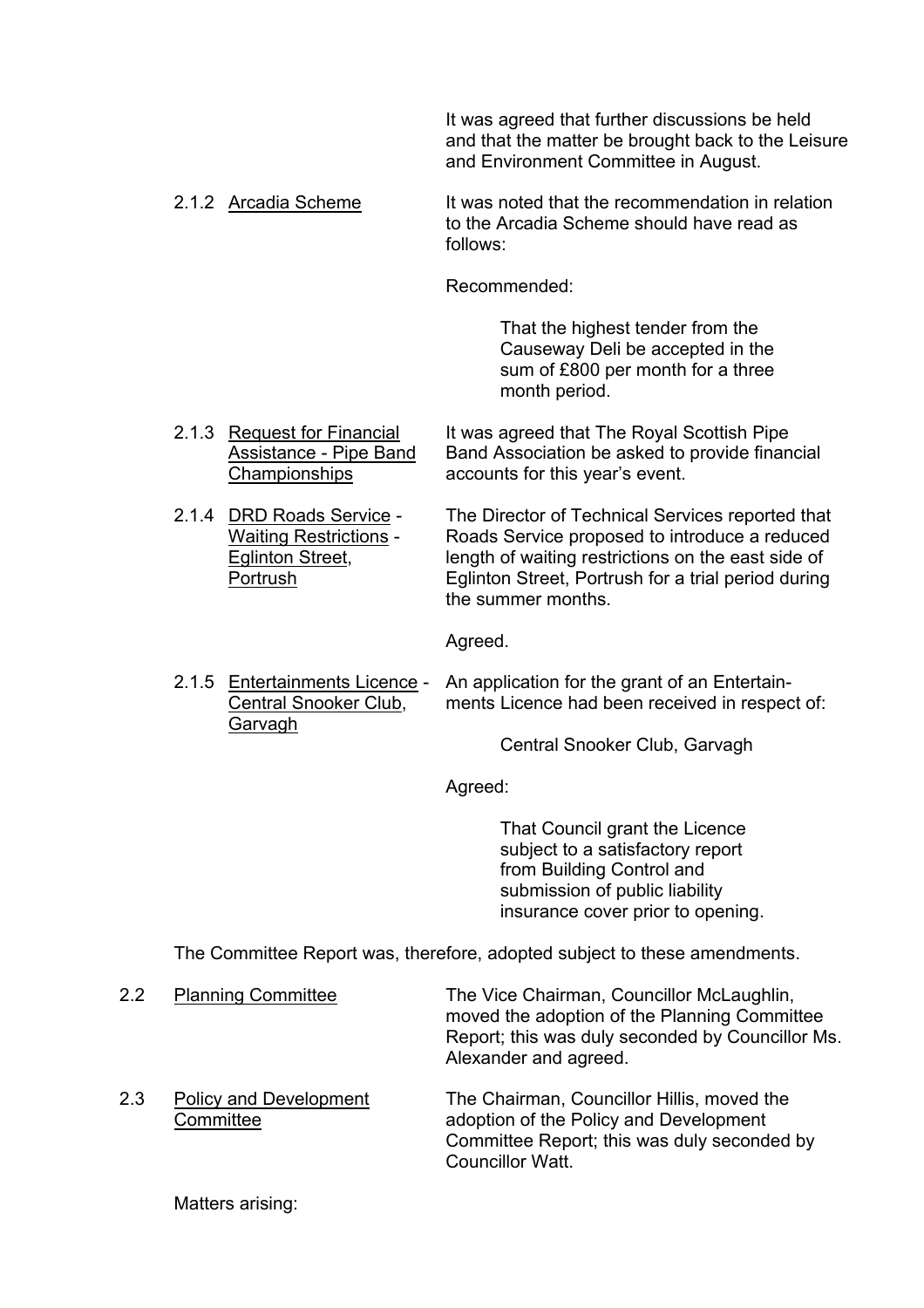2.3.1 Arcadia, Portrush - The Director of Technical Services reported that Phase II a Meeting of the Arcadia Sub-Committee had been held and following close examination of the documents savings of £63,000 had been identified.

> The Consultants would now prepare a final Bill of Quantities and tenders would be sought from the agreed select list.

The Committee Report was, therefore, adopted subject to this amendment.

# **3.0 STREET TRADING LICENCE - APPEAL**

 The Director of Technical Services' Report on Street Trading Licence - Appeal was considered (previously supplied).

Mr. R. Carton had been invited to address Council but was not in attendance.

 Following discussion it was proposed by Councillor McClarty, seconded by Councillor Ms. Alexander and agreed:

That Council refuse Mr. Carton's application for a Street Trading Licence.

 It was noted that Mr. Carton would have twenty-one days to appeal this decision to the courts.

# **4.0 TENDERS - DRAINAGE IMPROVEMENT - THE CRESENT PLAYING FIELDS, COLERAINE**

 The Director of Leisure Services' report on Tenders for Drainage Improvement at The Crescent Playing Fields, Coleraine was considered (previously supplied).

Two tenders had been received as follows:

| 1. Prunty Contracts Ltd., Newtownbutler               | £144,857.00 |
|-------------------------------------------------------|-------------|
| 2. Tony Patterson Contracts, Ballynahinch - Option 1: | £116,612.72 |
| Option 2:                                             | £84,805.00  |
| Option 3:                                             | £79,805.00  |

It was proposed by Councillor Watt, seconded by Councillor Stewart and agreed:

 That Council accept the tender from Prunty Contracts, Newtownbutler in the sum of £144,857.00 as recommended by the Director of Leisure Services.

## **5.0 DEPARTMENT OF AGRICULTURE AND RURAL DEVELOPMENT - EDUCATION AND RESEARCH AND DEVELOPMENT IN AGRICULTURE AND FOOD SCIENCE - RESPONSE TO REPORT OF REVIEW PANEL**

The Town Clerk and Chief Executive briefed members on the various issues as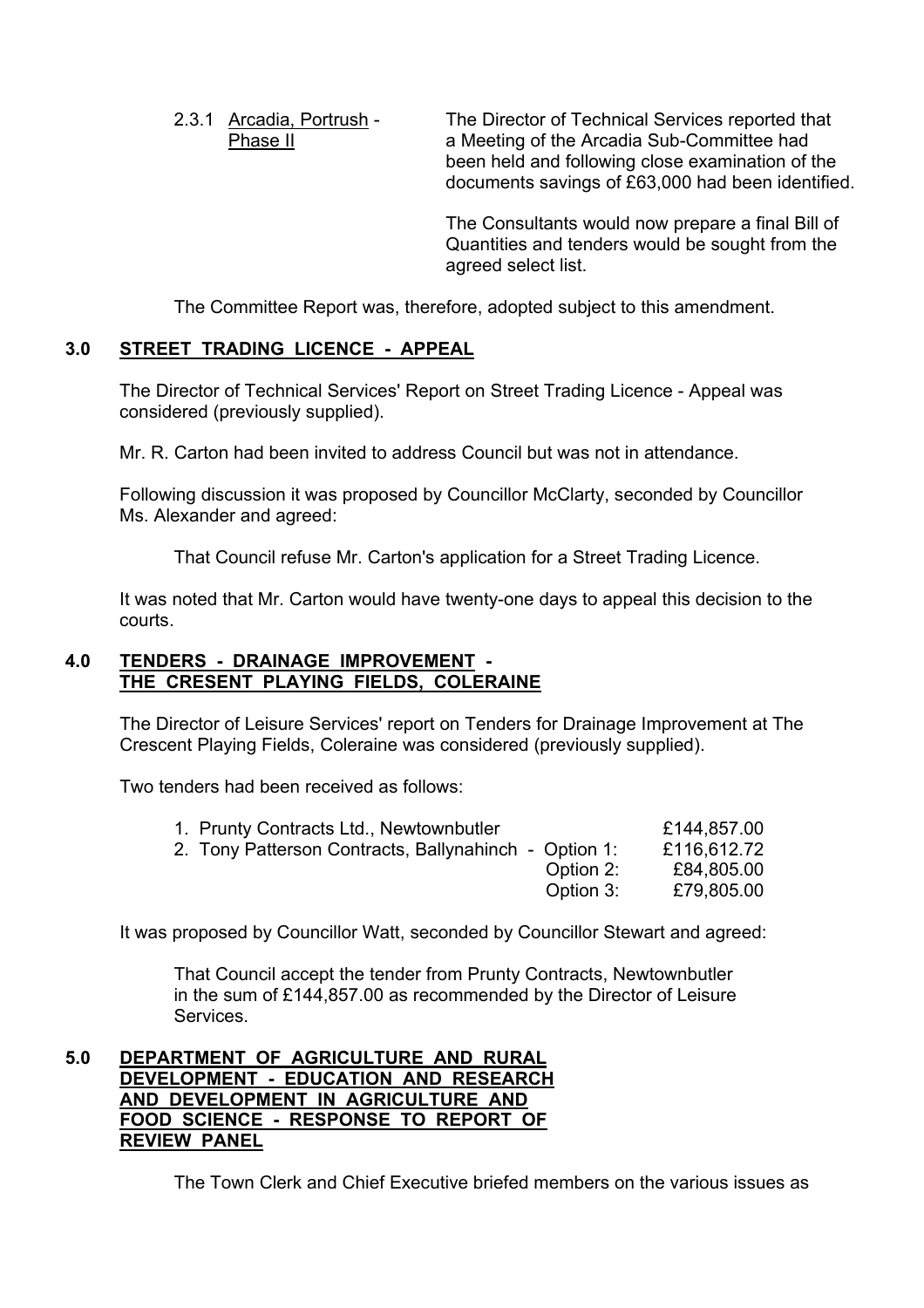contained in this report. One issue of particular relevance and importance is support for the transfer of the School of Agriculture and Food Science to the university sector and hopefully to the University of Ulster in Coleraine.

 Following discussion it was proposed by Councillor McClarty, seconded by Alderman Mrs. Black and agreed:

 That Council support the transfer of the School of Agriculture and Food Science to the University of Ulster, Coleraine.

## **6.0 CROWN ESTATE - ISSUES AGREEMENT FOR NORTHERN IRELAND WINDFARM**

 Circulated announcement from the Crown Estate advising that an exclusive agreement had been issued to a consortium formed by B9 Energy Offshore Developments Ltd., Renewable Energy Systems Ltd. (RES) and Powergen Renewables Developments Ltd., to explore the potential for an offshore windfarm on the Tunes Plateau.

Noted.

## **7.0 ROADS SERVICE**

 Circulated letter from Divisional Roads Manager in response to members' queries raised at Council Meeting dated 28<sup>th</sup> May, 2002.

Noted.

## **8.0 ENVIRONMENT AND HERITAGE SERVICE - LISTING - 61 DHU VARREN, PORTRUSH (INCLUDING POOL AND RETAINING WALLS)**

Reported that the Environment and Heritage Service was considering listing the above property and sought Council's views.

 Following discussion it was proposed by Councillor Ms. Alexander and seconded by Councillor Stewart:

That Council agree to the property being listed.

 On being put to the Meeting the proposal failed to carry, eight members voting in favour and ten members voting against.

## **9.0 REQUESTS FOR FINANCIAL ASSISTANCE**

| 9.1 | Kilrea Enterprise Group                           | A request had been received from the Kilrea<br>Enterprise Group for financial assistance in<br>organising the Festival of the Fairy Thorn from 26 <sup>th</sup><br>July - $4^{\text{th}}$ August, 2002. |
|-----|---------------------------------------------------|---------------------------------------------------------------------------------------------------------------------------------------------------------------------------------------------------------|
|     |                                                   | It was agreed that Council contribute £2,000.                                                                                                                                                           |
| 9.2 | <b>Ballerin and Ringsend</b><br>Development Group | A request had been received from Ballerin<br>and Ringsend Development Group for financial                                                                                                               |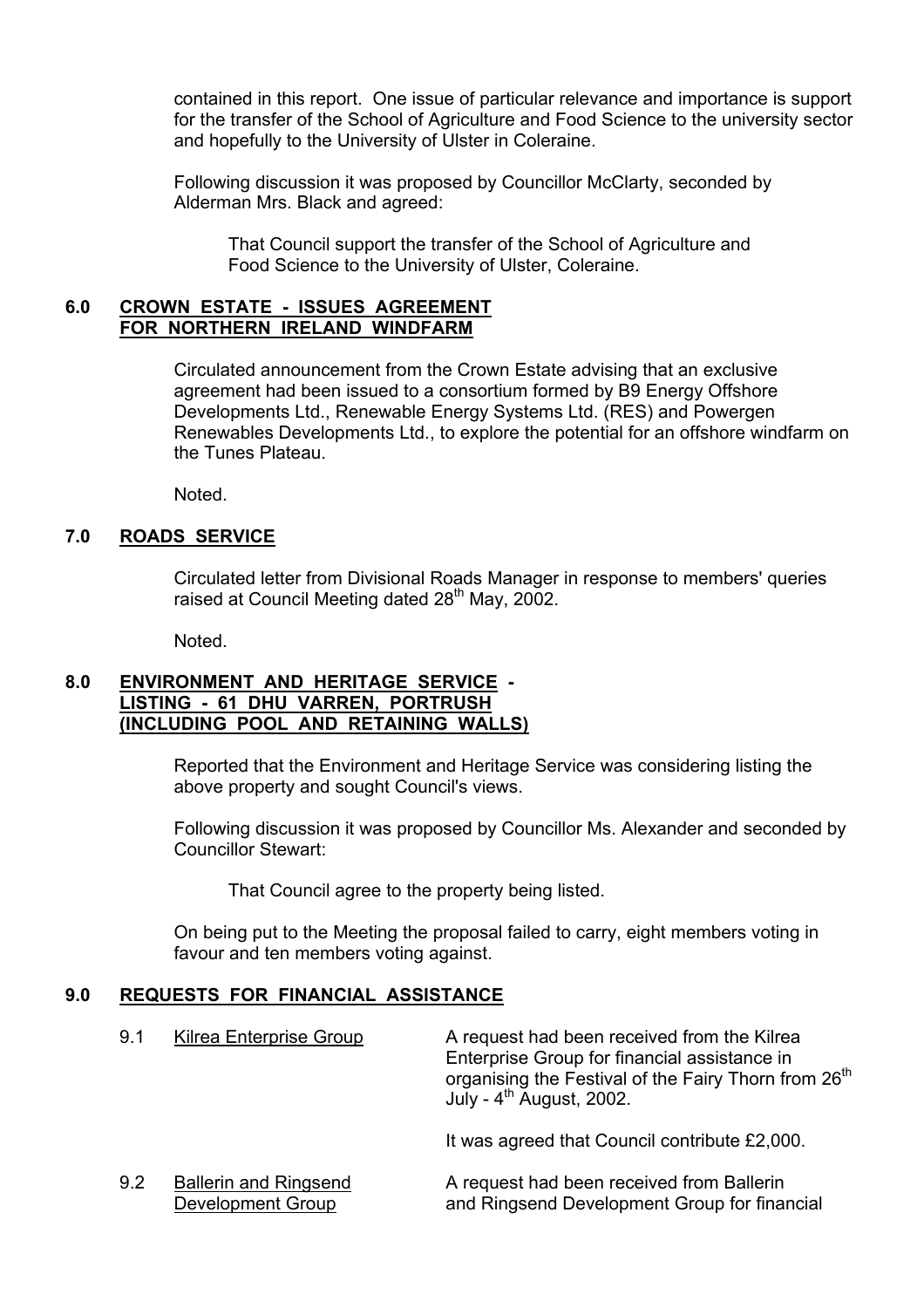assistance towards their annual festival from 21<sup>st</sup> -27<sup>th</sup> July, 2002.

It was agreed that Council contribute £800.

## **10.0 PANEL OF EXPERTS APPOINTED TO PUBLIC ADMINISTRATION REVIEW**

 Reported that an announcement had been received from the Office of the First Minister and Deputy First Minister advising of the appointment of a six strong panel of experts to support the Review of Public Administration. The first task would be to quality assure the Terms of Reference for the review before seeking endorsement by the Assembly.

Noted.

#### **11.0 NORTH-EASTERN EDUCATION AND LIBRARY BOARD**

Tabled:

 Minutes of the North-Eastern Education and Library Board dated 30<sup>th</sup> April, 2002.

#### **12.0 DEPARTMENT OF HEALTH, SOCIAL SERVICES AND PUBLIC SAFETY - "DEVELOPING BETTER SERVICESî**

 The Department of Health, Social Services and Public Safety document "Developing Better Services" was circulated to each member for information.

#### **13.0 NATIONAL BALLOT AND STRIKE ACTION**

The Chief Executive updated members on the proposed strike on  $17<sup>th</sup>$  July, 2002 and advised that essential services would be maintained as far as possible.

Noted.

## **14.0 PUBLIC POLICY PROGRAMME - HARVARD UNIVERSITY, MASSACHUSETTS**

 The Chief Executive advised members that he had been awarded a place on a three week Public Policy Programme at Harvard University, Massachusetts during the month of July.

Noted.

#### **15.0 FLOWERFIELD ARTS CENTRE**

 Reported that discussions with Roads Service were ongoing and members would be updated at the August meeting of the Leisure and Environment Committee.

#### **16.0 DOCUMENTS FOR SEALING**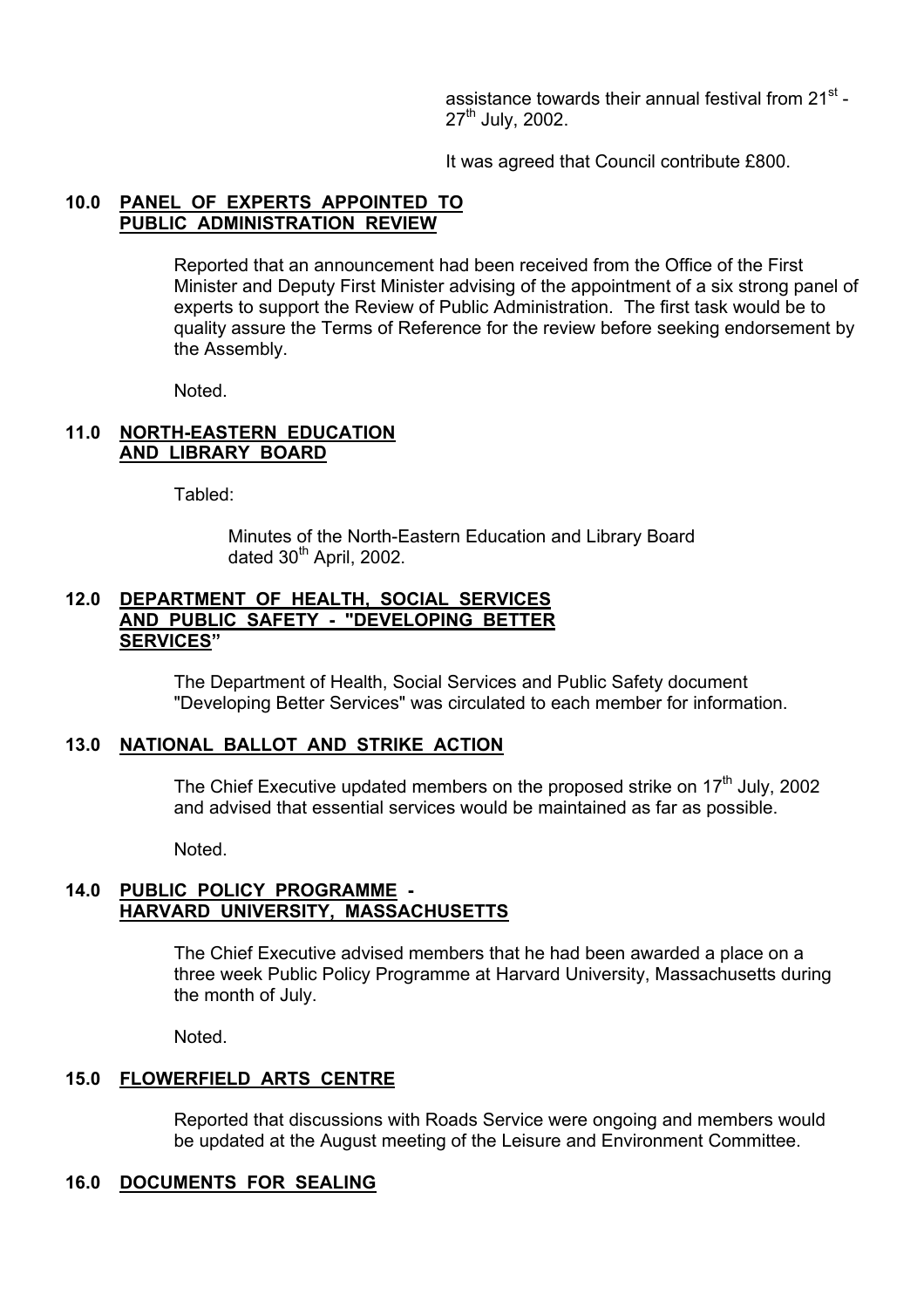Resolved:

That the following documents be sealed:

| 1(a) | <b>Agreement and Counterpart</b>              | Footpath and area of land at Brook<br>Street, Coleraine.               |
|------|-----------------------------------------------|------------------------------------------------------------------------|
| (b)  | Form of Agreement                             | David Patton & Son (NI) with Council                                   |
| 2.   | <b>Charities Units</b><br>Forms in triplicate | Land at Brook Street, Coleraine<br>Council to David Patton & Son (NI)  |
| 3.   | <b>Cemetery Titles</b>                        | Grant of Right of Burial Deeds<br>Register Nos. 2808 - 2812 inclusive: |

 Agherton 1 Ballywillan 1 **Coleraine 3** 3 e de la contradición de la contradición de la contradición de la contradición de la contradición de la contrad Portstewart -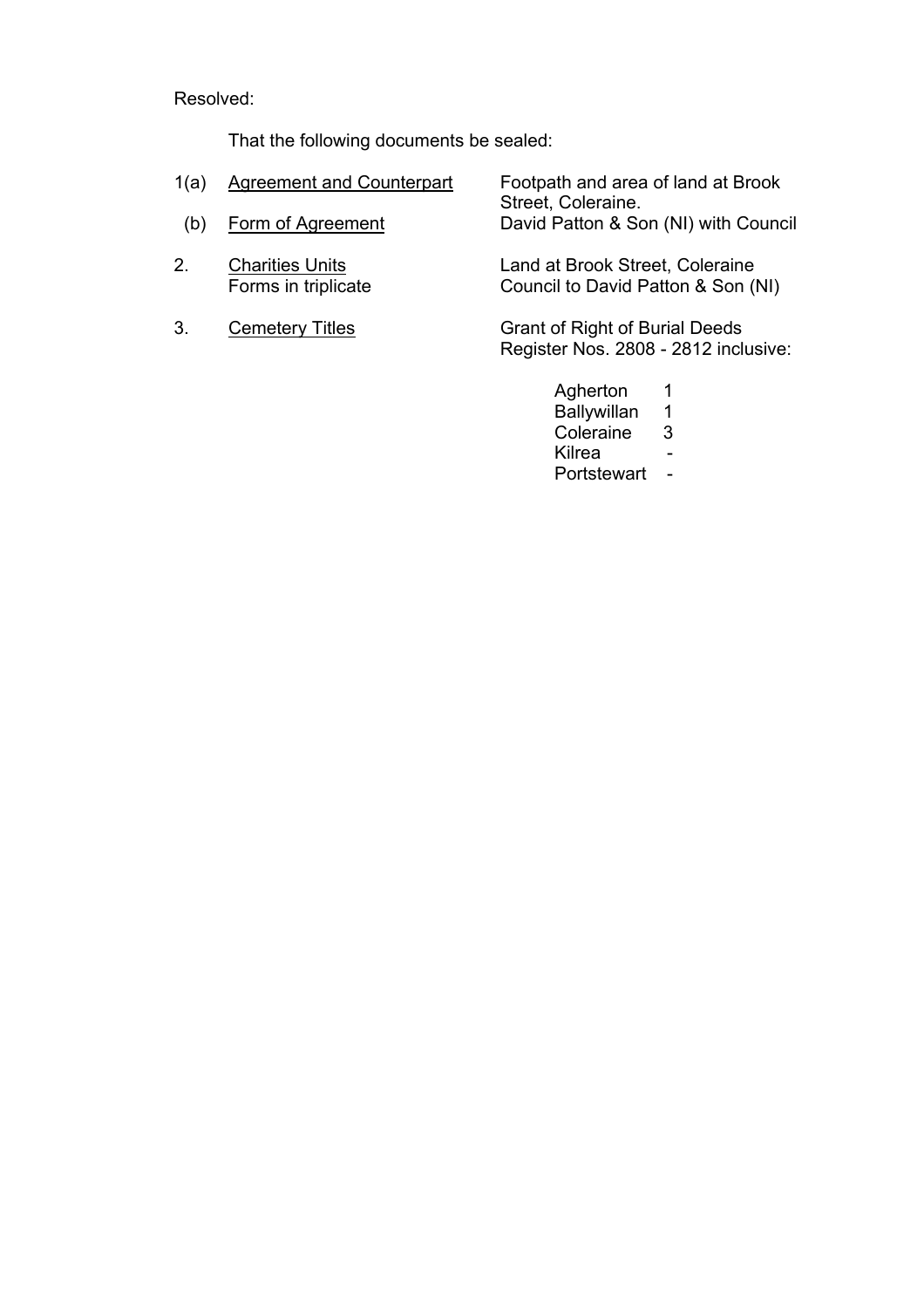# **SPECIAL PLANNING COMMITTEE**

## **24th June, 2002.**

| Convened:                     | To formulate Council's response to the Northern Area<br>Plan 2016 Issues Paper (previously supplied)                                 |                                                              |  |
|-------------------------------|--------------------------------------------------------------------------------------------------------------------------------------|--------------------------------------------------------------|--|
| Present:                      | Councillor J. M. Bradley, in the Chair                                                                                               |                                                              |  |
|                               | The Mayor, Councillor O. M. Church (Mrs.)                                                                                            |                                                              |  |
|                               | The Deputy Mayor, Councillor G. L. McLaughlin                                                                                        |                                                              |  |
|                               | <b>Aldermen</b>                                                                                                                      |                                                              |  |
|                               | E. T. Black (Mrs.)<br><b>B.</b> Leonard                                                                                              | W. J. McClure                                                |  |
|                               | <b>Councillors</b>                                                                                                                   |                                                              |  |
|                               | C. S. Alexander (Ms.)<br>D. D. Barbour<br>E. P. Fielding (Mrs.) R. D. Stewart<br>E. A. Johnston (Mrs.) W. J. Watt<br>R. A. McPherson | A. McQuillan<br>E. M. Mullan                                 |  |
| Also in<br><b>Attendance:</b> |                                                                                                                                      | Mr. P. Fleming and Mr. D. Mountstephen - BDP Planning        |  |
| Officers in<br>Attendance:    | Town Clerk and Chief Executive and Administrative Assistant                                                                          |                                                              |  |
| Apologies:                    | Hillis, King and McClarty                                                                                                            | Aldermen Mrs. Armitage, Creelman, Councillors Dallat, Deans, |  |
|                               |                                                                                                                                      |                                                              |  |

## **1.0 NORTHERN AREA PLAN 2016 ISSUES PAPER**

 The Chairman welcomed Messrs. P. Fleming and D. Mountstephen, who were in attendance to present BDP Planningís draft response (previously supplied) to the Northern Area Plan 2016 Issues Paper.

 Mr. Fleming elaborated on and highlighted certain aspects of the Issues Paper which focused on five aspects of the area planning process viz:

- the issues approach
- the policy context
- the plan area
- general plan wide issues
- locational issues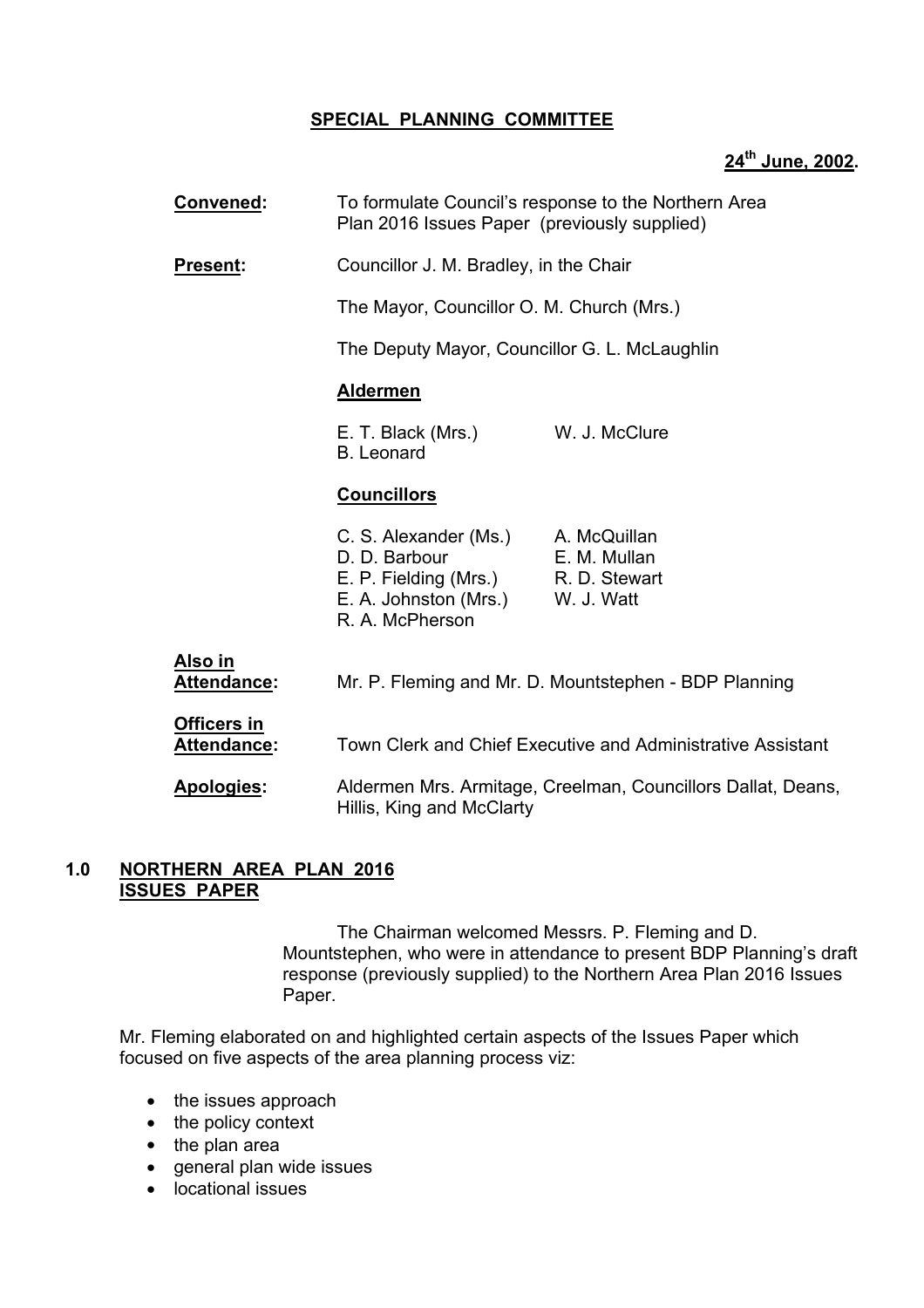Concern was expressed regarding the absence of technical information from the Stage 1 process which seriously hampered proper consideration of matters raised in the Issues Paper. This matter had been drawn to the attention of the Divisional Planning Manager. Members looked forward to the speedy receipt of the required technical information.

> A full discussion ensued on BDP Planningís draft response during which the representatives noted various issues and concerns raised by members.

It was agreed that a further Special Planning Committee Meeting be arranged for early August 2002. Mr. Fleming would present a further draft response at this meeting incorporating any changes arising from the technical information to be supplied and those points raised by members. Mr. Fleming would also take account of Coleraine Town Partnership Ltd's submission to the Northern Area Plan 2016 (circulated).

The Chairman thanked Messrs. Fleming and Mountstephen for attending.

## **2.0 NORTHERN IRELAND WINDFARM**

The Town Clerk and Chief Executive advised members that an announcement would be made by the Crown Estate on  $25<sup>th</sup>$  June, 2002 regarding the progressing of the potential Windfarm project.

Noted.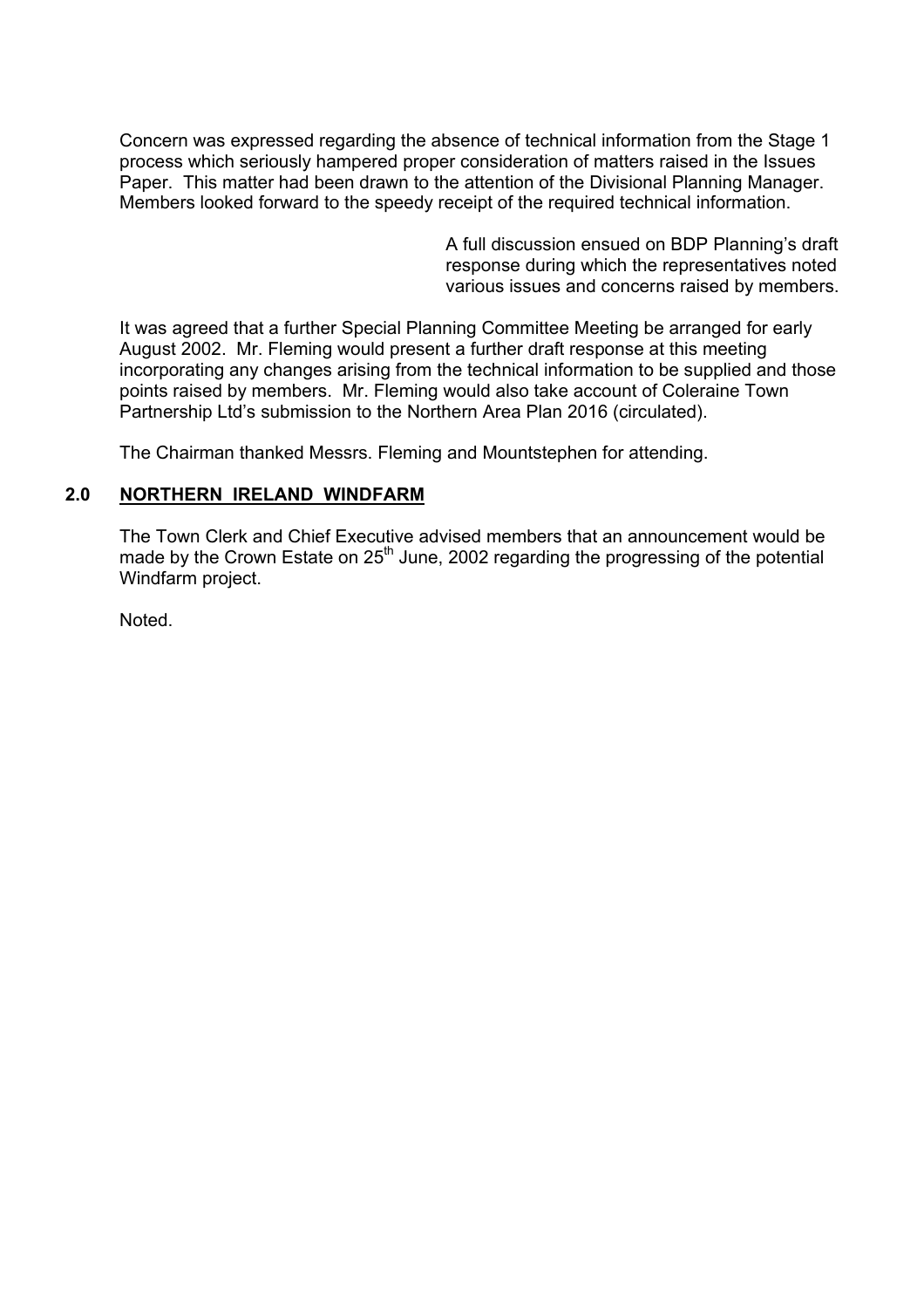# **LEISURE AND ENVIRONMENT COMMITTEE**

## **6th August, 2002.**

**Present:** Alderman Mrs. E. T. Black, in the Chair

The Mayor, Councillor O. M. Church (Mrs.)

The Deputy Mayor, Councillor G. L. McLaughlin

#### **Aldermen**

| P. E. A. Armitage (Mrs.) | B. Leonard    |
|--------------------------|---------------|
| W. T. Creelman           | W. J. McClure |

## **Councillors**

| C. S. Alexander (Ms.)   | N. F. Hillis          |
|-------------------------|-----------------------|
| (Items $1.0 - 22.0$ )   | E. A. Johnston (Mrs.) |
| D. D. Barbour           | D. McClarty           |
| (Items $1.0 - 7.5$ )    | A. McQuillan          |
| J. J. Dallat            | (Items $1.0 - 5.4$ )  |
| T. J. Deans             | E. M. Mullan          |
| $($ ltems 5.3 - 23.1.1) | R. D. Stewart         |
| E. P. Fielding (Mrs.)   | W. J. Watt            |

# **Officers in**

 **Attendance:** Town Clerk and Chief Executive, Director of Technical Services, Director of Leisure Services, Senior Environmental Health Officer, Principal Building Control Officer (Items 1.0 - 7.5), Leisure Services Officer (Services), Leisure Services Officer (Facilities), General Manager (Parks), Administrative Officer and Administrative **Assistant** 

**Apologies:** Councillors Bradley, King and McPherson

## **1.0 CONGRATULATIONS**

 The Chairman extended Committeeís congratulations to the athletes from the Borough who had competed in the recent Commonwealth Games including Jeremy Henry who had achieved a silver medal in the bowling event. Congratulations were also extended to Graeme McDowell on winning the Scandinavian Golf Masters Tournament.

The Town Clerk and Chief Executive would forward formal letters of congratulations.

#### **2.0 SYMPATHY**

Reference was made to the recent deaths of Mr. John Hamilton, an employee in the Technical Services Department and Mrs. Annie Hull, the wife of Mr. Brendan Hull (Technical Services Department).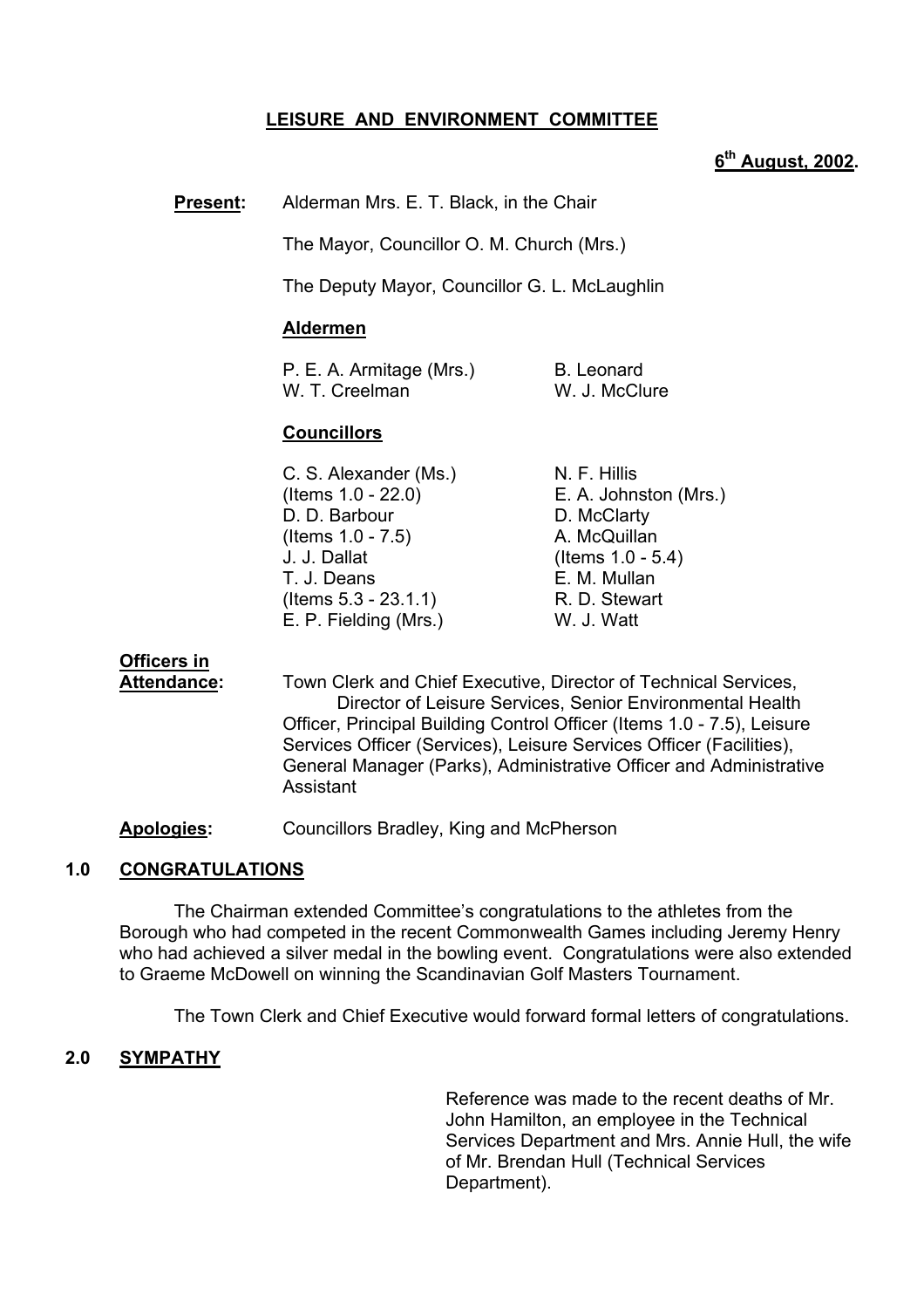Members expressed their condolences. The Town Clerk and Chief Executive would convey formal letters of sympathy.

# **3.0 APPOINTMENT OF VICE-CHAIRMAN**

It was proposed by Councillor Dallat and seconded by the Deputy Mayor:

That Councillor Mullan be appointed Vice-Chairman for the ensuing year.

There being no other nominations Councillor Mullan was duly elected Vice-Chairman.

## **4.0 APPOINTMENT OF REPRESENTATIVES**

| 4.1 | <b>Craigahulliar Monitoring</b><br>Committee | It was agreed that representatives, as listed, be<br>appointed for the ensuing year:        |
|-----|----------------------------------------------|---------------------------------------------------------------------------------------------|
|     |                                              | Alderman Leonard<br>Councillors Ms. Alexander and Bradley                                   |
| 4.2 | Door Supervisors' Group                      | It was agreed that representatives, as listed, be<br>appointed for the ensuing year:        |
|     |                                              | Councillors Ms. Alexander, McPherson,<br><b>Stewart and Watt</b>                            |
| 4.3 | Spanboard Liaison Group                      | It was agreed that Alderman McClure represent<br>Council on the group for the ensuing year. |
| 4.4 | <b>Local Skateboarding</b><br>Partnership    | It was agreed that representatives, as listed, be<br>appointed for the ensuing year:        |
|     |                                              | <b>Alderman Leonard</b><br>Councillors Ms. Alexander, Bradley and<br><b>McClarty</b>        |

# **5.0 TECHNICAL SERVICES REPORT**

The Report of the Director of Technical Services was considered (previously supplied).

Matters arising:

5.1 Landfill Tax Funding Council is recommended to agree that eight projects, as detailed in the report, proceed to the formal application stage for funding from landfill tax contributions, viz:

|  | Kilrea - Portna to Portneal | £25,000.00                                                                    |
|--|-----------------------------|-------------------------------------------------------------------------------|
|  | Path                        |                                                                               |
|  | ___                         | $\bullet$ $\bullet$ $\circ$ $\bullet$ $\bullet$ $\bullet$ $\bullet$ $\bullet$ |

- $(ii)$  Castlerock Play Area  $£25,000.00$
- (iii) Conservation Volunteers N.I. £30,000.00 (£10,000.00 per annum for a 3 year period)
- $(iv)$  Coleraine Harpur's Hill  $£24,000.00$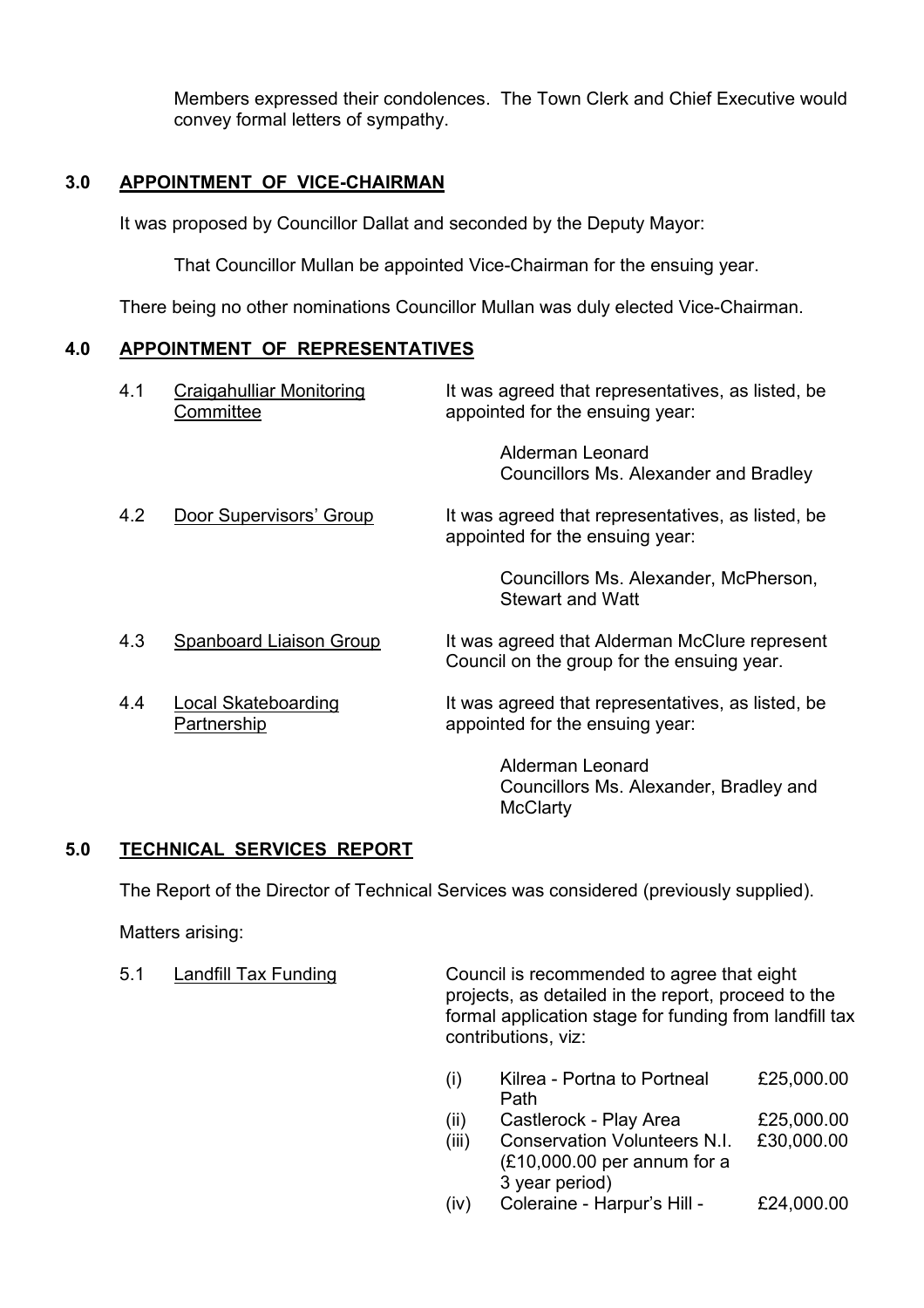Grounds For The Future

- (v) No Age To Golden Age £18,000.00 (£6,000.00 per annum for a 3 year period)
- (vi) Arena Network Cardboard £18,000.00 **Recycling**
- (vii) Arena Network Recycling £20,000.00 **Initiatives**
- (viii) Portstewart Lighting Coastal £25,000.00 Path

#### 5.2 Review of Landfill Tax Consideration was given to a consultation paper Credit Scheme (LTCS) from Government regarding a review of the Landfill Tax Credit Scheme.

Council is recommended to agree to respond to the consultation document, as detailed in the report, taking into account any issues raised by the Technical Advisors' Group of officers or the North West Region Waste Management Group.

Councillor Ms. Alexander was not in favour of Councils having direct access to landfill tax funds.

 5.3 Waste Management - Recycling Council is recommended to agree to a pilot recycling project, as detailed in the report.

#### 5.4 Entertainments Licences

 Snappers Restaurant, 21 Ballyreagh Road, Noted. Portrush

5.4.1 Marquee located at This application had been withdrawn.

- 5.4.2 The York, 2 Station Committee noted that as objections had been Road, Portstewart received to the application for the renewal of the Entertainments Licence this matter would be considered at the August meeting of Council.
- 5.5 Building Control
	- 5.5.1 Approvals Approval had been given for one hundred and twenty applications.

#### 5.6 DRD - Roads Service

 5.6.1 Waiting Restrictions - Reported that Roads Service had prepared a Kilrea scheme to introduce a pedestrian refuge adjacent to the Northern Bank, New Row/Maghera Street, Kilrea to facilitate pedestrians crossing the road. In order for this to be successful parking would have to be curtailed along the frontage of the bank.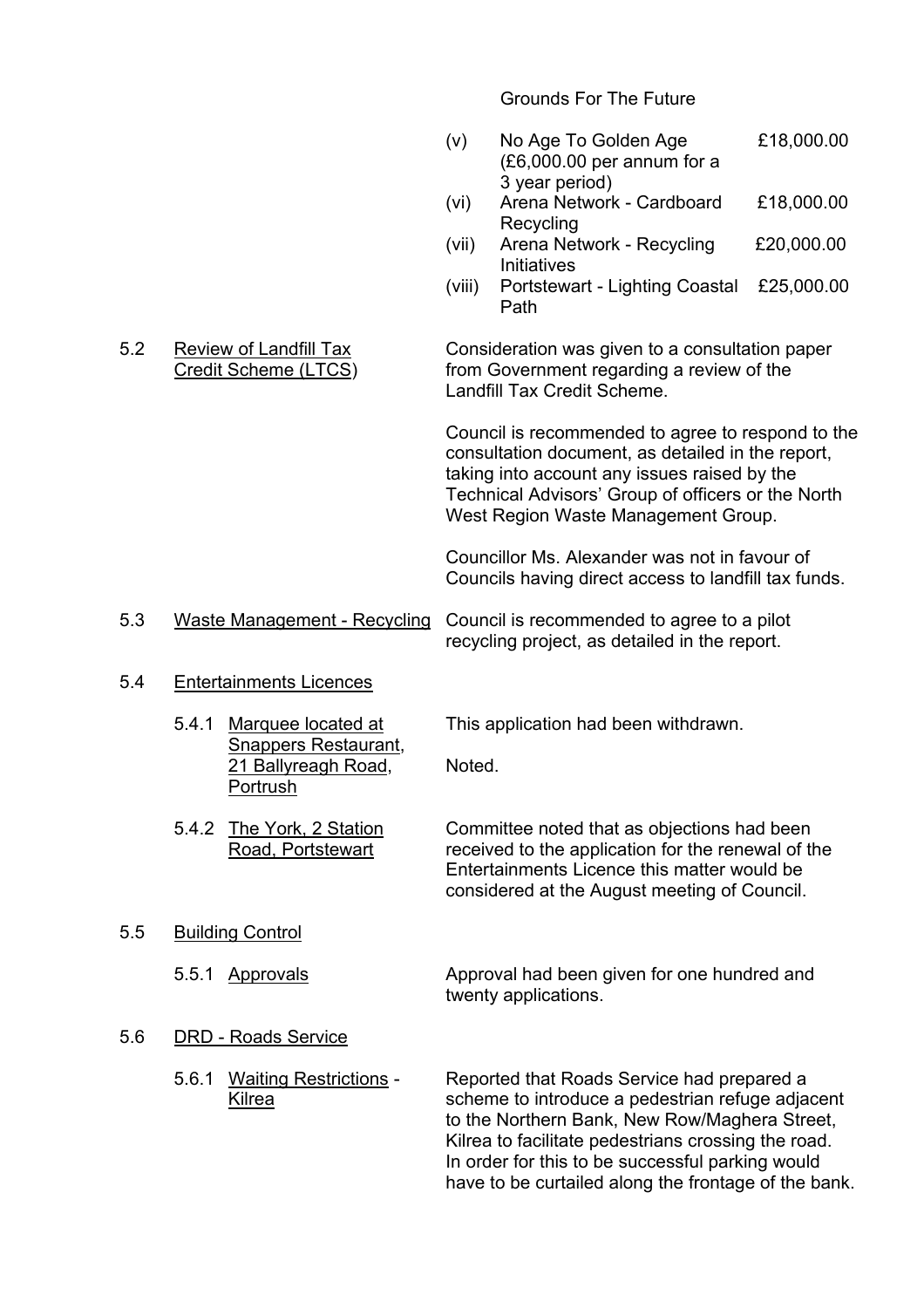Council is recommended to support the proposal.

In his reply to Roads Service the Director of Technical Services would include members' comments regarding signage and residents' preference for a roundabout at this location.

- 5.7 Fire Risk Assessment The Chairman presented the Principal Building Course Control Officer with a certificate in recognition of his attendance at a recent Fire Risk Assessment **Course**
- 5.8 Portstewart Coastal Walkway Committee noted that this area of pathway would be closed during September 2002 to facilitate ongoing work. Signage would be provided at strategic locations informing the public of the closure.

## **6.0 NORTHERN GROUP BUILDING CONTROL COMMITTEE - CHIEF BUILDING CONTROL OFFICERíS ANNUAL REPORT 2001/2002**

The Chairman welcomed Mr. R. White, Chief Building Control Officer, who was in attendance to present his Annual Report 2001/2002 (previously supplied).

Mr. White elaborated on the contents of the report and answered various members' questions on the work of the Group Committee.

The Chairman thanked Mr. White for attending after which he withdrew.

# **7.0 ENVIRONMENTAL HEALTH REPORT**

The Report of the Director of Environmental Health was considered (previously supplied).

Matters arising:

- 7.1 Legal Proceedings
	- 7.1.1 Food Safety (N.I.) Order It was proposed by Councillor Watt, seconded by 1991 Councillor Mrs. Johnston and agreed: Food Labelling Regs (N.I.) 1996 That this matter be considered "In Committee" at the end of the meeting.
- 7.2 Local Air Quality Management Consideration was given to information, as detailed Bill in the report, regarding the Local Air Quality Management Bill.

Council is recommended to welcome this legislation. This would afford an opportunity for

Council and the Department of Environment to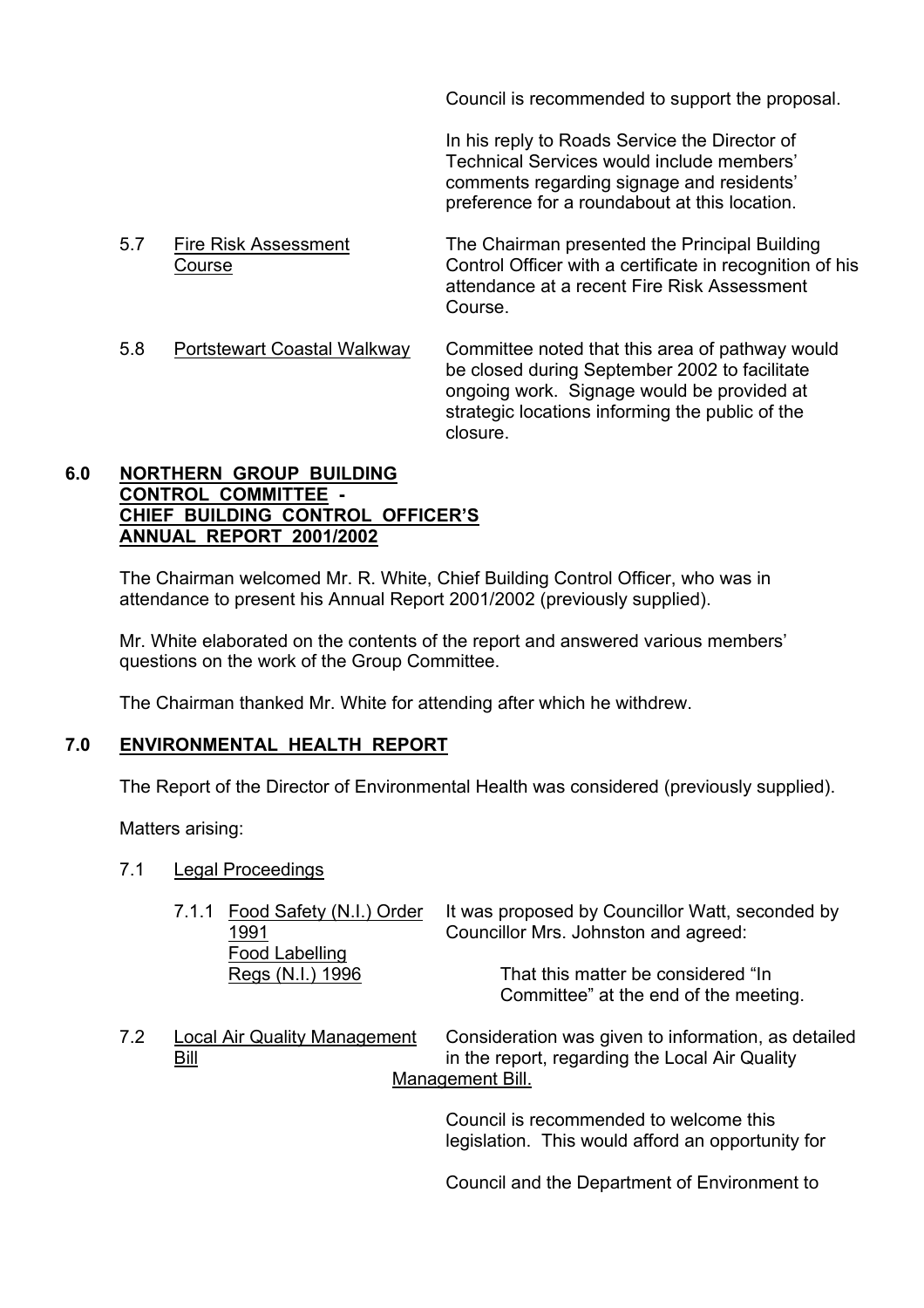work closely together to ensure that the air quality in the Province was maintained to the highest standard.

 7.3 Houses in Multiple Occupation - Consideration was given to information, as detailed New Fire Safety Guidance in the report, regarding new Fire Safety Guidance published by the Northern Ireland Housing Executive for Houses in Multiple Occupation.

> A full discussion ensued on this topic during which the Senior Environmental Health Officer answered various members' questions.

 Council is recommended to welcome the implementation of this guidance which would help raise the level of fire safety in such properties.

- -
	- (b) Prevention of Pollution of Air and Soil

 7.4 Code of Good Agriculture Consideration was given to Draft Codes of Practice Practice For: **Fractice For: from the Department of Agriculture and Rural** (a) Prevention of Pollution of Development, as detailed in the report, regarding Water prevention of pollution of water and prevention of Pollution of pollution of water and prevention of Pollution of air and soil.

> Council is recommended to welcome the codes of practice.

The Senior Environmental Health Officer would make representations seeking the expansion of the sections regarding the management of waste from related industrial processes, more definitive guidance on the difficulties of handling such materials, where disposal to land might be appropriate and what technology might be used would be useful.

7.5 Environmental Health Plan Consideration was given to the Environmental Food Service Delivery Plan Health Plan and Food Service Delivery Plan (previously supplied) as detailed in the report.

> The Senior Environmental Health Officer elaborated on the various sections of the plans and answered members' questions on these topics.

 Council is recommended to approve the submission of the Food Service Delivery Plan to the Food Standards Agency.

 Members congratulated the Senior Environmental Health Officer on the comprehensive nature of the plans.

# **8.0 LEISURE SERVICES REPORT**

The Report of the Director of Leisure Services was considered (previously supplied).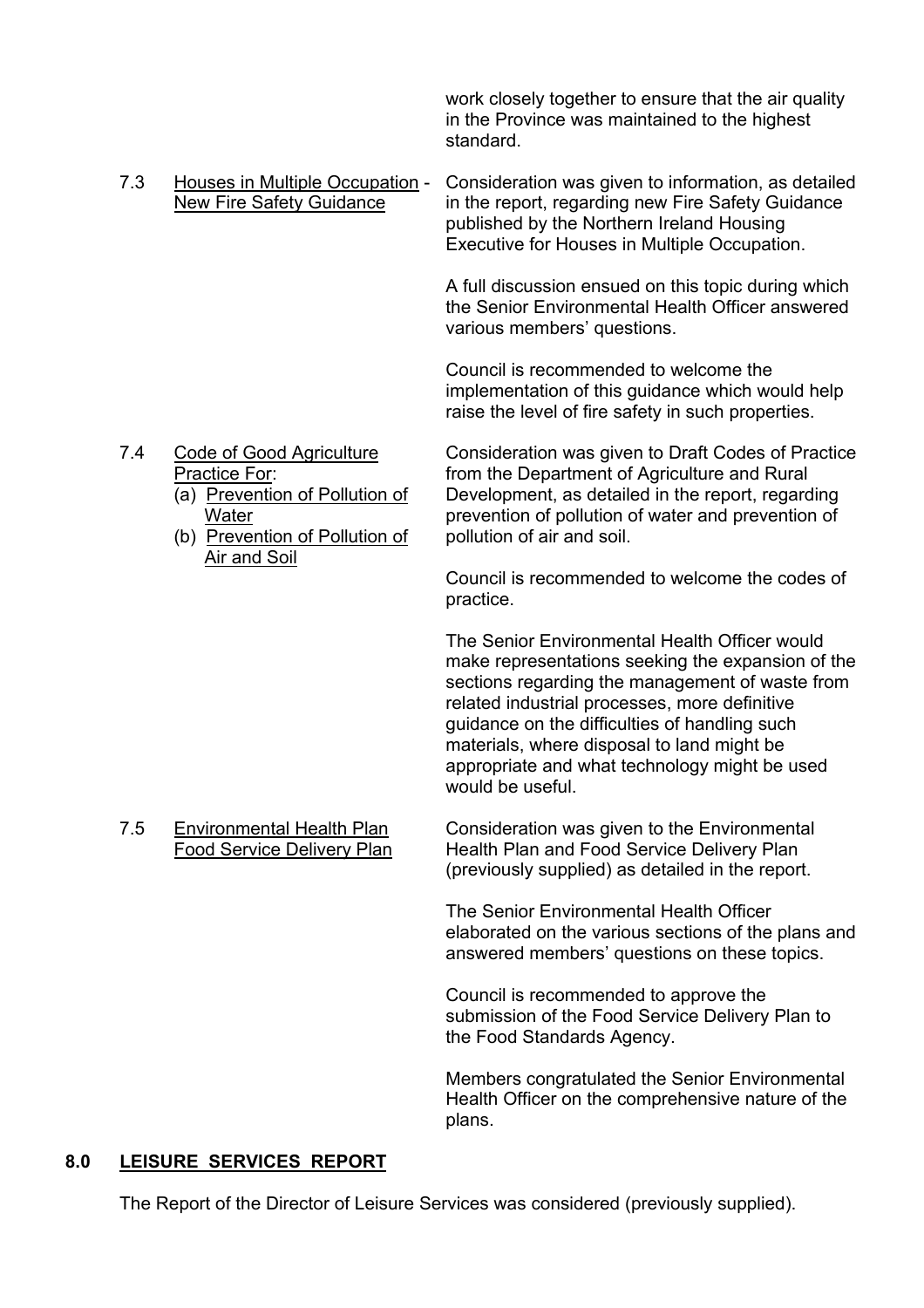Matters arising:

| 8.1 | General Manager (Parks)                                                                                             | The Director of Leisure Services introduced<br>Mr. M. Savage, General Manager (Parks), who was<br>in attendance at the meeting.                                                                                                                    |
|-----|---------------------------------------------------------------------------------------------------------------------|----------------------------------------------------------------------------------------------------------------------------------------------------------------------------------------------------------------------------------------------------|
| 8.2 | <b>Coleraine Cemetery</b>                                                                                           | Council is recommended to agree to invite tenders<br>for security fencing at Coleraine Cemetery as<br>detailed in the report.                                                                                                                      |
| 8.3 | <b>Ballyreagh Golf Course</b>                                                                                       | Council is recommended to agree to provide a<br>bridge over the water course at Ballyreagh Golf<br>Course instead of a culvert as previously agreed.                                                                                               |
|     |                                                                                                                     | The estimated cost of providing the bridge would<br>be £25,000.00.                                                                                                                                                                                 |
| 8.4 | Portballintrae Harbour -<br><b>Memorial Plaque</b>                                                                  | Council is recommended to agree to the siting of<br>a small memorial as detailed in the report.                                                                                                                                                    |
| 8.5 | <b>Seminars</b><br>(a) Institute of Leisure and<br><b>Amenity Management -</b>                                      | Committee noted that the Director of Leisure<br>Services would arrange for the appropriate officer<br>to attend these seminars.                                                                                                                    |
|     | Surrey - 2-4 September,<br>2002<br>(b) Local Government Arts<br>Conference - Londonderry -<br>26-27 September, 2002 | Members interested in attending the seminars were<br>asked to contact the Leisure Services Officer<br>(Facilities) as soon as possible.                                                                                                            |
| 8.6 | <b>Requests for Assistance</b>                                                                                      |                                                                                                                                                                                                                                                    |
|     | 8.6.1<br><b>Irish Museums</b><br><b>Association - Spring</b><br>Seminar 2003                                        | Council is recommended to agree to host a drinks<br>reception for 75 delegates attending the Irish<br>Museums Association - Spring Seminar 2003. The<br>reception would be held on Friday, 21 <sup>st</sup> February,<br>2003 in the Bann Gallery. |
|     | 8.6.2 Ulster Sports and                                                                                             | Recommended:                                                                                                                                                                                                                                       |
|     | <b>Recreation Trust</b>                                                                                             | That Council contribute £1,000.00 to the<br>Ulster Sports and Recreation Trust for 2002.                                                                                                                                                           |
|     | <b>Coleraine Twinning</b><br>8.6.3<br>Association                                                                   | Recommended:                                                                                                                                                                                                                                       |
|     |                                                                                                                     | That Council provide a grant of £5,250.00<br>for 2002/03 to the Coleraine Twinning<br>Association to promote twinning links with<br>La Roche-sur-Yon.                                                                                              |
| 8.7 | For Information                                                                                                     | The Director of Leisure Services included<br>information in his report on the following:                                                                                                                                                           |
|     |                                                                                                                     | <b>Portrush Town Hall</b><br>(a)                                                                                                                                                                                                                   |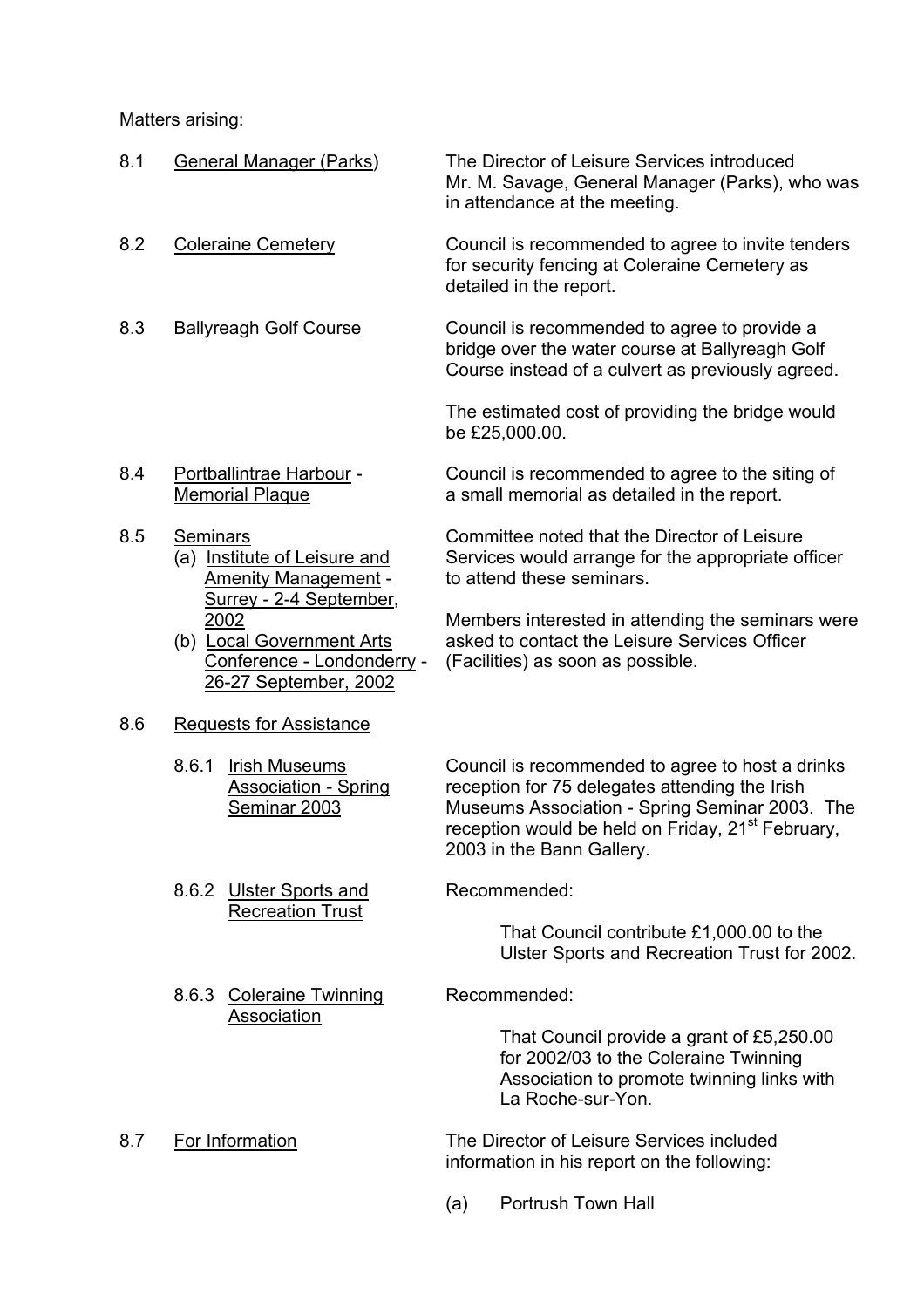- (b) New Opportunities Fund Physical Education and Sport
- (c) Market Yard Archaeological Excavation

# **9.0 CONSULTATION PAPERS**

The Town Clerk and Chief Executive reported that the following consultation papers had been received and were available for members who wished to consider making a response:

 (i) Northern Ireland Assembly - Health, Social Services and Public Safety Committee - "Protection of Children and Vulnerable Adults Bill"

Comments due by: 23rd August, 2002

- (ii) Arts Council of Northern Ireland "Architecture and the Built Environment Policy" Comments due by: 30<sup>th</sup> August, 2002
- (iii) Department of Health "Health Protection" A Consultation Document on Creating a Health Protection Agency Comments due by: 16<sup>th</sup> September, 2002
- (iv) Forest Service "Forestry in Northern Ireland" Comments due by: 23rd September, 2002
- (v) Department for Social Development "Consultation Paper on Licensing of Indoor Arenas" Comments due by: 31<sup>st</sup> October, 2002

## **10.0 NORTHERN IRELAND CYCLING STRATEGY - FIRST REPORT TO END OF 2001**

Copies of the First Report to end of 2001 regarding the Northern Ireland Cycling Strategy had been circulated to each member.

Noted.

## **11.0 LOUGH NEAGH MANAGEMENT STRATEGY**

Tabled:

 The Lough Neagh Management Strategy - Recommendations from the Lough Neagh Advisory Committee 2002 - 2007.

# **12.0 DEPARTMENT OF HEALTH, SOCIAL SERVICES AND PUBLIC SAFETY**

Tabled:

- (a) Corporate Plan 2002/03 2004/05
- (b) Developing Better Services Modernising Hospitals and Reforming Structures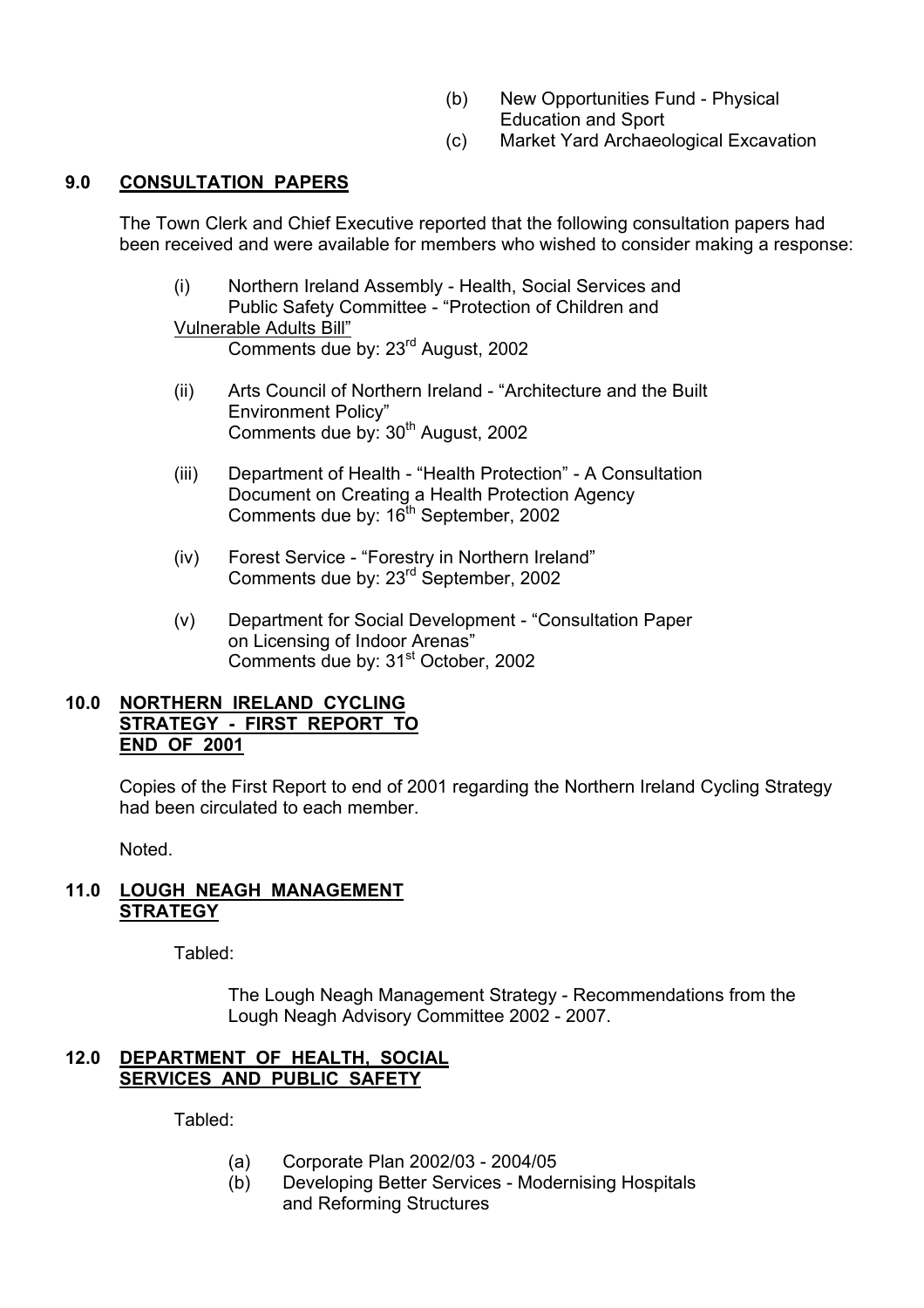## **13.0 ROYAL BRITISH LEGION**

Reported that invitations had been received from the Royal British Legion for members to attend the following events:

- (a) Dunboe/Castlerock Royal British Legion Dedication Service of Queenís Jubilee Memorial on Saturday, 24<sup>th</sup> August, 2002 at 2.00 p.m.
- (b) Portstewart Royal British Legion Service of Dedication for Role of Honour on Saturday, 7<sup>th</sup> September, 2002 at the War Memorial Hall, Lever Road, Portstewart at 11.30 a.m.

## **14.0 NORTHERN AREA PLAN 2016 - ISSUES PAPER**

Agreed that the Planning Committee on 13<sup>th</sup> August, 2002 commence at 7.00 p.m. to consider the revised draft response to the Northern Area Plan 2016 - Issues Paper.

Mr. P. Fleming, BDP Planning, would be in attendance.

## **15.0 BALLYSALLY, COLERAINE - ASSAULTS**

Reference was made to a recent assault at Ballysally, Coleraine.

 The PSNI would report further on this incident at the Police Liaison Committee on 8<sup>th</sup> August, 2002.

#### **16.0 PORTRUSH SEWAGE INCIDENT**

Concern was expressed regarding an incident in July which had resulted in a spillage of sewage in **Portrush** 

The Senior Environmental Health Officer advised that he had written on a Department basis to Water Service expressing concern at this occurrence.

The Town Clerk and Chief Executive advised that he would reinforce the Senior Environmental Health Officerís concerns and would hope to have a response from Water Service for the August meeting of Council.

#### **17.0 CLYDE PARK, GARVAGH**

 Reference was made to the urgent need to carry out a scheme to provide access to the second pitch during the winter period.

 The Director of Leisure Services would investigate whether any scheme could be carried out this winter.

## **18.0 GRANDSTAND AT RUGBY AVENUE, COLERAINE**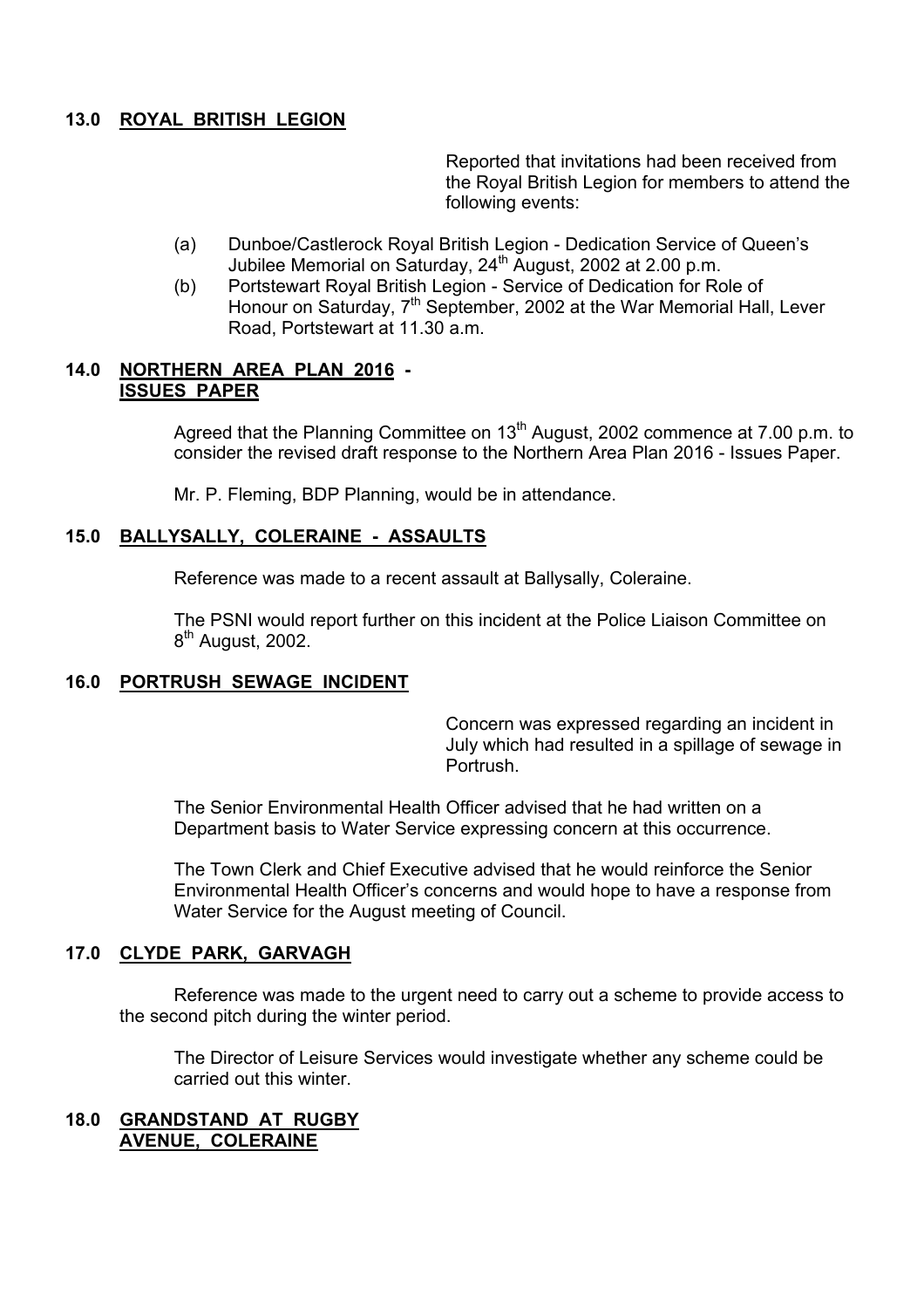Reference was made to anti-social behaviour in the vicinity of the grandstand at Rugby Avenue, Coleraine.

The Director of Leisure Services would investigate possible remedial measures.

## **19.0 MEMORIAL PLAQUE - PETER DOHERTY**

 Reference was made to the possibility of Council providing a memorial plaque in memory of the late Peter Doherty.

 The Director of Leisure Services would investigate this matter and report back to a future meeting of Committee.

## **20.0 COLERAINE CEMETERY - TOILETS OPENING HOURS**

 The Director of Leisure Services agreed to review the present opening hours of the existing toilet facilities at Coleraine Cemetery.

# **21.0 4TH JULY CELEBRATION - COLERAINE**

Reference was made to the  $4<sup>th</sup>$  July celebration in Coleraine.

The Director of Leisure Services advised that this was a themed tourism celebration organised in conjunction with Coleraine Town Partnership.

The Town Clerk and Chief Executive answered a number of members' questions on this topic and Councilís recent commemoration of the Queenís Jubilee.

## **22.0 PARKER AVENUE, PORTRUSH - SOCCER FACILITY**

 Reference was made to the need to upgrade the existing changing facilities at Parker Avenue, Portrush.

 It was agreed that this topic be discussed prior to the forthcoming consideration of Council's capital programme.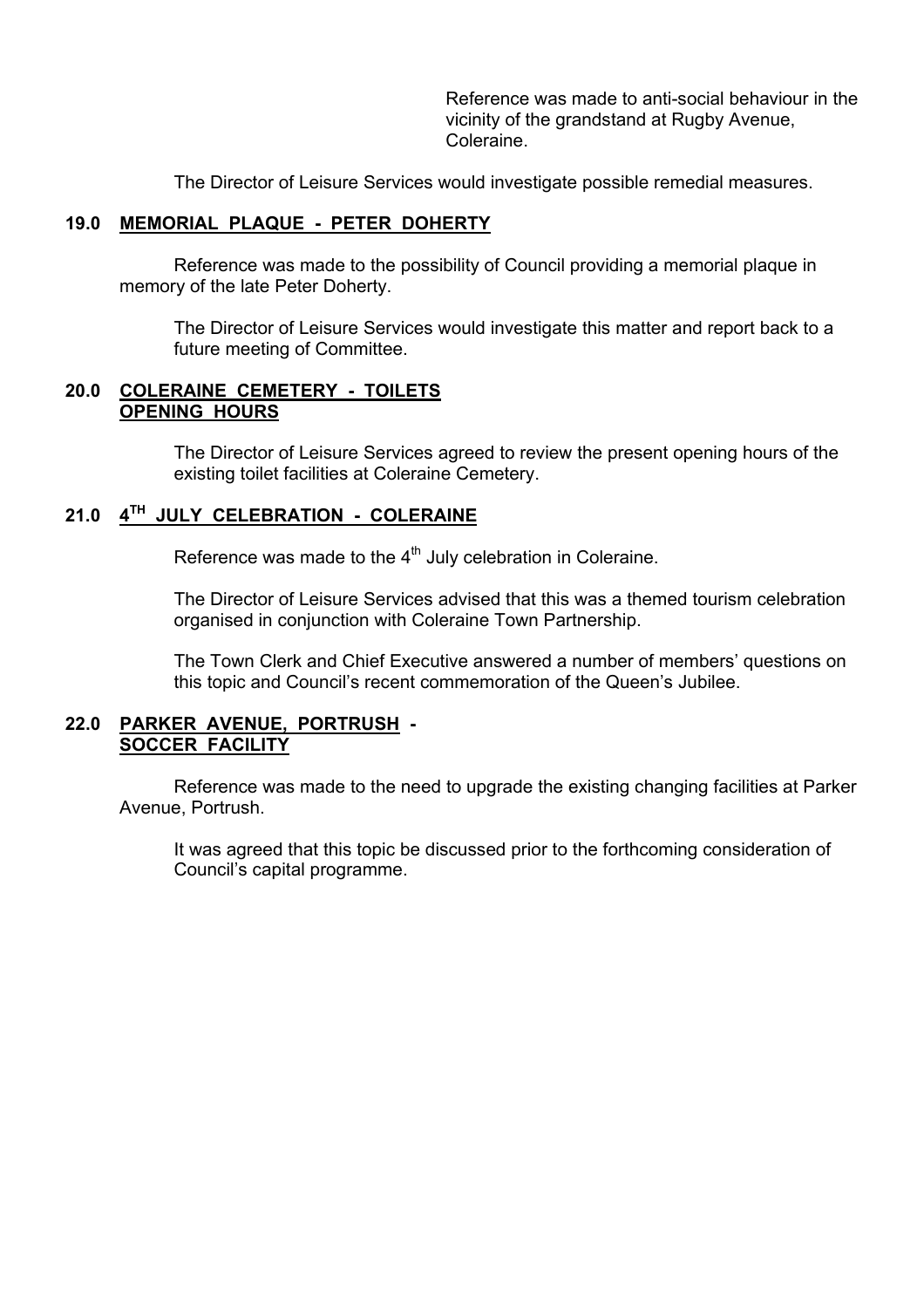## **POLICE LIAISON COMMITTEE**

# **8th August, 2002.**

| Present:                                 | The Mayor, Councillor O. M. Church (Mrs.)                                                                  |                                                                                     |
|------------------------------------------|------------------------------------------------------------------------------------------------------------|-------------------------------------------------------------------------------------|
|                                          | The Deputy Mayor, Councillor G. L. McLaughlin                                                              |                                                                                     |
|                                          | <b>Aldermen</b>                                                                                            |                                                                                     |
|                                          | E. T. Black (Mrs.)<br>W. T. Creelman<br>(Items $1.0 - 6.0$ )                                               | <b>B.</b> Leonard<br>W. J. McClure                                                  |
|                                          | <b>Councillors</b>                                                                                         |                                                                                     |
|                                          | C. S. Alexander (Ms.)<br>J. M. Bradley<br>J. J. Dallat<br>T. J. Deans<br>E. P. Fielding (Mrs.)             | N. F. Hillis<br>E. A. Johnston (Mrs.)<br>D. McClarty<br>R. D. Stewart<br>W. J. Watt |
| <b>Representatives</b><br>from P.S.N.I.: | Chief Superintendent R. Russell and Chief<br>Inspector N. Kyle                                             |                                                                                     |
| <b>Officers in</b><br>Attendance:        | Town Clerk and Chief Executive, Senior Environmental<br><b>Health Officer and Administrative Assistant</b> |                                                                                     |
| Apologies:                               | Alderman Mrs. Armitage and Councillors King and<br><b>McPherson</b>                                        |                                                                                     |

## **1.0 ELECTION OF CHAIRMAN**

It was proposed by Councillor Watt and seconded by Councillor McClarty:

 That Councillor Mrs. Johnston be elected Chairman for the ensuing year.

It was proposed by Alderman McClure and seconded by Alderman Creelman:

That Councillor Stewart be elected Chairman for the ensuing year.

 On being put to the Meeting, Councillor Mrs. Johnston received ten votes and Councillor Stewart received six votes.

Councillor Mrs. Johnston was duly elected Chairman for the ensuing year.

#### **2.0 ELECTION OF VICE CHAIRMAN**

It was proposed by Alderman Mrs. Black and seconded by Councillor McClarty:

That Councillor Stewart be elected Vice Chairman for the ensuing year.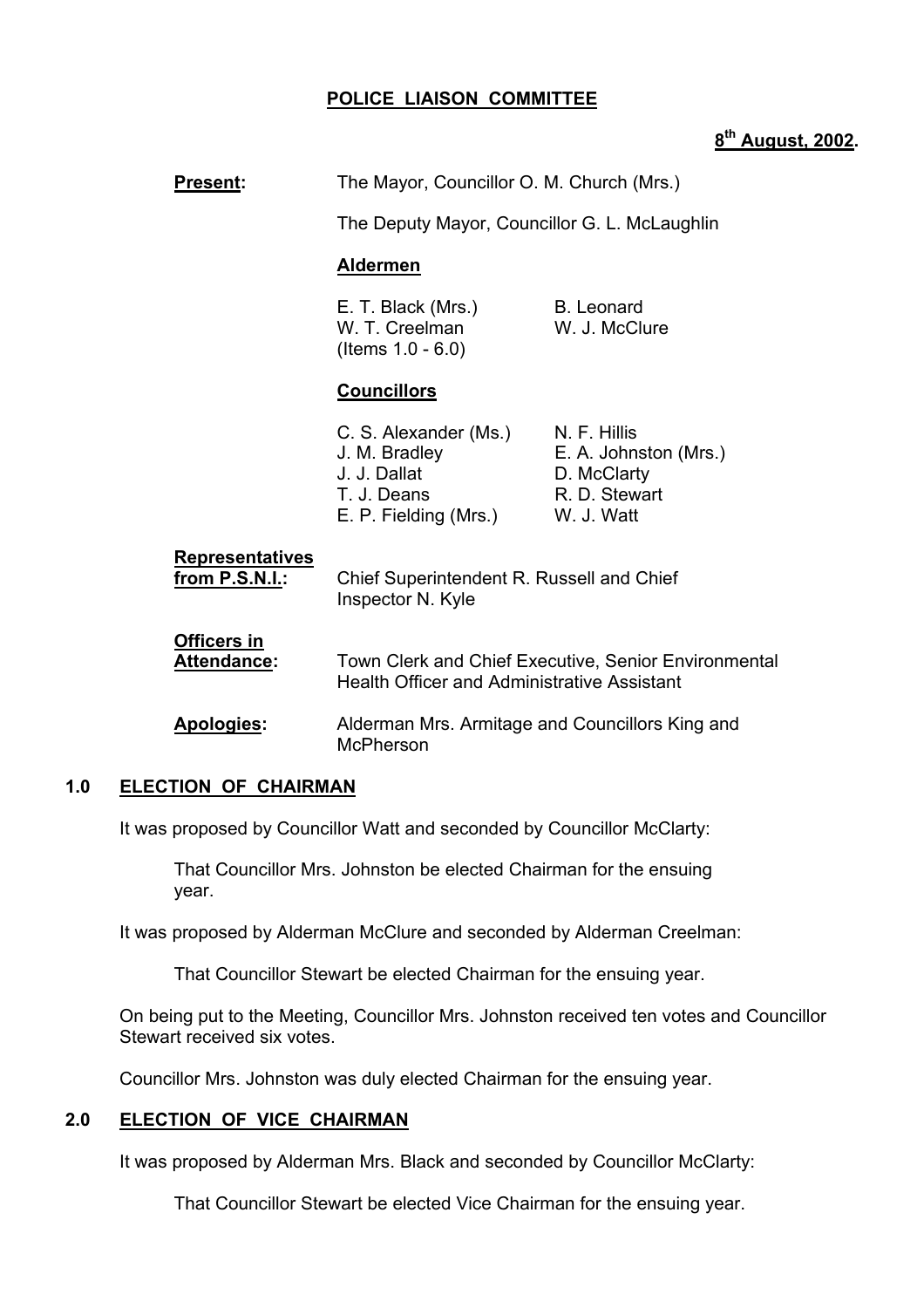Councillor Stewart declined the nomination.

It was proposed by Councillor Ms. Alexander and seconded by Councillor Dallat:

That Councillor Hillis be elected Vice Chairman for the ensuing year.

Councillor Hillis declined the nomination.

It was proposed by the Mayor, seconded by Councillor Dallat and agreed:

 That Councillor Ms. Alexander be appointed Vice Chairman for the ensuing year.

## **3.0 WELCOME**

 The Chairman welcomed Chief Superintendent Russell and Chief Inspector Kyle to the Meeting.

## **4.0 REVIEW OF DRINKING IN PUBLIC PLACES BYE-LAWS**

 Consideration was given to the Senior Environmental Health Officer's Report and Questionnaire regarding the Review of Drinking in Public Places Bye-laws (previously supplied).

 The Minister for Social Development had announced a review of the legislation governing the consumption of alcohol in public places which would be completed by December 2002. A formal consultation process was likely to be undertaken early next year.

 A full discussion ensued on the topic and the Senior Environmental Health Officer noted members' comments for submission to the review.

## **5.0 CRIME REPORTS**

 Chief Inspector Kyle reported on statistics regarding crime, drug seizures, arrest figures and road traffic accidents in the area and answered various questions posed by members.

Members thanked Chief Inspector Kyle for his comprehensive and detailed report.

## **6.0 OPERATIONS AND INITIATIVES - 'THUMBS UP SCHEME'**

 It was noted that, under the above scheme, CCTV would be operating in Portrush for a month's trial period beginning  $10<sup>th</sup>$  August, 2002.

## **7.0 ASSAULT - KELLYS, PORTRUSH**

 Chief Superintendent Russell reported on the assault which had taken place at Kelly's, Portrush, the previous weekend, resulting in a young male student from Belfast sustaining serious injury.

 Members once again condemned this incident and expressed sympathy with the family.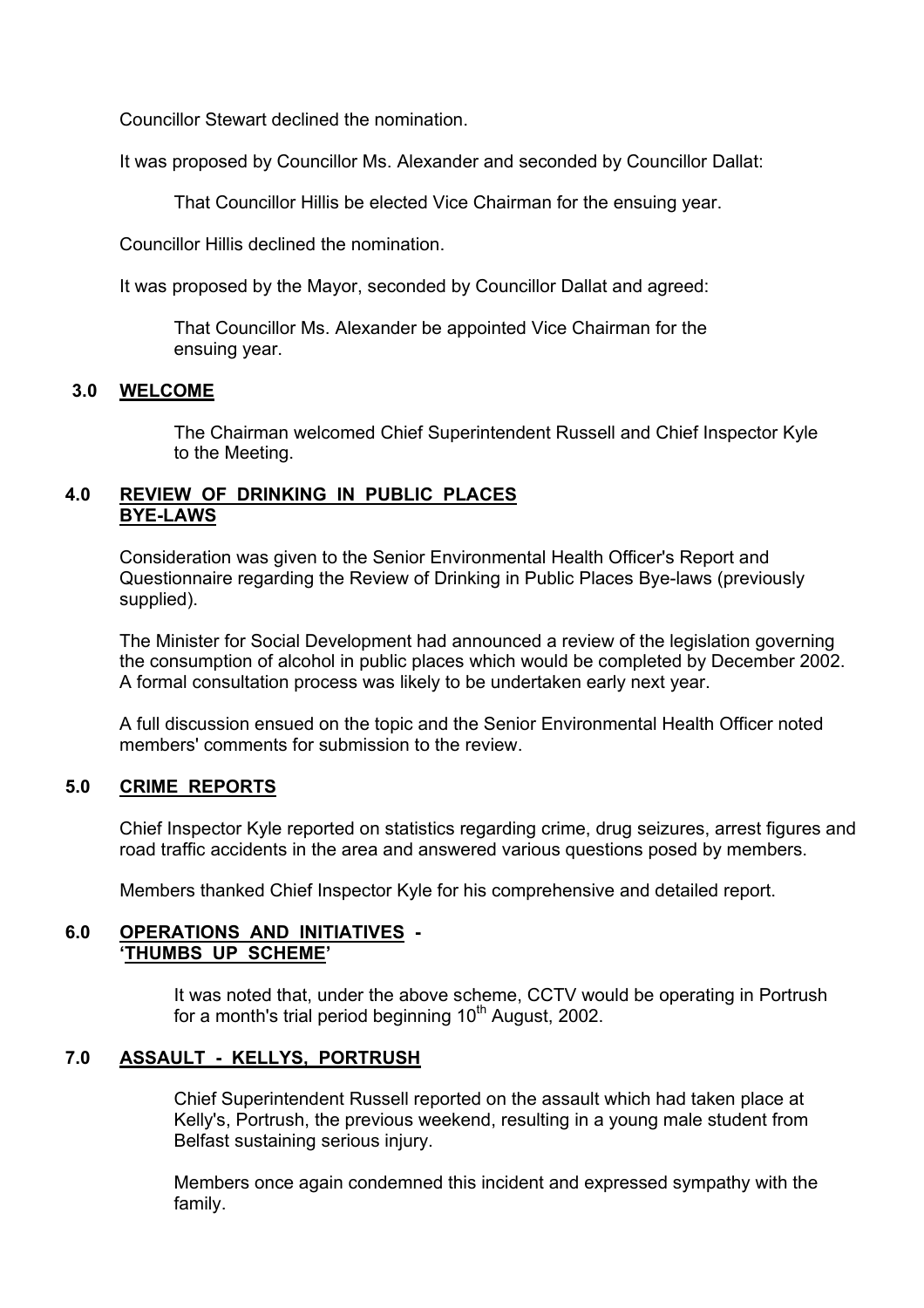## **8.0 GENERAL MATTERS**

The following matters were raised:

- 8.1 Statistics Terrorism related crimes;<br>8.2 Police Resources/Supervision:
- 8.2 Police Resources/Supervision;<br>8.3 Incident Westbourne Crescen
- Incident Westbourne Crescent, Coleraine;
- 8.4 Rural crime;
- 8.5 Flags and emblems;
- 8.6 Problems encountered when contacting Police by mobile phone;
- 8.7 Door Supervisors.

# **9.0 THANKS**

 The Chairman thanked Chief Superintendent Russell and Chief Inspector Kyle for attending.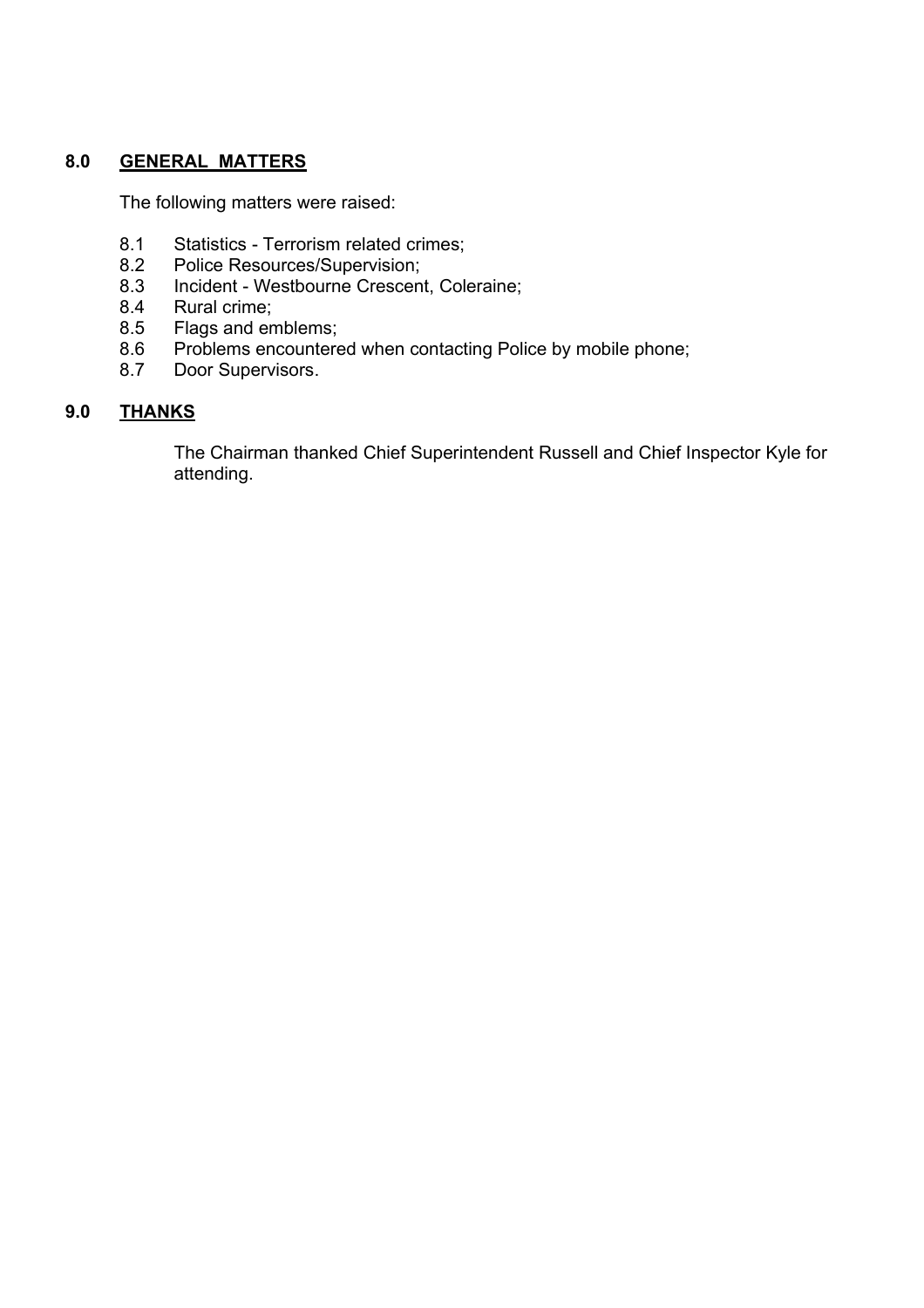## **PLANNING COMMITTEE**

# **13th August, 2002.**

| <b>Present:</b>                   | Councillor J. M. Bradley in the Chair                                                                                                                             |                                                                                         |
|-----------------------------------|-------------------------------------------------------------------------------------------------------------------------------------------------------------------|-----------------------------------------------------------------------------------------|
|                                   | The Mayor, Councillor O. M. Church (Mrs.)                                                                                                                         |                                                                                         |
|                                   | The Deputy Mayor, Councillor G. L. McLaughlin                                                                                                                     |                                                                                         |
|                                   | <b>Aldermen</b>                                                                                                                                                   |                                                                                         |
|                                   | P. E. A. Armitage (Mrs.)<br>E. T. Black (Mrs.)<br>W. T. Creelman                                                                                                  | <b>B.</b> Leonard<br>W. J. McClure                                                      |
|                                   | <b>Councillors</b>                                                                                                                                                |                                                                                         |
|                                   | C. S. Alexander (Ms.)<br>J. J. Dallat<br>T. J. Deans<br>E. P. Fielding (Mrs.)<br>N. F. Hillis                                                                     | E. A. Johnston (Mrs.)<br>R. A. McPherson<br>A. McQuillan<br>R. D. Stewart<br>W. J. Watt |
| <u>Also in</u><br>Attendance:     | Representative from the Planning Service - Mr. E. Lynch<br>Town Clerk and Chief Executive and Administrative<br>Assistant<br><b>Councillors King and McClarty</b> |                                                                                         |
| <b>Officers in</b><br>Attendance: |                                                                                                                                                                   |                                                                                         |
| Apologies:                        |                                                                                                                                                                   |                                                                                         |

#### **1.0 SYMPATHY**

The Chairman referred to the tragic death of Mr. Christopher Whitson, the young student from Belfast who had sustained serious injury in an incident at Kellys, Portrush. The Town Clerk and Chief Executive would convey Council's sympathy to his family.

## **2.0 ELECTION OF VICE CHAIRMAN**

It was proposed by Councillor Dallat and seconded by the Deputy Mayor:

 That Alderman Leonard be appointed Vice Chairman for the ensuing year.

It was proposed by Councillor Mrs. Johnston and seconded by Alderman Creelman:

 That Councillor Watt be appointed Vice Chairman for the ensuing year.

 On being put to the Meeting Alderman Leonard received four votes and Councillor Watt received seven votes.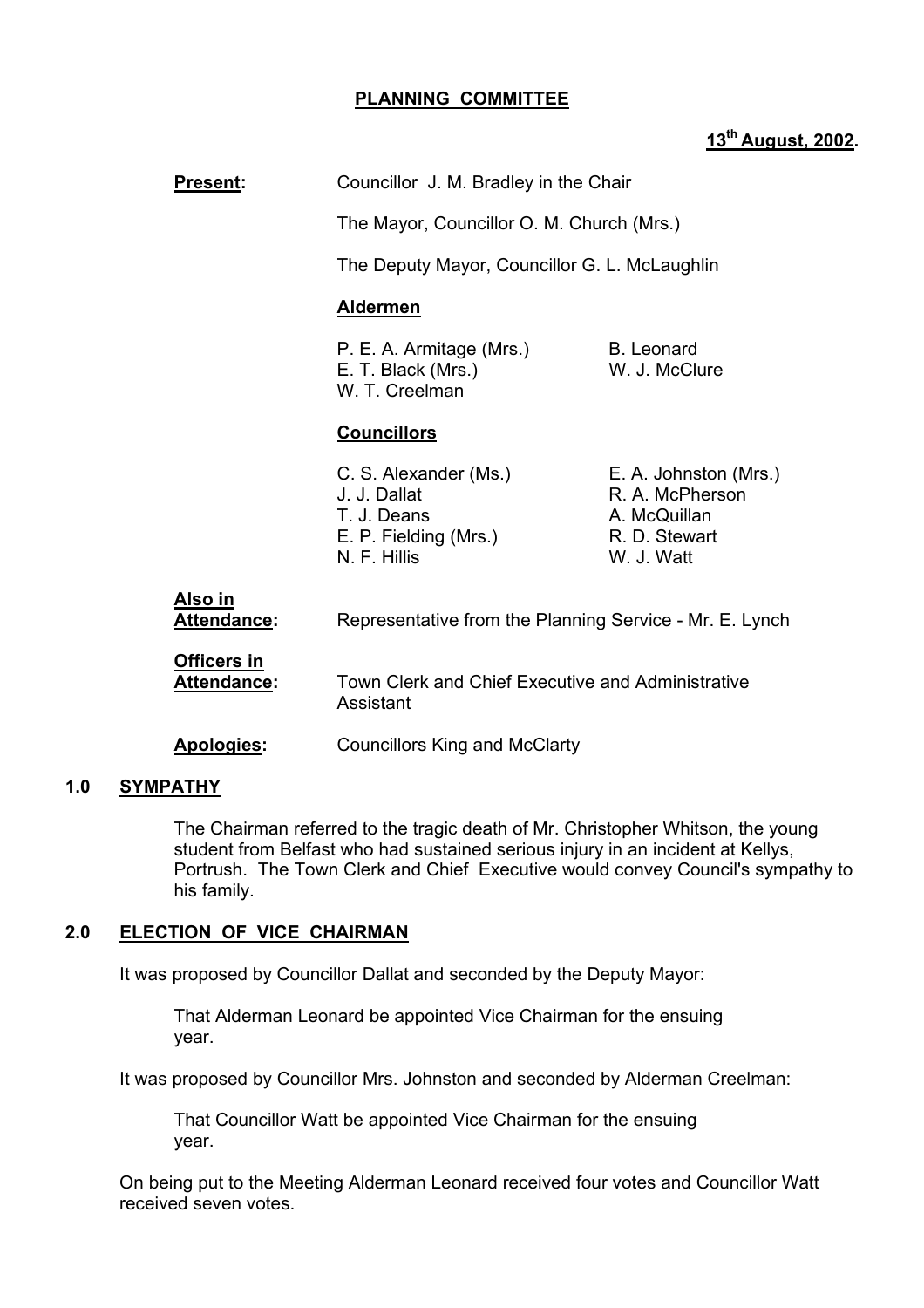Councillor Watt was duly elected Vice Chairman for the ensuing year.

#### **3.0 NORTHERN AREA PLAN 2016 - ISSUES PAPER RESPONSE**

 The Chairman welcomed Mr. P. Fleming from BDP Planning who was in attendance to address Committee on the response regarding the Northern Area Plan 2016 - Issues Paper (previously circulated).

 Following discussion it was agreed that Council's response be based on the BDP Response Paper with the additional comments identified by members being incorporated.

#### **4.0 PLANNING APPLICATIONS**

A list of one hundred and twenty-four applications was considered (previously supplied).

#### **Applications Deferred from Previous Meeting**

4.1 Application No. 1 C/2001/1106/O Site for local retail centre, access road and associated parking at Ballaghmore Road, Portballintrae for Mr. S. Sweeney

The opinion of the Planning Service was to refuse.

Mr. Lynch outlined the proposal and elaborated on the reasons for refusal.

The Chairman welcomed Mr. I. Binnie from Portballintrae Residents' Association who was in attendance to speak against the application. Mr. Binnie addressed Committee and stressed that the main objection was that the proposal would be outside the development limits for Portballintrae and Bushmills.

Mr. S. Sweeney, applicant, addressed Committee and requested that the Planning Service be asked to defer the application to allow a meeting to be held between the applicant and the Divisional Planning Manager.

It was proposed by Councillor Deans, seconded by Alderman McClure and agreed:

> That the application be deferred for one month to facilitate a Council site visit.

It was further proposed by Councillor Watt, seconded by Councillor Dallat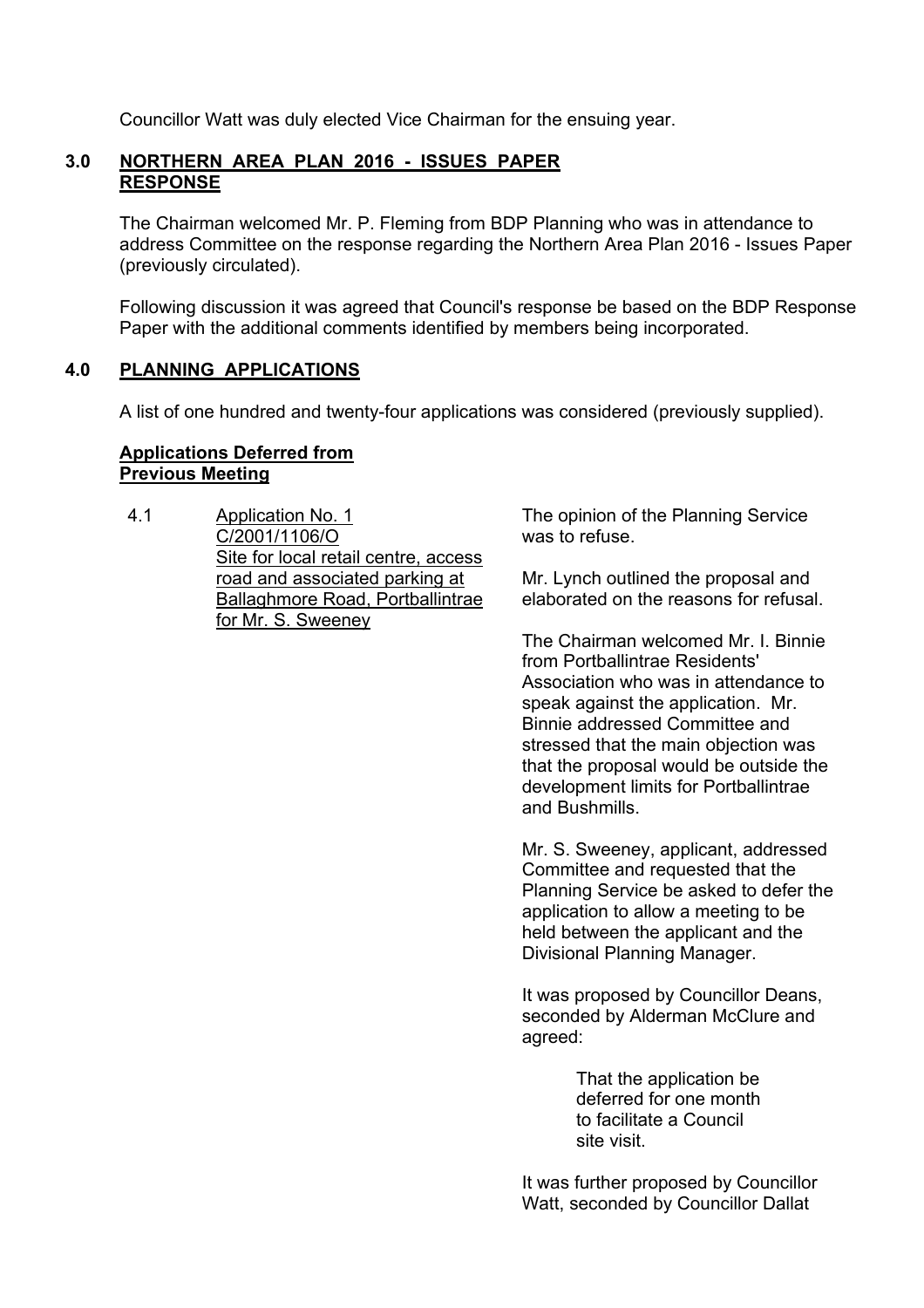and agreed:

 That Council support the applicant's request for a meeting with the Divisional Planning Manager regarding the application.

The opinion of the Planning Service was to approve.

Reported that satisfactory amended plans had been received and the application would be approved.

The opinion of the Planning Service was to approve.

Reported that satisfactory amended plans had been received and the application would be approved.

The opinion of the Planning Service was to refuse.

The application had now been withdrawn.

The opinion of the Planning Service was to approve.

Reported that satisfactory amended plans had been received and the application would be approved.

The opinion of the Planning Service was to refuse.

It was proposed by Councillor Dallat and seconded by the Mayor:

> That the application be approved.

On being put to the Meeting the proposal was carried, seventeen members voting in favour and no one voting against.

4.2 Application No. 2 C/2001/1198/F Single dwelling (outline approval PAC Ref. 1998/A415) on land adjacent to Corbally Road, Bushmills for Mr. D. Sinnamon

4.3 Application No. 3 C/2002/0025/F Redevelopment of site to ground floor apartment and new duplex apartment above Nos. 109 and 111 Lower Main Street, Portrush for Mr. T. Caves

4.4 Application No. 4 C/2002/0214/O Development of rear garden of No. 7 Hopefield Avenue for 5 no. dwellings on lands to rear of 7 Hopefield Avenue, Portrush for Mrs. K. Lagan

4.5 Application No. 5 C/2002/0312/F Relocation of existing drive thru car wash and jet washer at Cahore Service Station, 162 Station Road, Portstewart for Mr. C. Trolan

4.6 Application No. 6 C/2002/0334/O Site for bungalow and garage opposite 49a Drumsaragh Road, Kilrea for Mr. C. McAllister

4.7 Application No. 7 The opinion of the Planning Service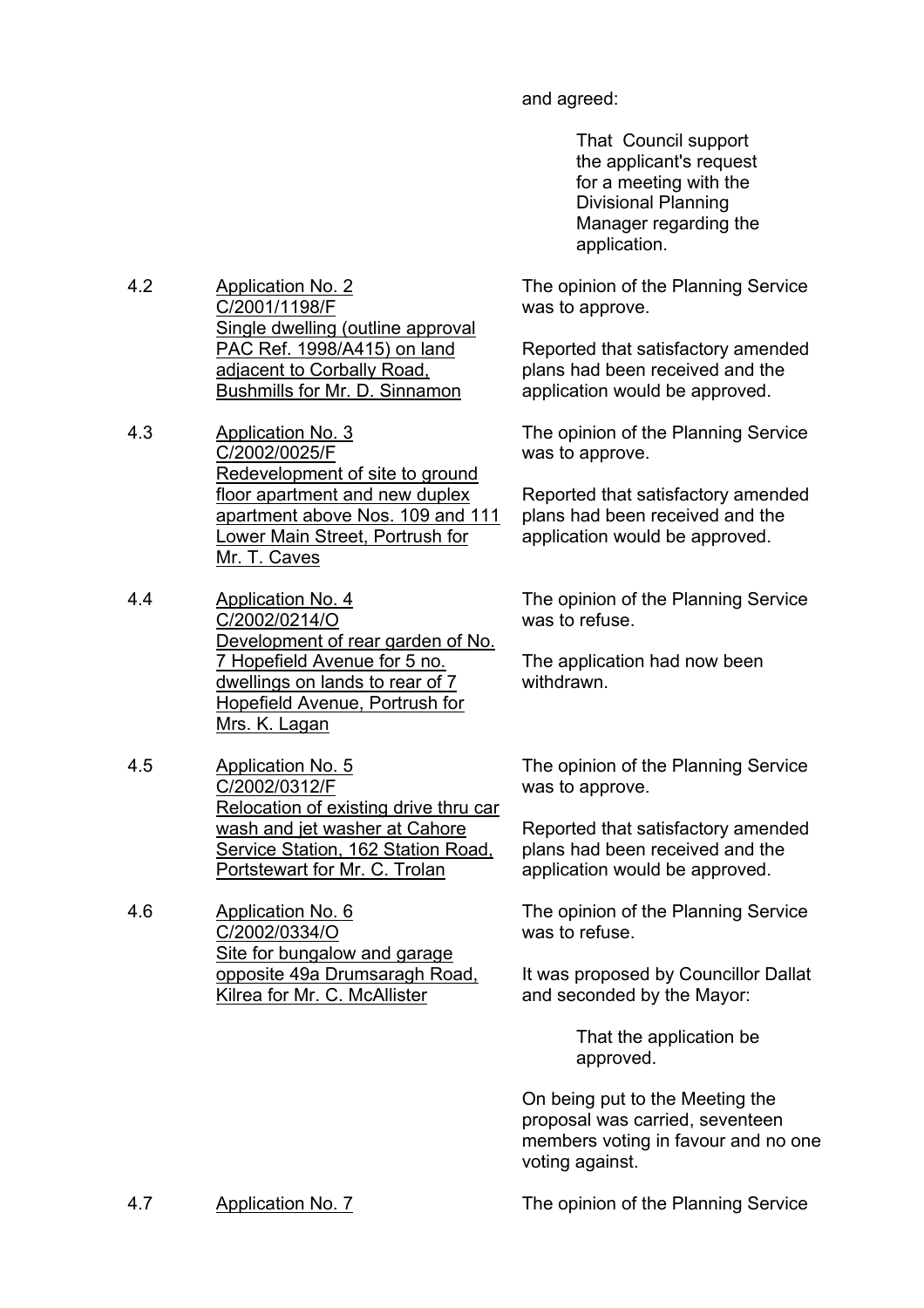C/2002/0372/O Site for two storey dwelling and garage 250m approx. north of 77 Moneybrannon Road, Coleraine for Mr. J. Taylor

- 4.8 Application No. 8 C/2002/0382/O Site for dwelling and garage adjacent to 8 Hillhead Road, Kilrea, Coleraine for Mr. T. Boyd
- 4.9 Application No. 9 C/2002/0391/F Proposed roofspace conversion with new front dormer at 54 Masteragwee Road, Coleraine for Mr. C. Hylands
- 4.10 Application No. 10 C/2002/0398/O 1 no. new detached dwelling (house/bungalow) at Dunboe Road, Castlerock, Coleraine for Mr. E. Tanner
- 4.11 Application No. 11 C/2002/0419/O Site for dwelling and garage adjacent to 147 Carrowreagh Road, Garvagh for Mr. T. Reid
- 4.12 Application No.12 C/2001/0950/O Replacement of existing dwelling/garages/outhouses with new two storey dwelling/detached garage and domestic shed at 52 Ballymacrea Road, Portrush (and land adjoining the same) for Ms. C. Alexander

## **New Applications**

4.13 Application No. 3 C/2002/0003/F Change of use to 12 no. apartments at 45 - 49 Glenmanus Road, Portrush for Mr. A. Brown

was to approve.

It was agreed that the application be approved.

The opinion of the Planning Service was to approve.

It was agreed that the application be approved.

The opinion of the Planning Service was to approve.

Reported that satisfactory amended plans had been received and the application would be approved.

The opinion of the Planning Service was to refuse.

It was agreed that the application be deferred for two weeks to facilitate a meeting with the new agent and the Department.

The opinion of the Planing Service was to refuse.

The application had now been withdrawn.

Councillor Ms. Alexander declared an interest in this application and left the Meeting during the discussion.

The opinion of the Planning Service was to approve.

It was agreed that the application be approved.

The opinion of the Planning Service was to approve.

It was agreed that the application be deferred for one month to facilitate a Council site visit.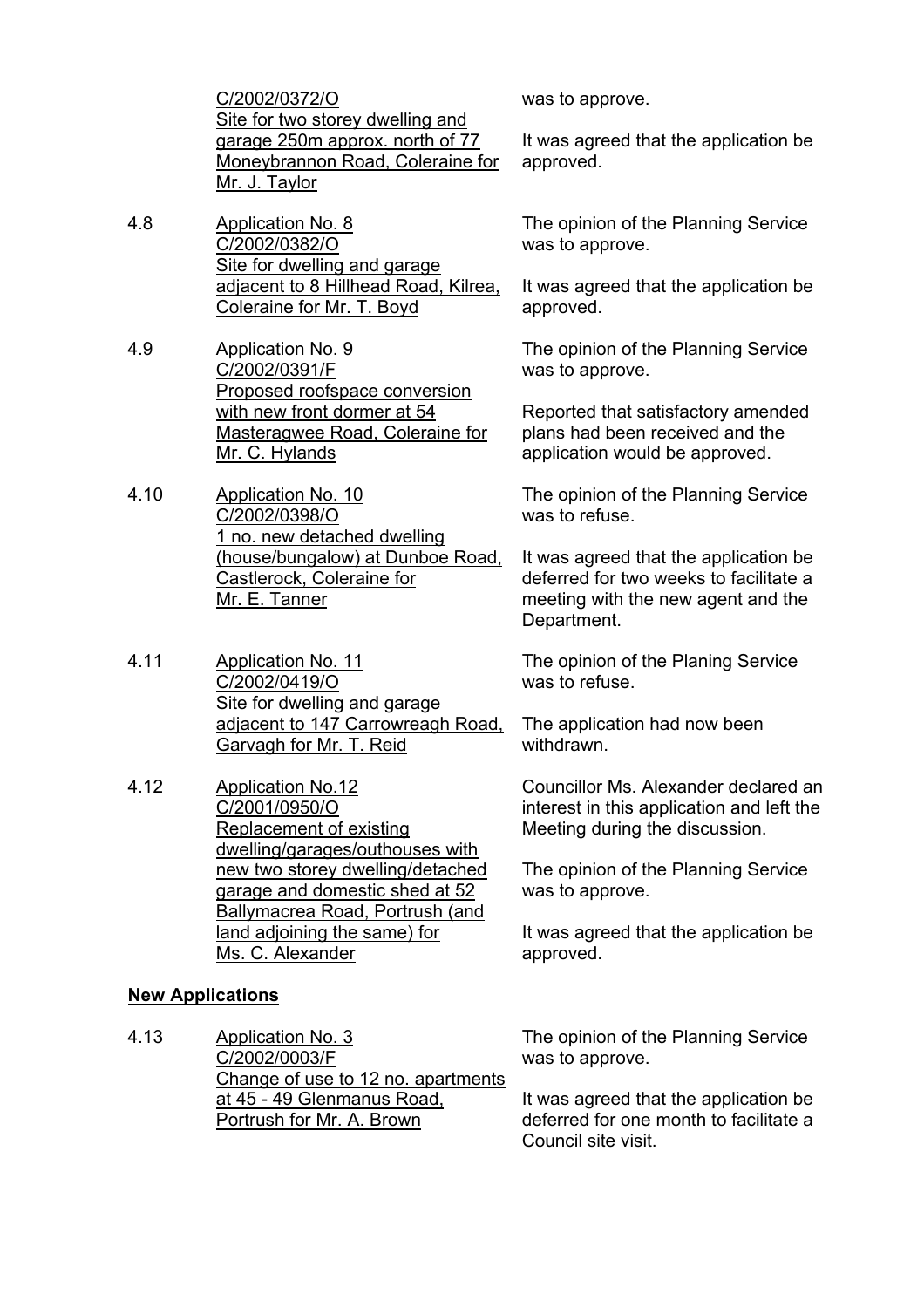- 4.14 Application No. 9 C/2002/0329/O Dwelling house at 45 Bridge Street, Kilrea for Mr. J. McAllister
- 4.15 Application No. 12 C/2002/0374/O Site for 4 no. semi-detached dwellings accessed off private drive to rear of 13 Apollo Road, Portstewart for Messrs. B. & G. Mullen
- 4.16 Application No. 13 C/2002/0400/O Site for dwelling (house/bungalow) at Dunboe Road, Castlerock, Coleraine for Mr. S. Tanner
- 4.17 Application No. 14 C/2002/0406/O Proposed single storey dwelling and garage adjacent to 40 Drumeil Road, Coleraine for Mr. J. Wilson
- 4.18 Application No. 18 C/2002/0429/O Site for dwelling and garage 225m south east of No. 12 Culnagrew Road, Swatragh for Mr. C. McCormack
- 4.19 Application No. 19 C/2002/0442/O Site for dwelling adjacent to No. 7 Gortin Road, Kilrea for Mr. H. Gilmore
- 4.20 Application No. 20 C/2002/0450/O Site for bungalow (cottage style) at 38 Dunluce Road, Bushmills for Mrs. L. Wysner

The opinion of the Planning Service was to refuse.

It was agreed that the application be deferred for one month to facilitate a Council site visit.

The opinion of the Planning Service was to refuse.

It was agreed that the application be deferred for one month to facilitate a Council site visit.

The opinion of the Planning Service was to refuse.

It was agreed that the application be deferred for one month to facilitate a Council site visit.

The opinion of the Planning Service was to refuse.

It was agreed that the application be deferred for one month to facilitate an office meeting.

The opinion of the Planning Service was to refuse.

It was agreed that the application be deferred for one month to facilitate a Council site visit.

The opinion of the Planning Service was to approve.

It was agreed that the application be deferred for one month to facilitate a Council site visit.

The opinion of the Planning Service was to refuse.

It was agreed that the application be deferred for one month to facilitate a Council site visit.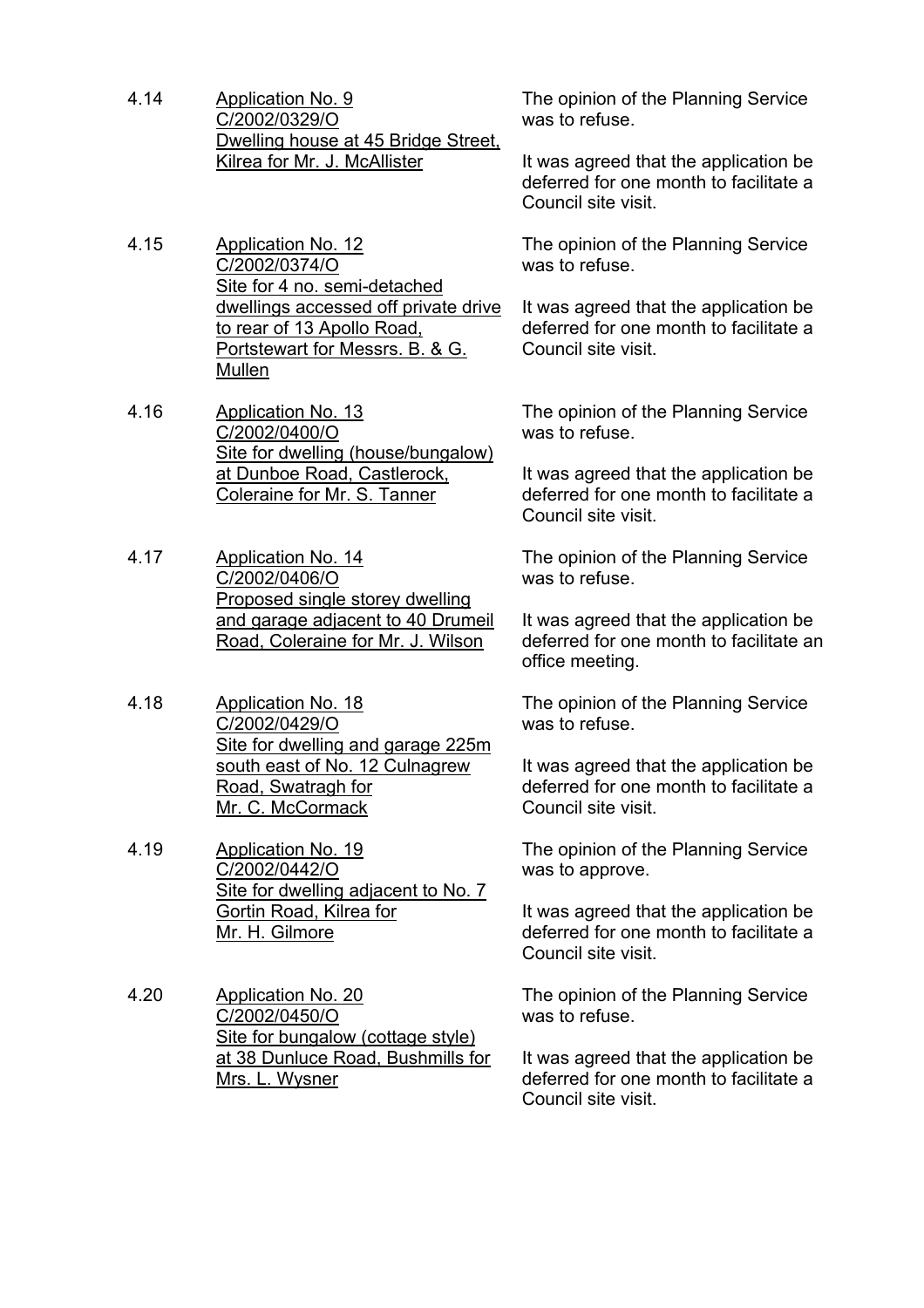- 4.21 Application No. 21 C/2002/0451/O Site for dwelling 50m east of No. 51 Movanagher Road, Kilrea for Mr. W. J. McCaw
- 4.22 Application No. 27 C/2002/0468/F Erection of 1.5 storey dwelling and detached double garage 60m north of No. 12 Ballyhackett Lane, Lisawilling Td., Castlerock for Mr. R. Dixon
- 4.23 Application No. 28 C/2002/0474/O Demolition of existing showroom and site for dwelling to be occupied by the owner of adjacent business adjacent to No. 110 Dunluce Road, Portrush for Mr. D. Alexander
- 4.24 Application No. 29 C/2002/0476/F New private dwelling and septic tank adjacent to 51 Drumsara Road, Kilrea for Mr. B. O'Connell
- 4.25 Application No. 31 C/2002/0488/F Erection of dwelling to rear of 30 and 30a High Road, Portstewart for Messrs. Crawford and Wilkinson
- 4.26 Application No. 34 C/2002/0494/F Change of house types (10 no. detached houses to replace 8 no. detached) at sites 26-33 inclusive, Carthall Manor, Carthall Road, Coleraine for D.S.B. Developments

The opinion of the Planning Service was to refuse.

It was agreed that the application be deferred for one month to facilitate a Council site visit.

The opinion of the Planning Service was to refuse.

It was agreed that the application be deferred for one month to enable the Planning Service to consider amended plans.

Councillor Ms. Alexander declared an interest in this application and left the Meeting during the discussion.

The opinion of the Planning Service was to refuse.

It was agreed that the application be deferred for one month to facilitate an office meeting.

The opinion of the Planning Service was to refuse.

It was agreed that the application be deferred for one month to enable the Planning Service to consider amended plans.

The opinion of the Planning Service was to refuse.

It was agreed that the application be deferred for one month to facilitate a Council site visit.

The opinion of the Planning Service was to refuse.

It was agreed that the application be deferred for one month to enable the Planning Service to consider amended plans.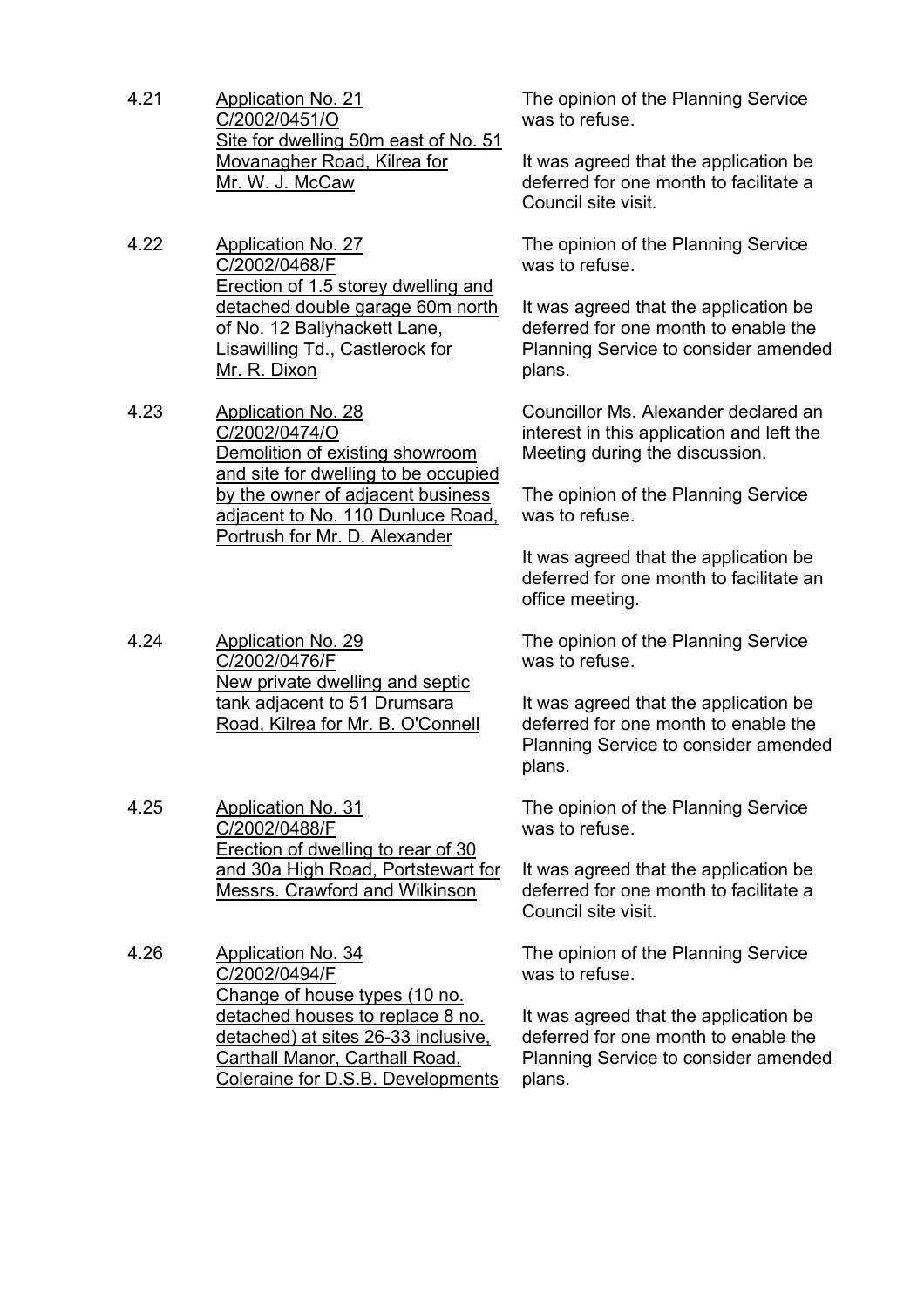4.27 Application No. 37 C/2002/0507/O Site for dwelling and garage adjacent to No. 2 Gortmacrane Road, Kilrea for Mr. J. V. McAteer

> Application No. 38 C/2002/0510/O Site for dwelling and garage adjacent to No. 6 Gortmacrane Road, Kilrea for Mr. J. V. McAteer

- 4.28 Application No. 39 C/2002/0511/O Site for proposed replacement dwelling 120m S.W. of 38 Ballymadigan Road, Castlerock for Mr. K. Thompson
- 4.29 Application No. 45 C/2002/0525/O Site for replacement dwelling 200m S.W. of No. 29 Gortnamoyagh Road, Garvagh for Mr. W. Doherty
- 4.30 Application No. 47 C/2002/0532/F Erection of a 3 metre high metal post and chainlink fence on part boundary of Portstewart Golf Club for Portstewart Golf Club
- 4.31 Application No. 55 C/2002/0551/F Proposed 6 metre high R&T Swann type A stub column supporting 6 no. DB/DP antenna and 4 no. 0.6 metre transmission dishes and the installation of a 2H cabin at ground level on the rooftop of BT Telephone Exchange, Nursery Avenue, Coleraine for Orange Personal Communications Service Ltd.
- 4.32 Application No. 63 C/2002/0567/O Site for dwelling adjacent to No. 15 Seahaven Park, Portstewart for Mr. and Mrs. W. Millar

The opinion of the Planning Service was to refuse both applications.

It was agreed that the applications be deferred for one month to facilitate Council site visits.

The opinion of the Planning Service was to refuse.

It was agreed that the application be deferred for one month to facilitate a Council site visit.

The opinion of the Planning Service was to refuse.

It was agreed that the application be deferred for one month to facilitate a Council site visit.

The opinion of the Planning Service was to approve.

It was agreed that the application be deferred for one month to facilitate a Council site visit.

The opinion of the Planning Service was to approve.

Councillor Dallat asked to be recorded as objecting to approval.

It was agreed that the application be deferred for one month to facilitate a Council site visit.

The opinion of the Planning Service was to refuse.

It was agreed that the application be deferred for one month to facilitate an office meeting.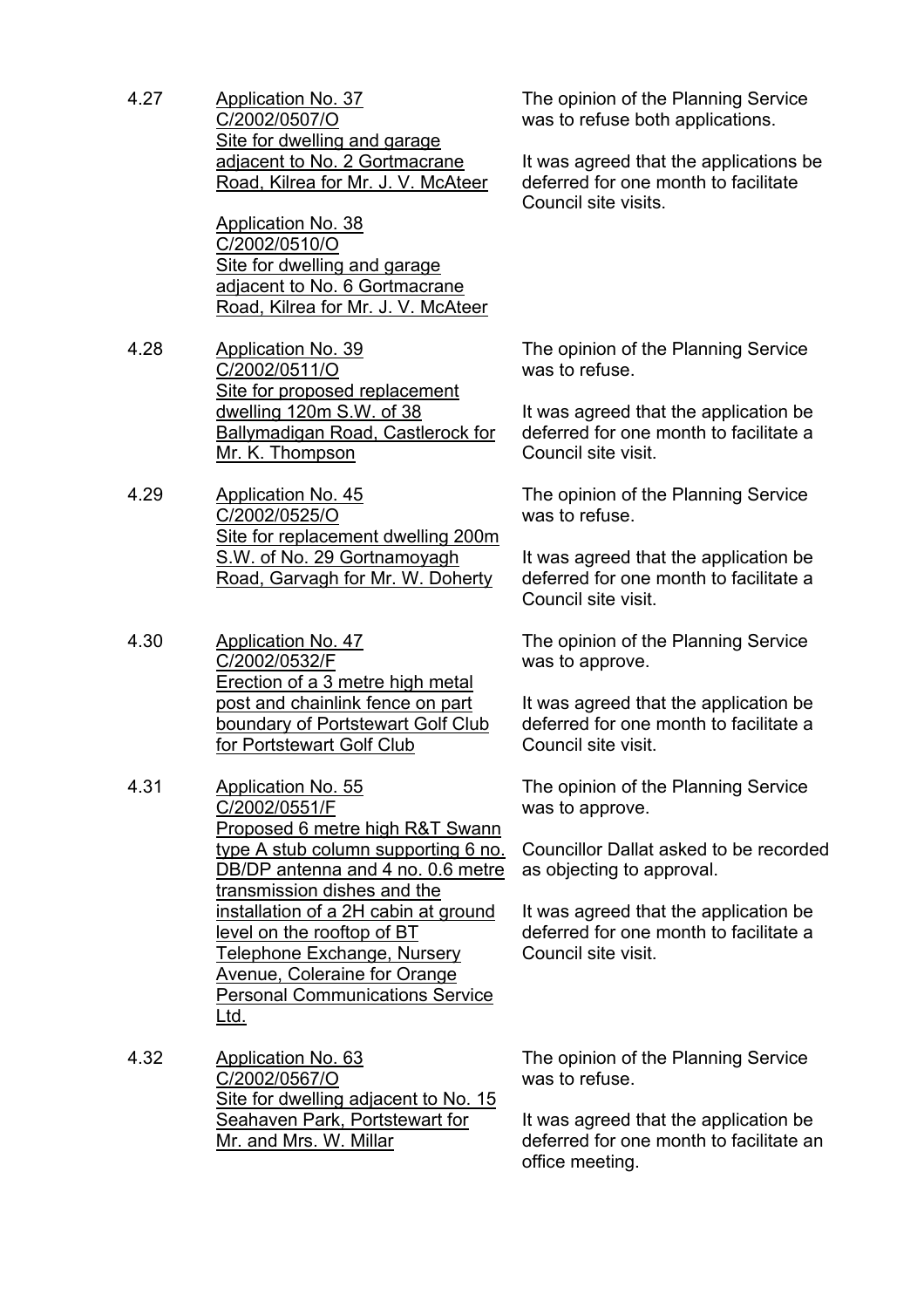- 4.33 Application No. 64 C/2002/0568/F Change of use of front room of existing dwelling from lounge to barber at 71 Long Commons, Coleraine for Mr. G. Devlin
- 4.34 Application No. 74 C/2002/0585/F Erection of single storey retirement dwelling at 170 Curragh Road, Coleraine for Mr. D. Hull
- 4.35 Application No. 83 C/2002/0607/O Site for dwelling adjacent to No. 29 Magheramore Road, Garvagh for Miss R. McNicholl
- 4.36 Application No. 85 C/2002/0609/O Site for dwelling adjacent to 82 Gateside Road, Coleraine for Mr. S. Moffatt
- 4.37 Application No. 89 C/2002/0616/F Erection of 5 no. detached and 4 no. semi-detached dwellings with detached garages adjacent to Magheraboy House Hotel, Coleraine Road, Portrush for S. L. Construction
- 4.38 Application No. 97 C/2002/0627/O New dwelling at Walkmills Farm, 28 Priestland Road, Bushmills for Mr. D. Adams
- 4.39 Application No. 105 C/2002/0656/F Conversion and extension of existing domestic garage to provide a granny flat at 26 Ballywillin Road, Portrush for Mr. S. McAleese

The opinion of the Planning Service was to refuse.

It was agreed that the application be deferred for one month to facilitate a Council site visit.

The opinion of the Planning Service was to refuse.

It was agreed that the application be deferred for one month to facilitate a Council site visit.

The opinion of the Planning Service was to refuse.

It was agreed that the application be deferred for one month to facilitate a Council site visit.

The opinion of the Planning Service was to refuse.

It was agreed that the application be deferred for one month to facilitate a Council site visit.

The opinion of the Planning Service was to refuse.

It was agreed that the application be deferred for one month to facilitate an office meeting.

The opinion of the Planning Service was to refuse.

It was agreed that the application be deferred for one month to facilitate a Council site visit.

The opinion of the Planning Service was to refuse.

It was agreed that the application be deferred for one month to facilitate an office meeting.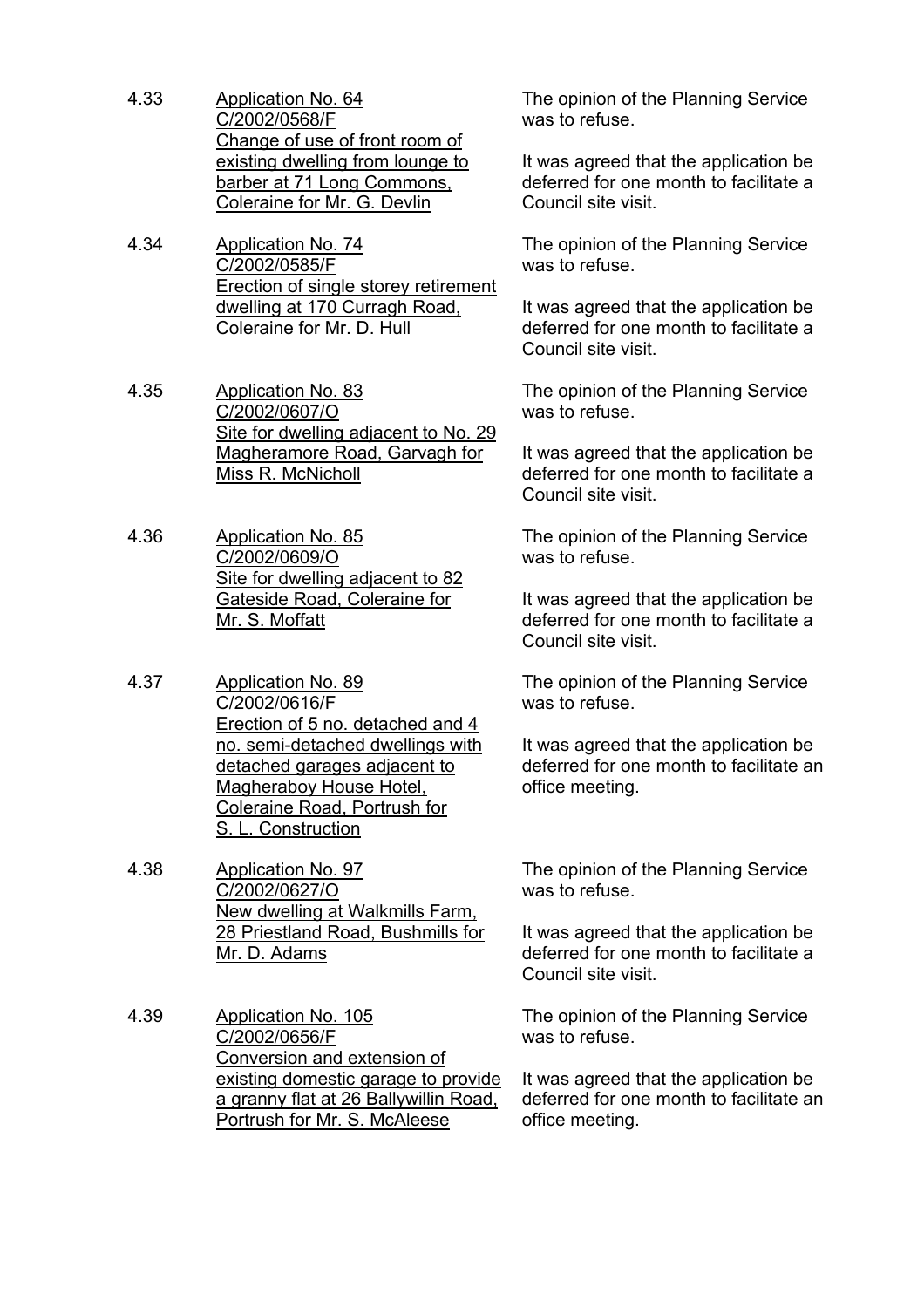4.40 Application No. 109 C/2002/0664/F Change of house types on sites 43, 44, 55, 56, 60 and 61 from 6 apartments (3 no. type D) to 6 no. existing house types, types A and C at Sites 43, 44, 55, 56, 60 and 61 within development adjacent to Millstone Court, Lissadell Avenue, Portstewart for O'Kane & Devine Construction Ltd.

The opinion of the Planning Service was to approve.

It was agreed that the application be deferred for one month to facilitate a Council site visit.

# **5.0 CRAIGAVON BOROUGH COUNCIL - MOBILE TELECOMMUNICATIONS**

 Reported that Craigavon Borough Council was organising a seminar in relation to mobile telecommunications at Craigavon Civic Centre on Wednesday, 4<sup>th</sup> September, 2002 between 10.00 a.m. and 12 noon.

It was recommended:

 That the Chairman, Vice Chairman and the Senior Environmental Health Officer attend.

## **6.0 THE PLANNING SERVICE - NORTHERN IRELAND HOUSING LAND AVAILABILITY - SUMMARY REPORT 2001**

Tabled:

 Northern Ireland Housing Land Availability - Summary Report 2001.

# **7.0 ENVIRONMENT AND HERITAGE SERVICE**

 Reported that Tully Hill, Kilrea had been declared an area of special scientific interest.

Noted.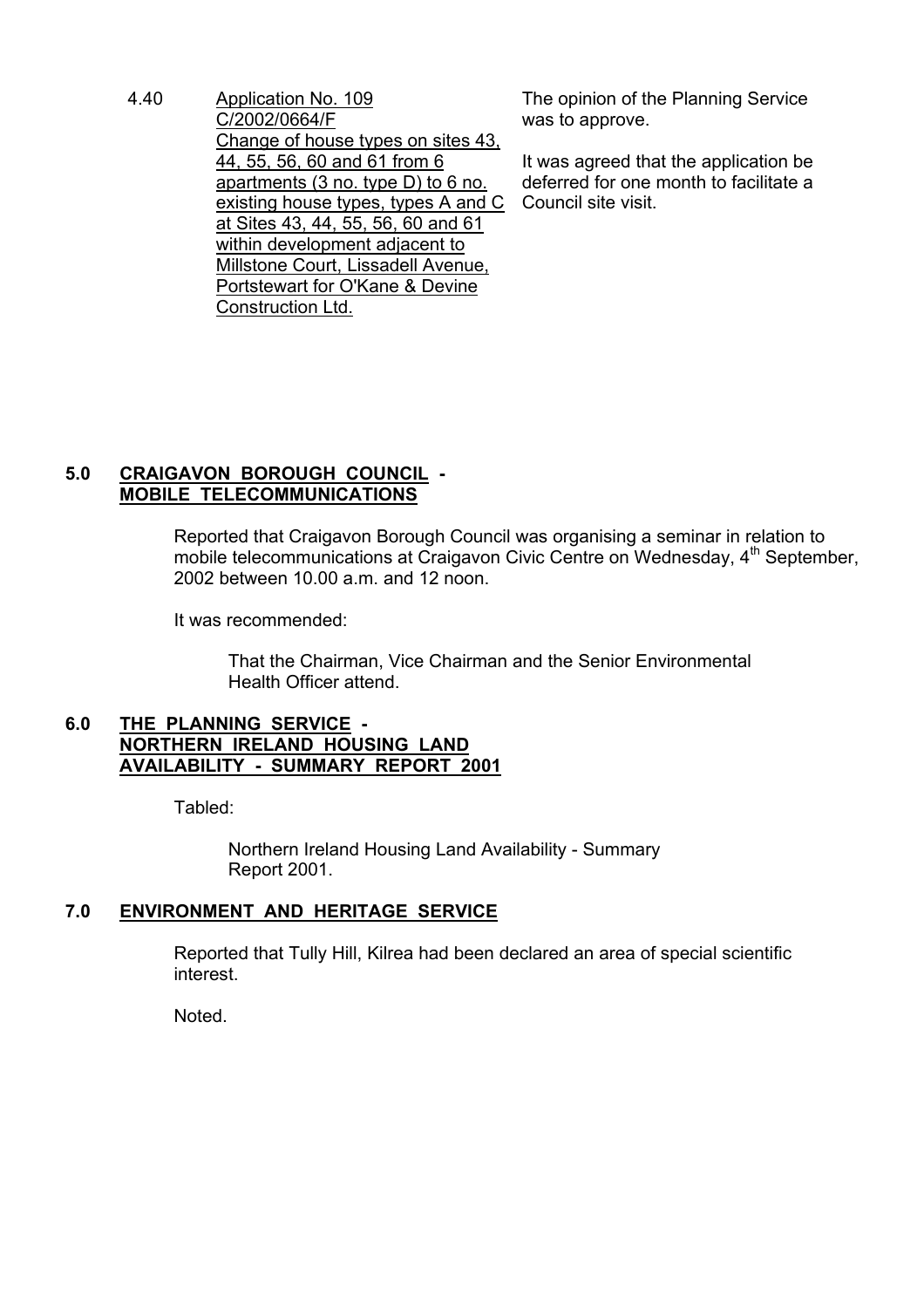## **POLICY AND DEVELOPMENT COMMITTEE**

## **20th August, 2002.**

**Present:** Councillor N. F. Hillis, in the Chair

The Mayor, Councillor O. M. Church (Mrs.)

The Deputy Mayor, Councillor G. L. McLaughlin

#### Aldermen

P. E. A. Armitage (Mrs.) W. T. Creelman E. T. Black (Mrs.) B. Leonard (Items 1.0 - 9.0) W. J. McClure

R. D. Stewart

## **Councillors**

- C. S. Alexander (Ms.) W. A. King (Items 1.0 - 3.3.6) R. A. McPherson J. M. Bradley **A. McQuillan**  J. J. Dallat E. M. Mullan E. P. Fielding (Mrs.) W. J. Watt E. A. Johnston (Mrs.)
- **Officers in**
- **Attendance:** Town Clerk and Chief Executive, Director of Corporate Services, Head of Development Services (Items 1.0 - 9.0), Policy Development Officer, Personnel Officer (Items 1.0 - 9.0), Administrative Officer and Administrative Assistant
- **Apologies:** Councillors Barbour and McClarty

#### **1.0 CONSIGNIA**

The Chairman welcomed Sir John Semple, Director of Northern Ireland Affairs, Consignia to the meeting. Sir John proceeded to address Committee on the future role and direction of Consignia following which he answered members' questions and noted comments.

## **2.0 COLERAINE HARBOUR COMMISSIONERS**

The Chairman welcomed Mr. Victor Hamill and Mr. Colin Diamond to the meeting as representatives of Coleraine Harbour Commissioners. The representatives proceeded to outline the development plans for the Coleraine Port, following which they answered questions put by members.

The Chairman thanked Messrs. Hamill and Diamond for their informative presentation and welcomed the emergence of a more open and positive relationship with Coleraine Harbour Commissioners.

## **3.0 DEVELOPMENT SERVICES REPORT**

The Report of the Head of Development Services was considered (previously supplied).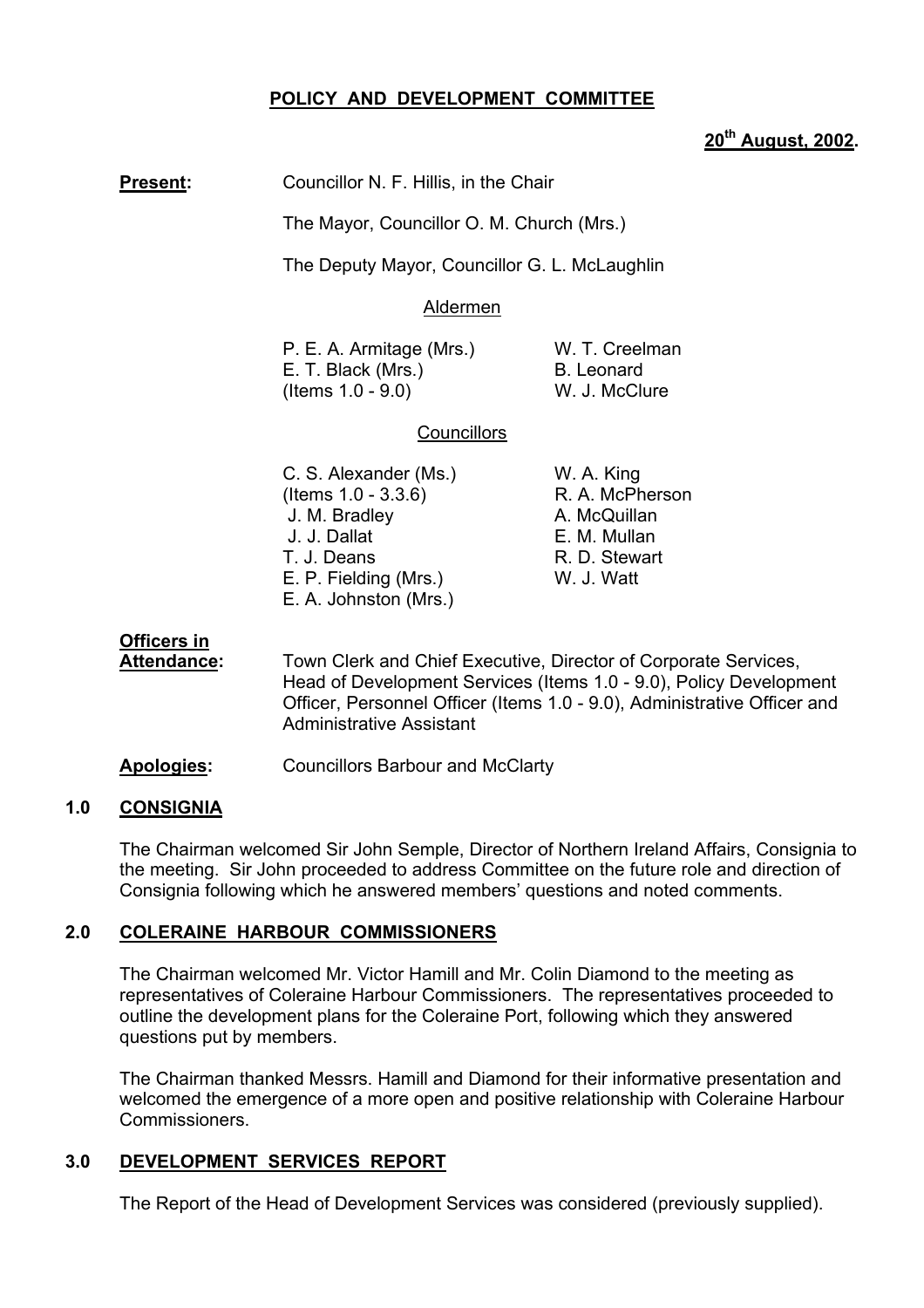Matters arising:

| 3.1 |       | <b>Request for Assistance</b>                                    | A request for assistance had been received from<br>Coleraine Bowling Club for the Irish Bowling<br>Association Championships on 6 <sup>th</sup> -7 <sup>th</sup> September,<br>2002.                                                                                  |
|-----|-------|------------------------------------------------------------------|-----------------------------------------------------------------------------------------------------------------------------------------------------------------------------------------------------------------------------------------------------------------------|
|     |       |                                                                  | Council is recommended to contribute £500.00<br>and support in kind to Coleraine Bowling Club.                                                                                                                                                                        |
| 3.2 |       | Ulster Waterways Conference -<br>'Coleraine to Clones'           | The following members were nominated to attend<br>the Ulster Waterways' one day conference to be<br>held in Coleraine Town Hall on Friday 27 <sup>th</sup><br>September, 2002:                                                                                        |
|     |       |                                                                  | <b>Alderman Leonard</b><br><b>Councillors Bradley, Dallat and Stewart</b>                                                                                                                                                                                             |
| 3.3 |       | For Information                                                  |                                                                                                                                                                                                                                                                       |
|     | 3.3.1 | <b>Economic Development</b><br>Plan Update                       | The Head of Development Services highlighted<br>various issues in the Economic Development Plan<br>Update (previously supplied).                                                                                                                                      |
|     |       | 3.3.2 Tourism Action Plan<br><b>Update</b><br><b>Plan Update</b> | The Head of Development Services highlighted<br>various issues in the Tourism Action                                                                                                                                                                                  |
|     |       |                                                                  | (previously supplied).                                                                                                                                                                                                                                                |
|     |       |                                                                  | In response to a member's question the Head of<br>Development Services advised that a list of those<br>targeted for the events mailshot was available for<br>inspection by any interested members.                                                                    |
|     | 3.3.3 | <b>Causeway Coast AONB</b><br>Management Plan                    | Members noted information, as provided in the<br>report, on the Causeway Coast AONB<br>Management Plan.                                                                                                                                                               |
|     |       | 3.3.4 'Unsung Heroes' Awards                                     | Members noted information, as provided in the<br>report, on the 'Unsung Heroes' Awards publicised<br>by the Queen's Golden Jubilee Awards Office.                                                                                                                     |
|     | 3.3.5 | <b>Clare Tourism</b><br>Conference                               | Members interested in attending the Clare Tourism<br>Conference on Friday 29 <sup>th</sup> - Saturday 30 <sup>th</sup><br>November, 2002 were asked to contact the Head<br>of Development Services.                                                                   |
|     | 3.3.6 | <b>Newry &amp; Mourne Tourism</b><br>Conference                  | The Head of Development Services informed<br>members that the Newry & Mourne Tourism<br>Conference would be held on $2^{nd}$ -3 <sup>rd</sup> October,<br>2002. Any members interested in attending could<br>obtain details from the Head of Development<br>Services. |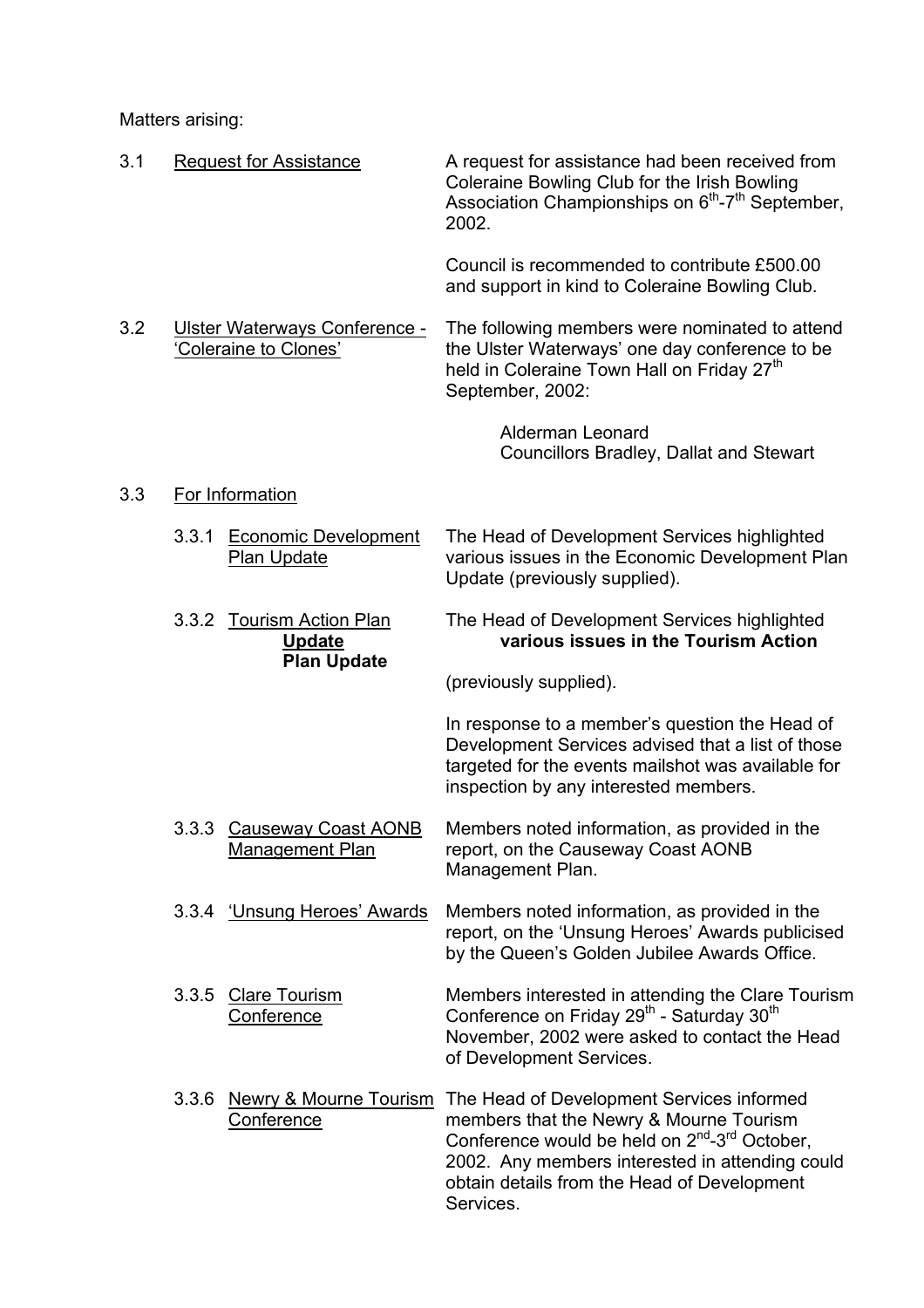# **4.0 CORPORATE SERVICES REPORT**

The Report of the Director of Corporate Services was considered (previously supplied).

Matters arising:

4.1 Loan Sanctions Recommended:

That borrowing approval be sought in respect of the undernoted capital expenditure:

£

| (i)   | Purchase of 1 No. Refuse Lorry                                  | 92,130  |
|-------|-----------------------------------------------------------------|---------|
| (ii)  | Purchase of 1 No. (3.5 tonne) Mech. Road Sweeper                | 43,000  |
| (iii) | Purchase of 1 No. 5 Gang Cylinder Mower                         | 33,700  |
| (iv)  | Purchase of 1 No. Mech. Road Sweeper                            | 64,800  |
| (v)   | Purchase of 1 No. Small Van                                     | 6,900   |
| (vi)  | Purchase of 1 No. Tipping Lorry                                 | 23,000  |
|       | (vii) Purchase of 1 No. Medium Sized Van                        | 14,000  |
|       | (viii) Resurfacing roads - Carrick Dhu Caravan Park             | 13,500  |
| (ix)  | Supply and install play areas at Carrick Dhu and The Warren     | 58,000  |
| (x)   | Environmental Improvement Scheme - Anderson Park (Phase 2)      | 240,000 |
| (xi)  | Refurbishment and Improvement Scheme at Flowerfield Arts Centre | 710,000 |

## 4.2 Donations and Grants Policy

| 4.2.1 Community Services                         | Council is recommended to agree that the<br>policy, as detailed in the report, remain<br>unchanged.      |
|--------------------------------------------------|----------------------------------------------------------------------------------------------------------|
| 4.2.2 Community Relations<br>and Development     | Council is recommended to agree that the<br>policy, as detailed in the report, continues<br>unchanged.   |
| 4.2.3 Recreation                                 | Council is recommended to agree to the<br>continuance of these provisions, as detailed in the<br>report. |
| $\Lambda$ $\Omega$ $\Lambda$ $\Lambda$ $\Lambda$ | Council is resemmended to eares that depatiens.                                                          |

- 4.2.4 Arts **Arts** Council is recommended to agree that donations traditionally made from the Mayor's allowance for functions after arts events be evaluated in accordance with other requests to Council, as detailed in the report.
- 4.2.5 Tourism Council is recommended to maintain the current policy of considering each application on its own merits, as detailed in the report.

#### 4.2.6 Contributions for Recommended: **Special Local Purpose**

 That the current policy be reworded to reflect the minor nature of the assistance offered only to locally based organisations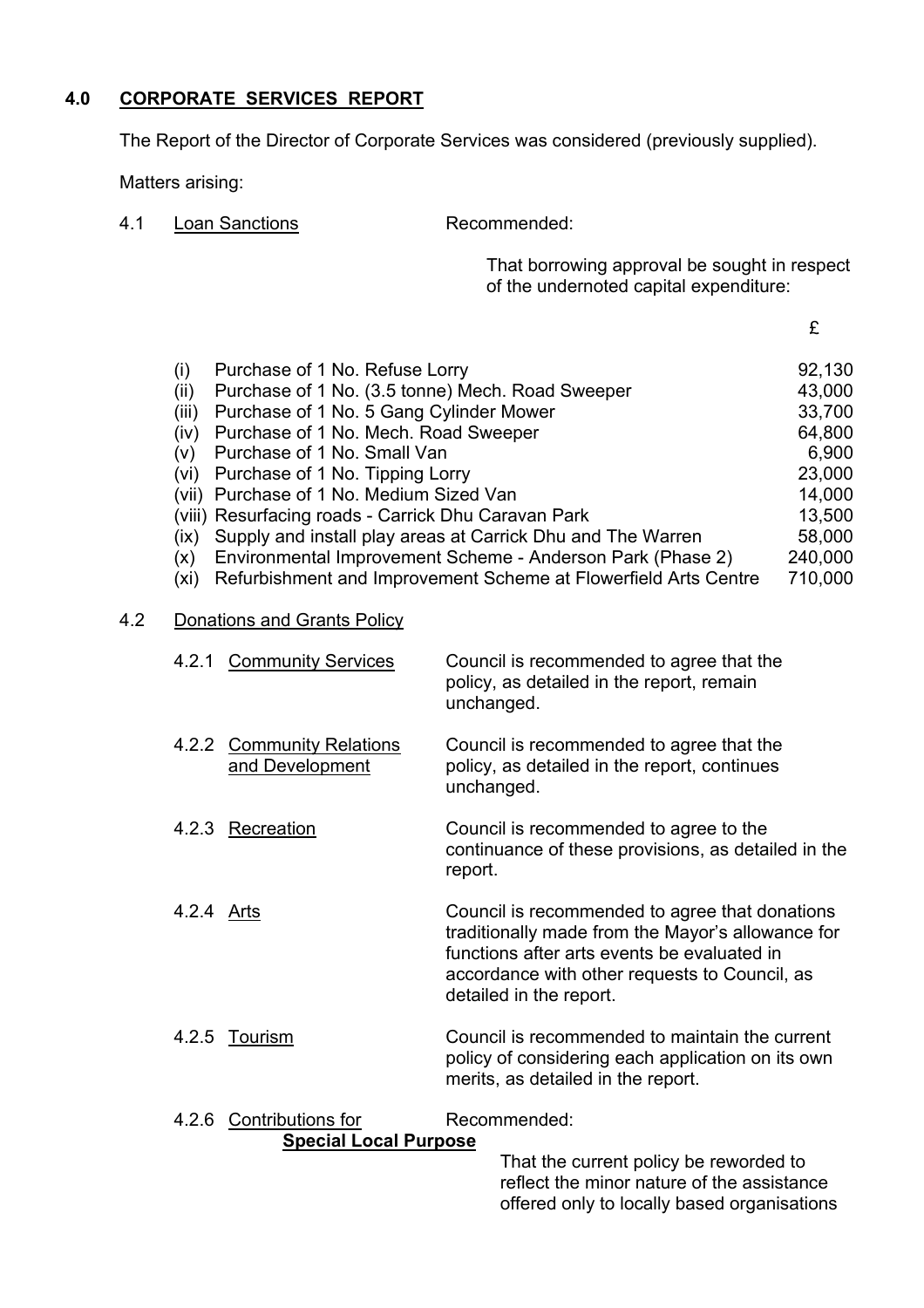which have a significant impact within the Borough.

- 4.3 Extension of Fixed Term Council is recommended to agree that the one year Contract **Fixed term contract of the Marina Superintendent**  be extended for a further fixed period of one year, until  $1<sup>st</sup> October, 2003 when it would again be$ reviewed.
- 

4.4 Article 55 Review Consideration was given to the report compiled by the Personnel Officer on the Article 55 Review.

> A full discussion ensued on the recommended programme of affirmative action, during which it was proposed by Councillor McPherson and seconded by Alderman Mrs. Armitage:

> > That an addition be made to the current welcoming statement to encourage applications from all sections of the community.

 It was further proposed as an amendment by Councillor Mullan and seconded by Alderman Leonard:

> That the affirmative action measures be adopted, as recommended.

 On being put to the meeting the amendment was lost by twelve votes to four. The proposal made by Councillor McPherson received twelve votes for and four votes against and it was, therefore, recommended:

> That an addition be made to the current welcoming statement to read:

 ìCouncil is an equal opportunities employer and is committed to appointing the best person for the job irrespective of religion, political opinion, gender, disability or race. Council welcomes applications from all sections of the community."

 Council is also recommended to agree the other measures of affirmative action proposed by the Personnel Officer, as detailed in the report.

 In response to a request from a member, the Personnel Officer would supply information on the following:

1. the percentage of applications received by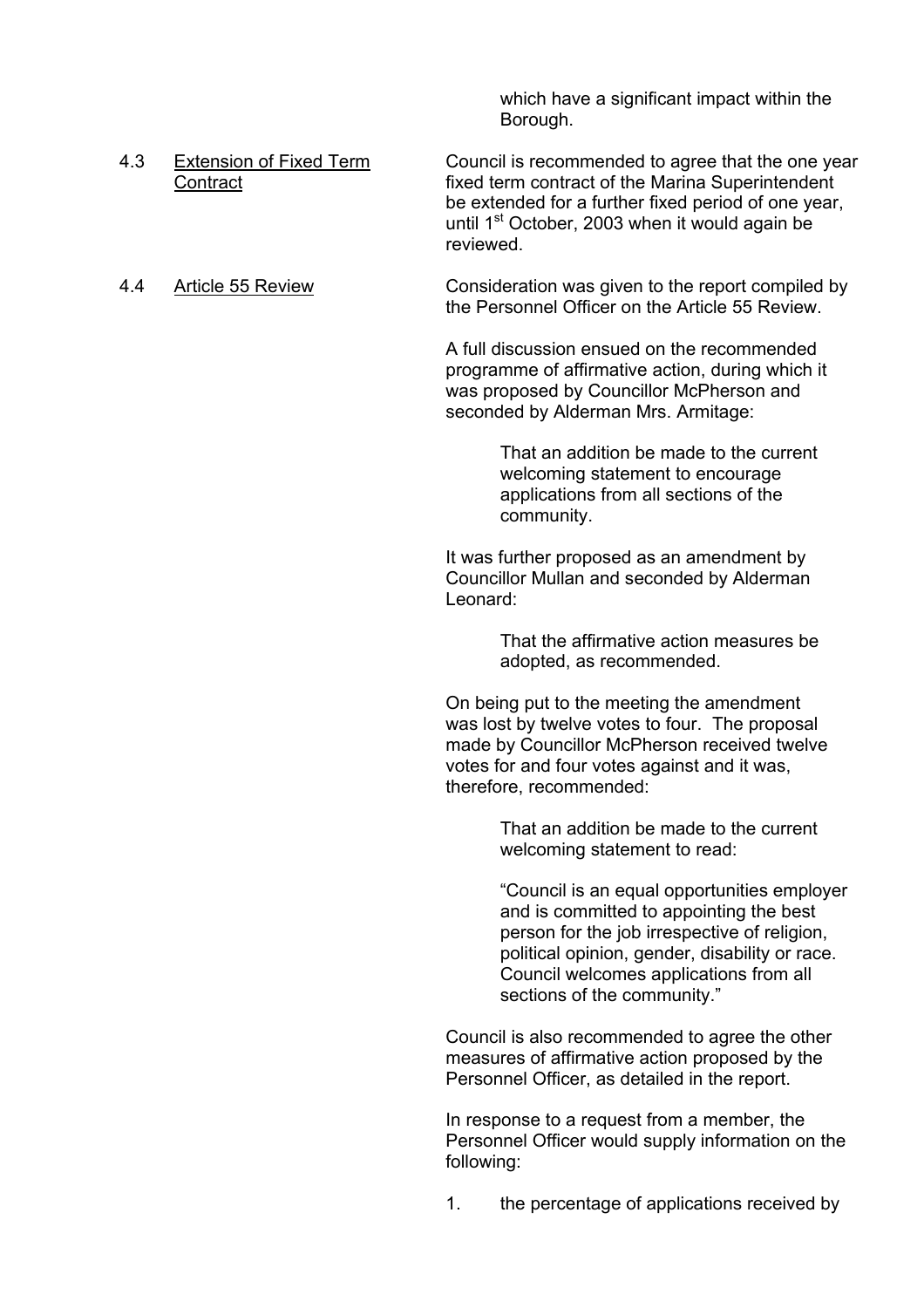Council from the Moyle, Ballymoney and

Limavady areas.<br>2. the percentage of the percentage of workers employed by Council who live in the Moyle, Ballymoney and Limavady areas.

4.5 For Information

4.5.1 New Appointments The following appointments had been made in accordance with the Local Government Staff Commission's Code of Procedure on Recruitment and Selection:

## Technical Services Department

 Technical and Waste Management Officer (replacement): Mr. A. J. Wilson

#### Chief Executive's Department

 Clerical Assistants (replacements): Mrs. M. A. J. Esler Mrs. G. C. Deegan

## Leisure Services Department

 Supervisor - Kilrea Sports Hall (replacement): Mr. M. O'Brien

 Part-time Cleaners - Coleraine Leisure Centre (replacements): Mrs. J. A. Kirkpatrick Mr. G. S. Liken

4.5.2 Code of Conduct for Members noted that the attached revised Code of Local Government Conduct for Local Government Employees would Employees be effective from 1<sup>st</sup> September, 2002 after which it would be issued to all Council employees.

#### 4.5.3 Accounts Committee noted that creditorsí payments, as per lists circulated, had been issued as follows:

|                | <u>June</u> | <u>July</u> |
|----------------|-------------|-------------|
| Revenue A/C    | £434,054.32 | £298,478.83 |
| Capital A/C    | £612,099.85 | £461,888.86 |
| Petty Cash A/C | £ 47,103.11 | £311,722.12 |

# **5.0 AUDITORíS REPORT ON THE AUDIT OF 2000/2001 ACCOUNTS OF COLERAINE BOROUGH COUNCIL**

 Consideration was given to the report of the Local Government Auditor (previously supplied) and the Director of Corporate Services answered members' questions.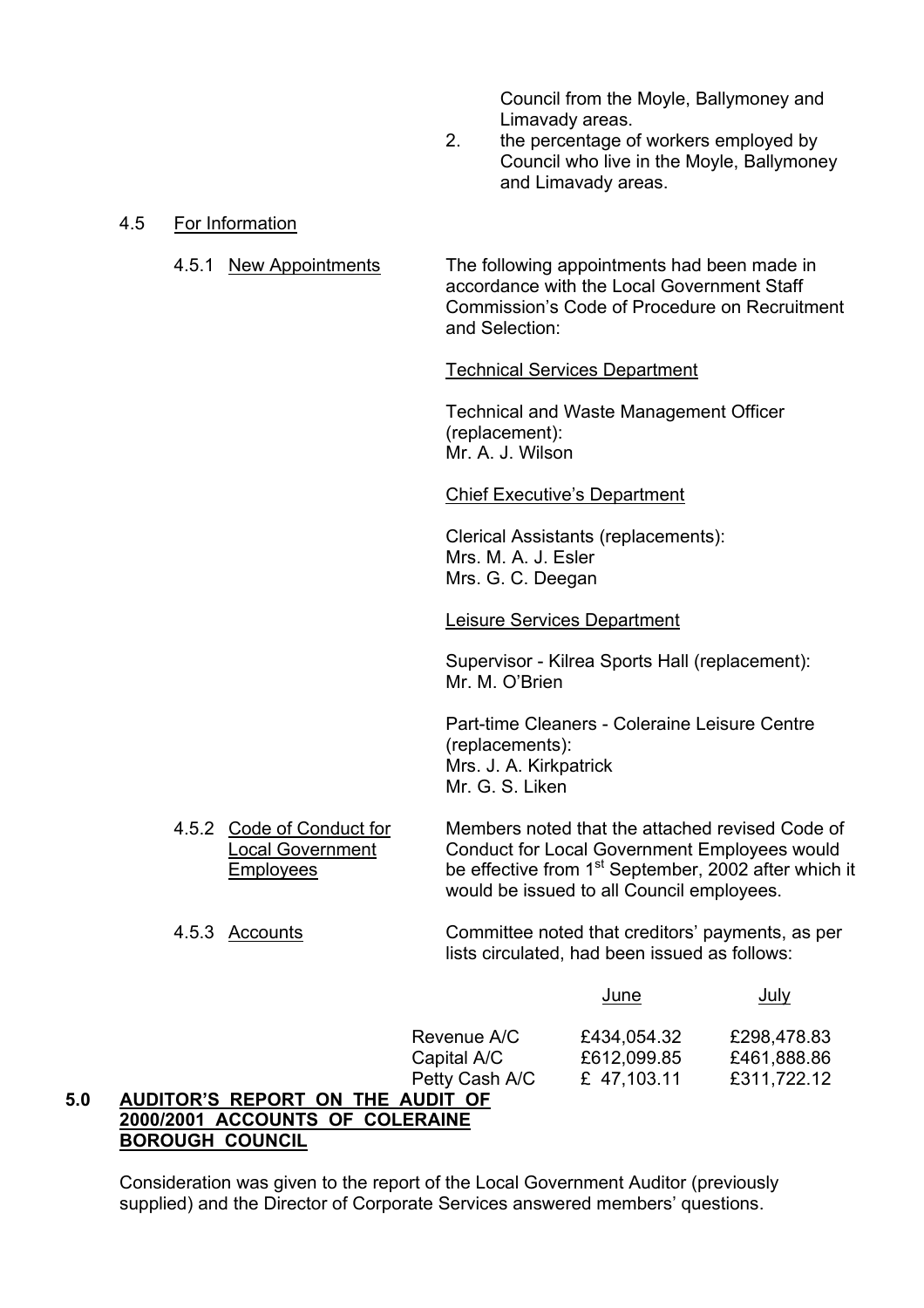## **6.0 APPOINTMENT OF COLERAINE HARBOUR COMMISSIONERS**

 The Town Clerk and Chief Executive reminded members that three posts of Harbour Commissioner still remained to be filled by non-Council members. The new harbour legislation, which would result in the creation of a new Harbour Board, was likely to be implemented early in 2003.

It was, therefore, proposed by Councillor Watt and seconded by Alderman Mrs. Black:

That Council appoint the three retiring members to serve for the period up to the dissolution of the current Board.

 A full discussion ensued during which it was proposed as an amendment by Alderman Leonard and seconded by Councillor Mullan:

 That legal opinion be sought with a view to allowing the posts to remain vacant until enactment of the new legislation.

 On being put to the meeting the amendment was rejected by ten votes to nine; the original proposal was subsequently carried by ten votes to nine. It was, therefore, recommended:

 That Council appoint the retiring members of the Harbour Commission viz Messrs. White, Diamond and Wilson.

## **7.0 THE EXECUTIVEíS POSITION REPORT TO THE ASSEMBLY - DEVELOPING THE PROGRAMME FOR GOVERNMENT AND THE BUDGET FOR 2003-2004**

Consideration was given to the report of the Northern Ireland Executive and the contents noted.

#### **8.0 DEPARTMENT OF FINANCE AND PERSONNEL - REVIEW OF RATING POLICY**

Consideration of this issue was deferred until the next meeting of Committee.

#### **9.0 REVIEW OF PUBLIC ADMINISTRATION**

Consideration was given to the letter on the Review of Public Administration provided by the Review Team (previously supplied) and Members agreed that a special meeting of Council would be convened on 25<sup>th</sup> September, 2002 to meet with the Review Team.

## **10.0 CODE OF CONDUCT FOR LOCAL GOVERNMENT EMPLOYEES**

Members noted information that the Code of Conduct for Local Government Employees (previously supplied) would be implemented on  $1<sup>st</sup>$  September, 2002.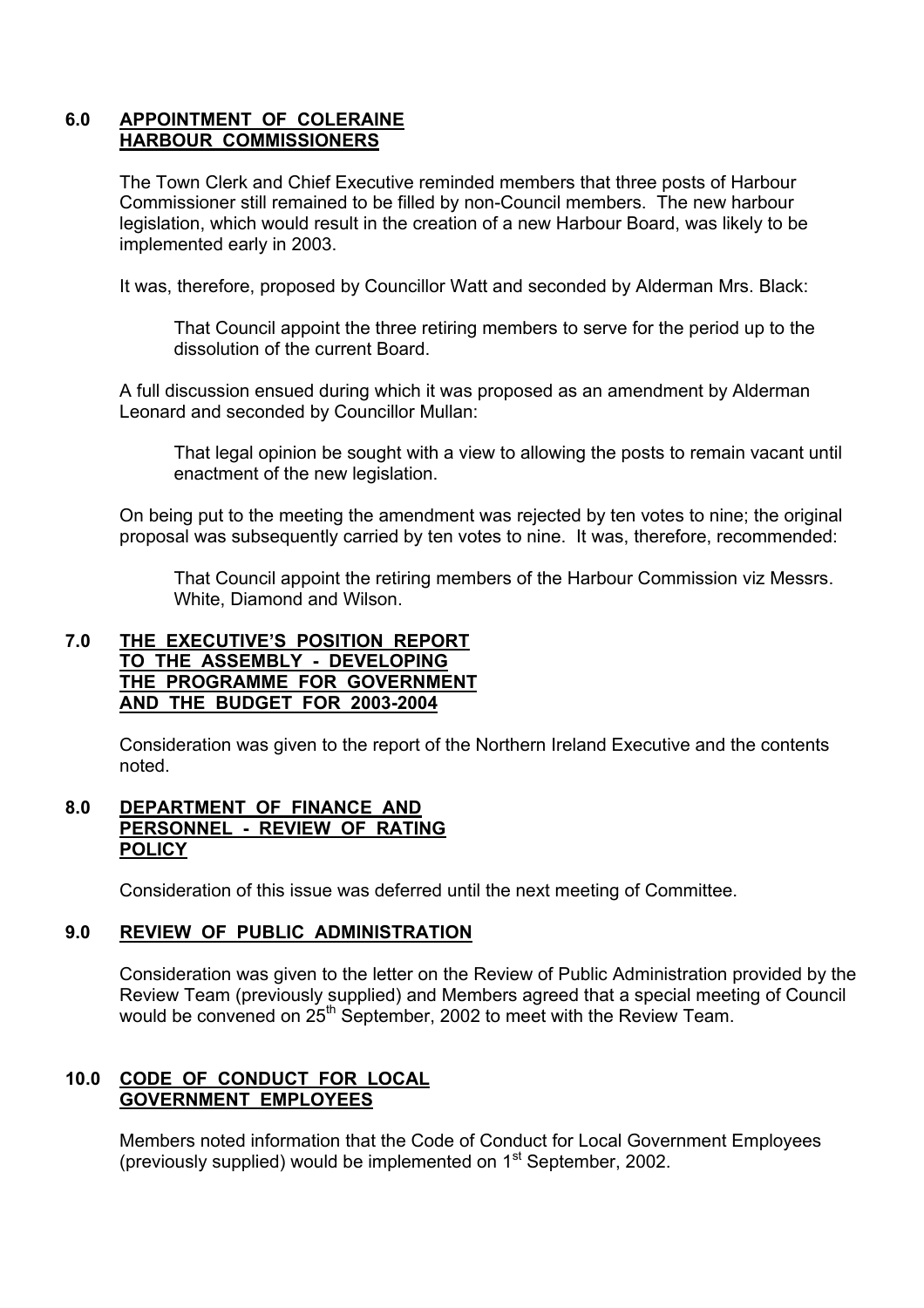## **11.0 THE ELECTORAL OFFICE FOR NORTHERN IRELAND**

Read letter from the Electoral Office for Northern Ireland advising of changes in connection with Area Electoral Offices, effective from 22<sup>nd</sup> July, 2002.

It was proposed by Councillor Johnston seconded by Councillor Stewart and, on being put to the meeting, recommended by twelve votes to one:

That a letter expressing Council's concerns regarding the impact on the East Londonderry Constituency be sent to the Chief Electoral Officer.

#### **12.0 LETTERS OF THANKS**

 Read two letters of thanks which had been received by Council in respect of funding from the Citizens Advice Bureau and the Northern Ireland Hospice.

Noted.

#### **13.0 NORTH EASTERN EDUCATION AND LIBRARY BOARD**

Tabled:

Corporate Plan 2002 - 2006

#### **14.0 COMMUNITY WORK EDUCATION & TRAINING NETWORK**

Tabled:

**Annual Report 2001/02** 

#### **15.0 NORTHERN IRELAND OMBUDSMAN**

Tabled:

2001 - 2002 Annual Report

## **16.0 BBC NORTHERN IRELAND**

Tabled:

Annual Review 2001/2002

## **17.0 DEPARTMENT FOR SOCIAL DEVELOPMENT**

Tabled:

Corporate Plan 2002 - 2005